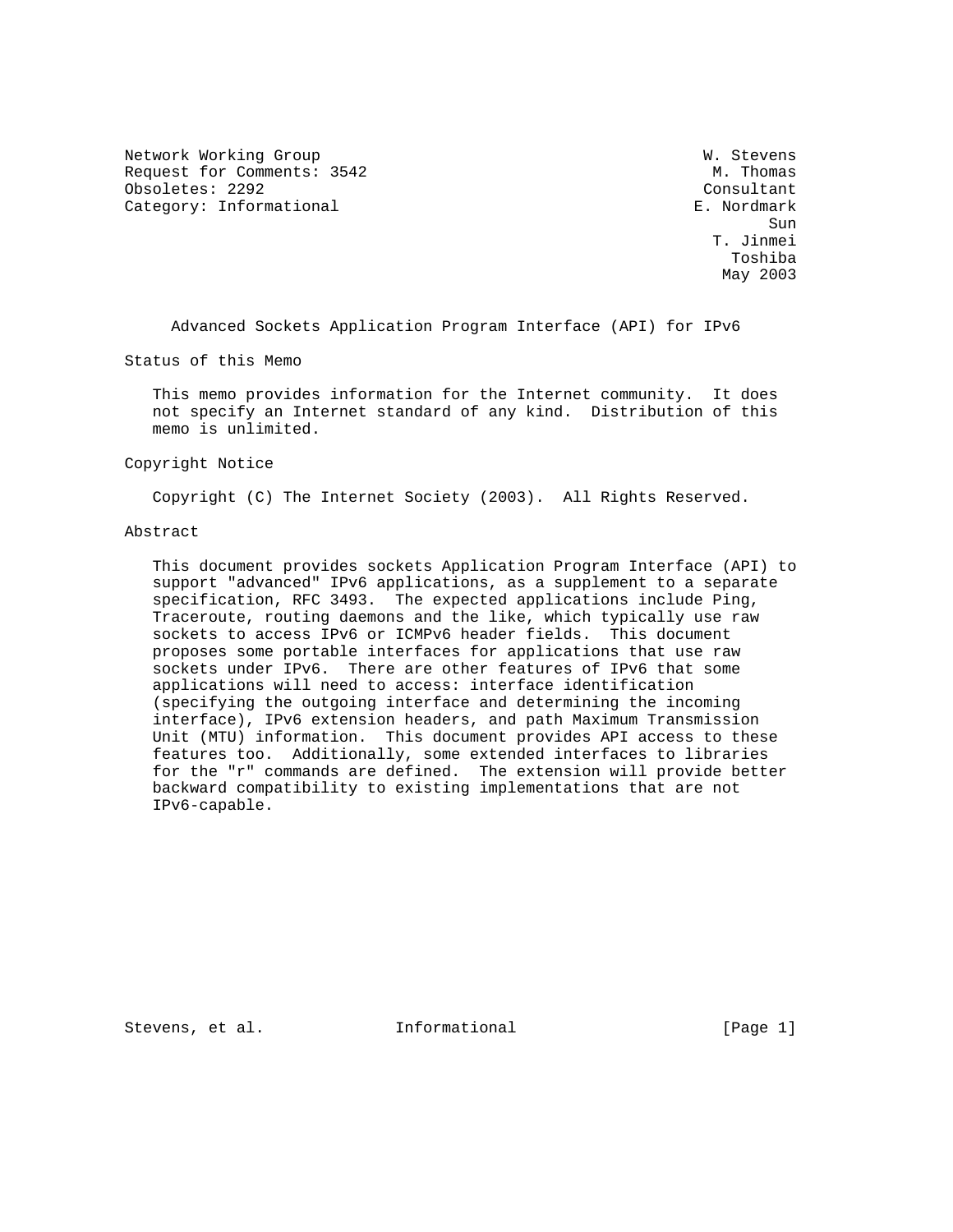Table of Contents

| 1. |            |                                                       | $\overline{3}$ |
|----|------------|-------------------------------------------------------|----------------|
| 2. |            | Common Structures and Definitions                     | 5              |
|    | 2.1        | The ip6_hdr Structure                                 | 6              |
|    |            | 2.1.1<br>IPv6 Next Header Values                      | 6              |
|    |            | IPv6 Extension Headers<br>2.1.2                       | $\overline{7}$ |
|    |            | 2.1.3<br>IPv6 Options                                 | - 8            |
|    | 2.2        | The icmp6_hdr Structure  10                           |                |
|    |            | ICMPv6 Type and Code Values  10<br>2.2.1              |                |
|    |            | 2.2.2<br>ICMPv6 Neighbor Discovery Definitions  11    |                |
|    |            | Multicast Listener Discovery Definitions  14<br>2.2.3 |                |
|    |            | ICMPv6 Router Renumbering Definitions  14<br>2.2.4    |                |
|    | 2.3        | Address Testing Macros  16                            |                |
|    | 2.4        |                                                       |                |
| 3. |            |                                                       |                |
|    | 3.1        |                                                       |                |
|    | 3.2        | ICMPv6 Type Filtering  19                             |                |
|    | 3.3        | ICMPv6 Verification of Received Packets  22           |                |
| 4. |            | Access to IPv6 and Extension Headers  22              |                |
|    | 4.1        |                                                       |                |
|    | 4.2        | UDP and Raw Socket Implications  25                   |                |
| 5. |            | Extensions to Socket Ancillary Data  26               |                |
|    | 5.1        |                                                       |                |
|    | 5.2        |                                                       |                |
|    | 5.3        |                                                       |                |
| б. |            |                                                       |                |
|    | 6.1        | Specifying/Receiving the Interface  28                |                |
|    | 6.2        | Specifying/Receiving Source/Destination Address  29   |                |
|    | 6.3        | Specifying/Receiving the Hop Limit  29                |                |
|    | 6.4        | Specifying the Next Hop Address  30                   |                |
|    | 6.5        | Specifying/Receiving the Traffic Class value  31      |                |
|    | 6.6<br>6.7 | Additional Errors with sendmsg() and setsockopt()  32 |                |
| 7. |            | Summary of Outgoing Interface Selection  32           |                |
|    | 7.1        |                                                       |                |
|    | 7.2        |                                                       |                |
|    | 7.3        |                                                       |                |
|    | 7.4        |                                                       |                |
|    | 7.5        |                                                       |                |
|    | 7.6        |                                                       |                |
| 8. |            |                                                       |                |
|    | 8.1        | Receiving Hop-by-Hop Options  38                      |                |
|    | 8.2        | Sending Hop-by-Hop Options  38                        |                |
| 9. |            |                                                       |                |
|    | 9.1        | Receiving Destination Options  39                     |                |
|    | 9.2        | Sending Destination Options  39                       |                |
|    |            |                                                       |                |

10. Hop-by-Hop and Destination Options Processing ............. 40

Stevens, et al. 1nformational 1999 [Page 2]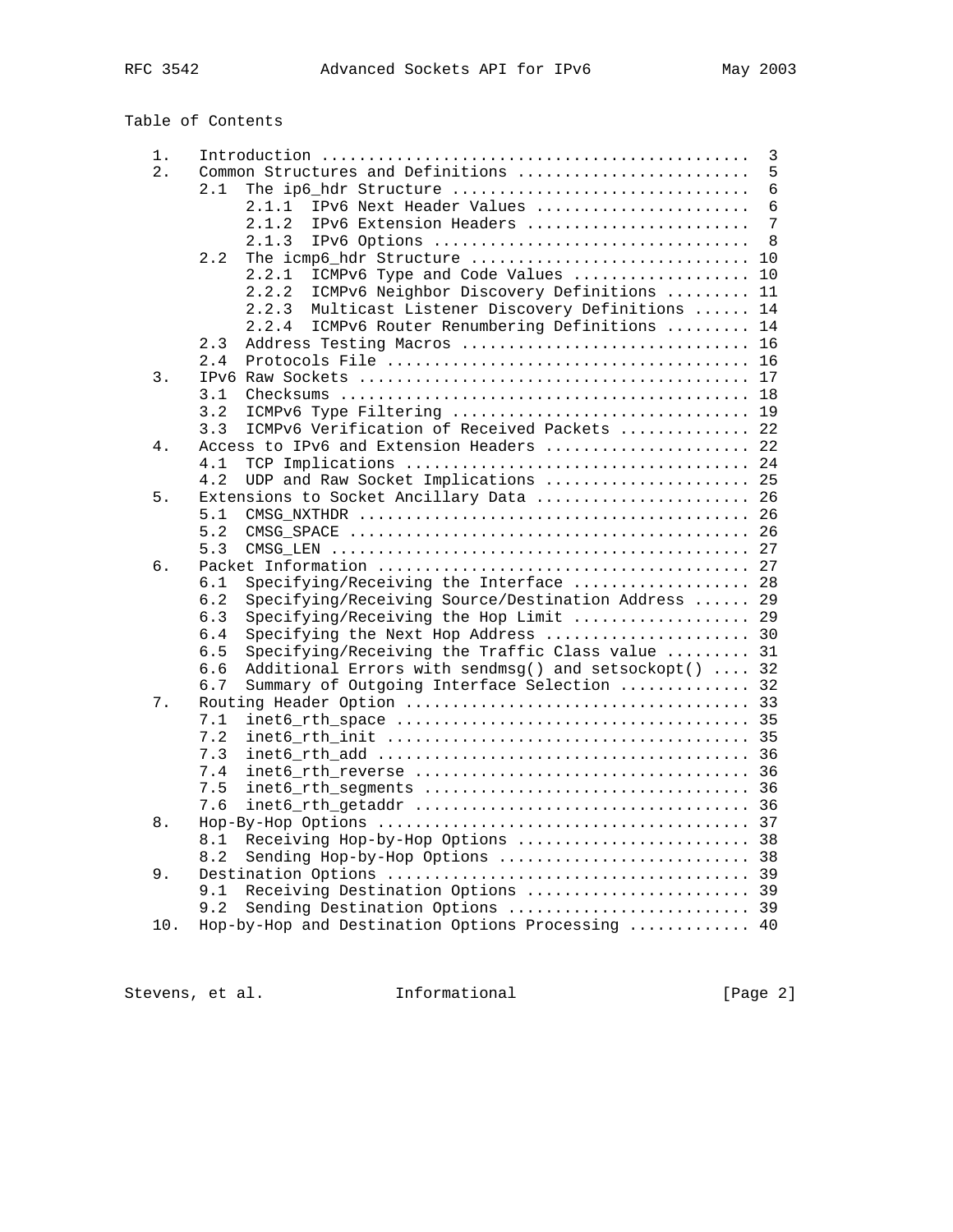|     | 10.1                                                         |    |
|-----|--------------------------------------------------------------|----|
|     | 10.2                                                         |    |
|     | 10.3                                                         |    |
|     | 10.4                                                         |    |
|     | 10.5                                                         |    |
|     | 10.6                                                         |    |
|     | 10.7                                                         |    |
| 11. | Additional Advanced API Functions  44                        |    |
|     | Sending with the Minimum MTU  44<br>11.1                     |    |
|     | 11.2<br>Sending without Fragmentation  45                    |    |
|     | 11.3<br>Path MTU Discovery and UDP  46                       |    |
|     | 11.4<br>Determining the Current Path MTU  47                 |    |
| 12. | Ordering of Ancillary Data and IPv6 Extension Headers  48    |    |
| 13. | IPv6-Specific Options with IPv4-Mapped IPv6 Addresses  50    |    |
| 14. | Extended interfaces for rresvport, romd and rexec  51        |    |
|     | 14.1                                                         |    |
|     | 14.2                                                         |    |
|     | 14.3                                                         |    |
| 15. |                                                              |    |
| 16. |                                                              |    |
| 17. |                                                              |    |
| 18. |                                                              |    |
| 19. |                                                              |    |
| 20. | Appendix A: Ancillary Data Overview  60                      |    |
|     | 20.1                                                         |    |
|     | 20.2                                                         |    |
|     | Ancillary Data Object Macros  62<br>20.3                     |    |
|     | 20.3.1<br>CMSG FIRSTHDR  63                                  |    |
|     | 20.3.2                                                       |    |
|     | 20.3.3                                                       |    |
|     | 20.3.4<br>CMSG SPACE  65                                     |    |
|     | 20.3.5                                                       |    |
| 21. | Appendix B: Examples Using the inet6_rth_XXX() Functions  65 |    |
|     | Sending a Routing Header  65<br>21.1                         |    |
|     | 21.2<br>Receiving Routing Headers                            | 70 |
| 22. | Appendix C: Examples Using the inet6_opt_XXX() Functions  72 |    |
|     | 22.1                                                         |    |
|     | 22.2                                                         |    |
| 23. |                                                              |    |
| 24. | Full Copyright Statement                                     | 77 |

# 1. Introduction

 A separate specification [RFC-3493] contains changes to the sockets API to support IP version 6. Those changes are for TCP and UDP-based applications. This document defines some of the "advanced" features of the sockets API that are required for applications to take advantage of additional features of IPv6.

Stevens, et al. 1nformational 1999 [Page 3]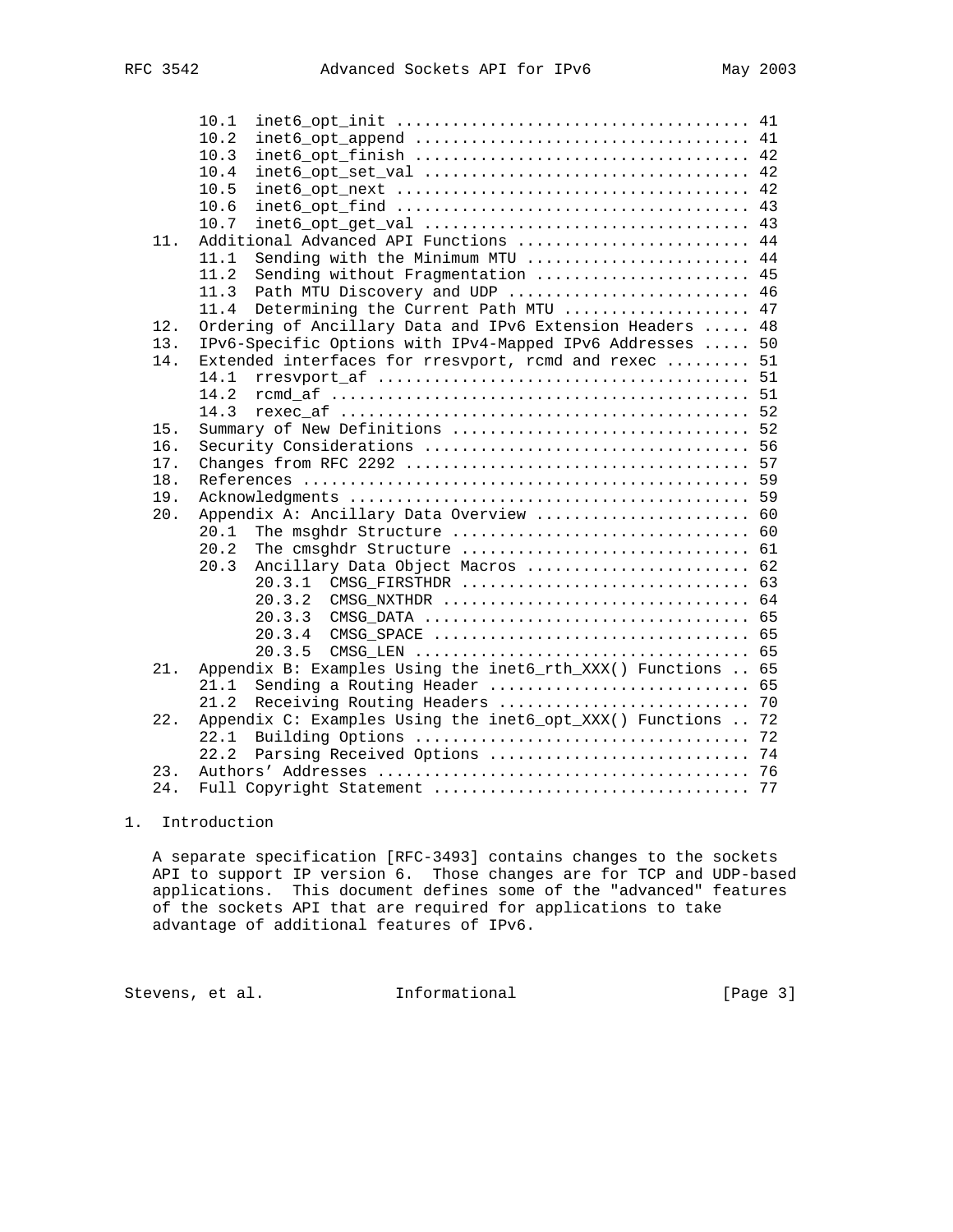Today, the portability of applications using IPv4 raw sockets is quite high, but this is mainly because most IPv4 implementations started from a common base (the Berkeley source code) or at least started with the Berkeley header files. This allows programs such as Ping and Traceroute, for example, to compile with minimal effort on many hosts that support the sockets API. With IPv6, however, there is no common source code base that implementors are starting from, and the possibility for divergence at this level between different implementations is high. To avoid a complete lack of portability amongst applications that use raw IPv6 sockets, some standardization is necessary.

 There are also features from the basic IPv6 specification that are not addressed in [RFC-3493]: sending and receiving Routing headers, Hop-by-Hop options, and Destination options, specifying the outgoing interface, being told of the receiving interface, and control of path MTU information.

 This document updates and replaces RFC 2292. This revision is based on implementation experience of RFC 2292, as well as some additional extensions that have been found to be useful through the IPv6 deployment. Note, however, that further work on this document may still be needed. Once the API specification becomes mature and is deployed among implementations, it may be formally standardized by a more appropriate body, such as has been done with the Basic API [RFC-3493].

This document can be divided into the following main sections.

- 1. Definitions of the basic constants and structures required for applications to use raw IPv6 sockets. This includes structure definitions for the IPv6 and ICMPv6 headers and all associated constants (e.g., values for the Next Header field).
- 2. Some basic semantic definitions for IPv6 raw sockets. For example, a raw ICMPv4 socket requires the application to calculate and store the ICMPv4 header checksum. But with IPv6 this would require the application to choose the source IPv6 address because the source address is part of the pseudo header that ICMPv6 now uses for its checksum computation. It should be defined that with a raw ICMPv6 socket the kernel always calculates and stores the ICMPv6 header checksum.
- 3. Packet information: how applications can obtain the received interface, destination address, and received hop limit, along with specifying these values on a per-packet basis. There are a class of applications that need this capability and the technique should be portable.

Stevens, et al. 1nformational [Page 4]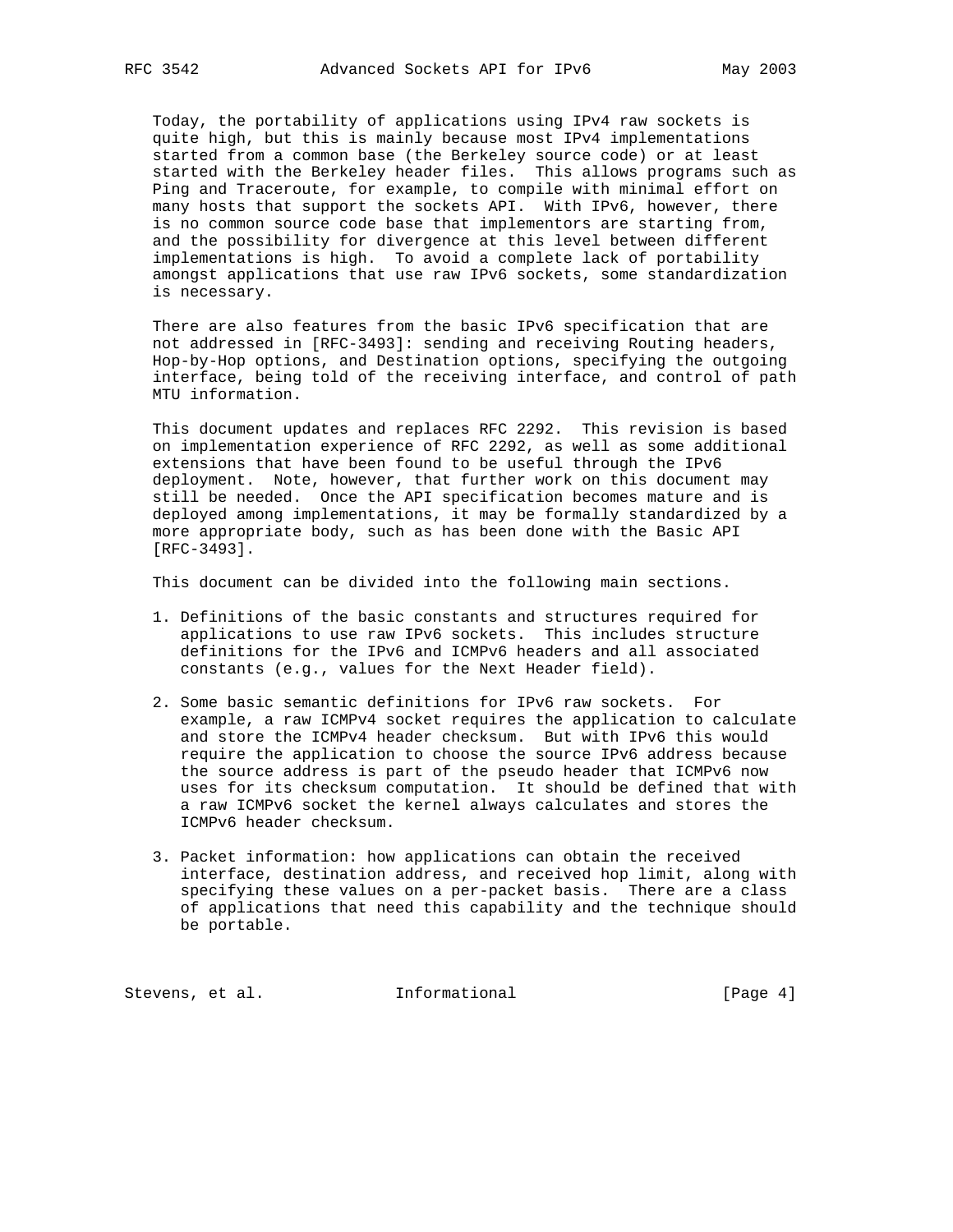- 4. Access to the optional Routing header, Hop-by-Hop options, and Destination options extension headers.
- 5. Additional features required for improved IPv6 application portability.

 The packet information along with access to the extension headers (Routing header, Hop-by-Hop options, and Destination options) are specified using the "ancillary data" fields that were added to the 4.3BSD Reno sockets API in 1990. The reason is that these ancillary data fields are part of the Posix standard [POSIX] and should therefore be adopted by most vendors.

 This document does not address application access to either the authentication header or the encapsulating security payload header.

 Many examples in this document omit error checking in favor of brevity and clarity.

 We note that some of the functions and socket options defined in this document may have error returns that are not defined in this document. Some of these possible error returns will be recognized only as implementations proceed.

 Datatypes in this document follow the Posix format: intN\_t means a signed integer of exactly N bits (e.g., int16\_t) and uintN\_t means an unsigned integer of exactly N bits (e.g., uint32\_t).

 Note that we use the (unofficial) terminology ICMPv4, IGMPv4, and ARPv4 to avoid any confusion with the newer ICMPv6 protocol.

2. Common Structures and Definitions

 Many advanced applications examine fields in the IPv6 header and set and examine fields in the various ICMPv6 headers. Common structure definitions for these protocol headers are required, along with common constant definitions for the structure members.

 This API assumes that the fields in the protocol headers are left in the network byte order, which is big-endian for the Internet protocols. If not, then either these constants or the fields being tested must be converted at run-time, using something like htons() or htonl().

Two new header files are defined: <netinet/ip6.h> and <netinet/icmp6.h>.

Stevens, et al. **Informational** [Page 5]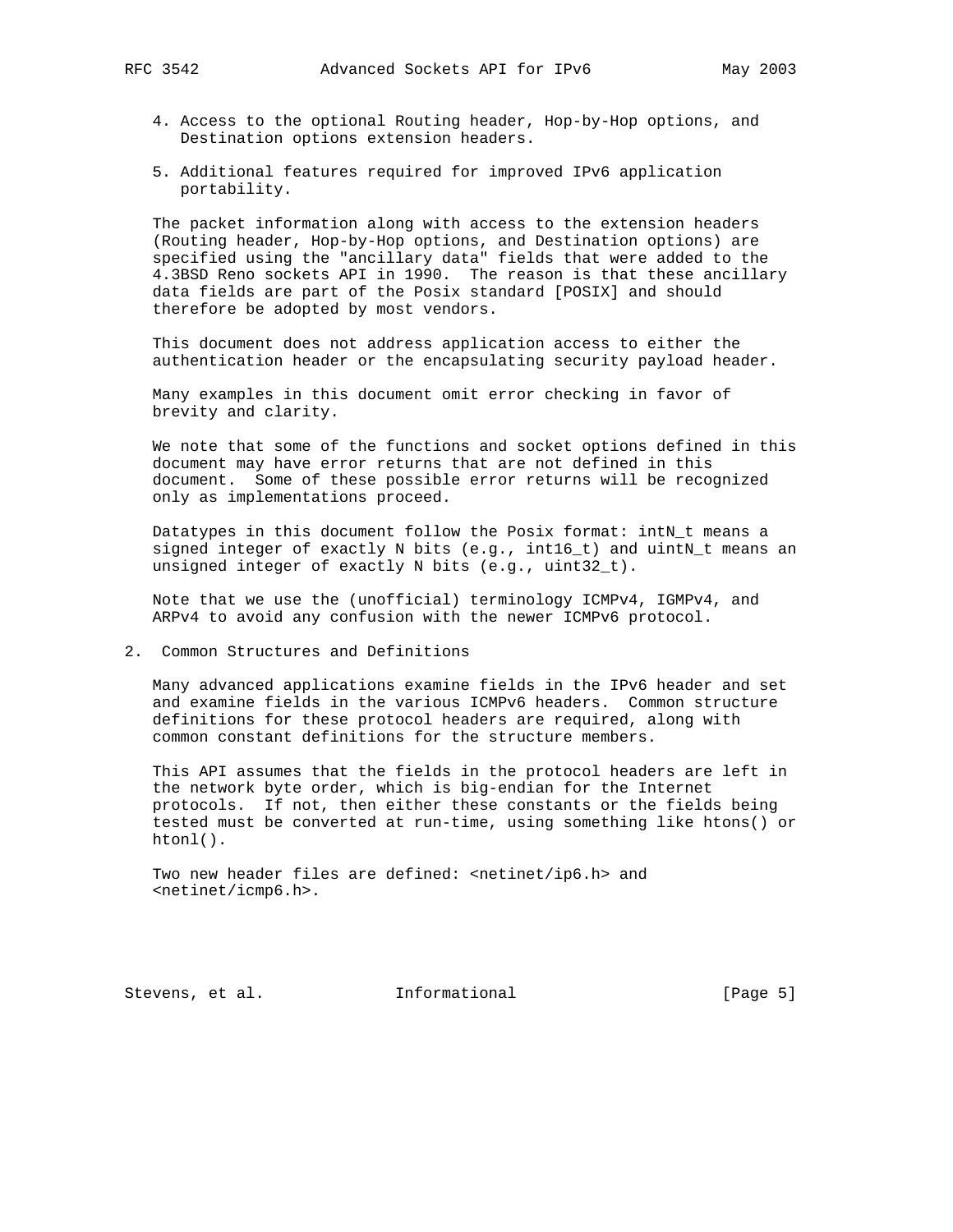When an include file is specified, that include file is allowed to include other files that do the actual declaration or definition.

2.1. The ip6\_hdr Structure

 The following structure is defined as a result of including <netinet/ip6.h>. Note that this is a new header.

```
 struct ip6_hdr {
       union {
         struct ip6_hdrctl {
          uint32_t ip6_un1_flow; /* 4 bits version, 8 bits TC, 20 bits
 flow-ID */
 uint16_t ip6_un1_plen; /* payload length */
 uint8_t ip6_un1_nxt; /* next header */
 uint8_t ip6_un1_hlim; /* hop limit */
         } ip6_un1;
         uint8_t ip6_un2_vfc; /* 4 bits version, top 4 bits
                                 tclass */
       } ip6_ctlun;
       struct in6_addr ip6_src; /* source address */
       struct in6_addr ip6_dst; /* destination address */
      };
      #define ip6_vfc ip6_ctlun.ip6_un2_vfc
 #define ip6_flow ip6_ctlun.ip6_un1.ip6_un1_flow
 #define ip6_plen ip6_ctlun.ip6_un1.ip6_un1_plen
 #define ip6_nxt ip6_ctlun.ip6_un1.ip6_un1_nxt
 #define ip6_hlim ip6_ctlun.ip6_un1.ip6_un1_hlim
      #define ip6_hops ip6_ctlun.ip6_un1.ip6_un1_hlim
```

```
2.1.1. IPv6 Next Header Values
```
 IPv6 defines many new values for the Next Header field. The following constants are defined as a result of including <netinet/in.h>.

|  |                                             |  | #define IPPROTO_HOPOPTS 0 /* IPv6 Hop-by-Hop options */ |
|--|---------------------------------------------|--|---------------------------------------------------------|
|  | #define IPPROTO IPV6 $41$ /* IPv6 header */ |  |                                                         |
|  |                                             |  | #define IPPROTO_ROUTING 43 /* IPv6 Routing header */    |
|  |                                             |  | #define IPPROTO_FRAGMENT 44 /* IPv6 fragment header */  |
|  | #define IPPROTO ESP                         |  | 50 /* encapsulating security payload */                 |
|  | #define IPPROTO AH                          |  | 51 /* authentication header */                          |
|  | #define IPPROTO ICMPV6                      |  | 58 $/*$ ICMPv6 */                                       |
|  | #define IPPROTO NONE                        |  | 59 $/*$ IPv6 no next header $*/$                        |
|  | #define IPPROTO_DSTOPTS                     |  | 60 /* IPv6 Destination options */                       |
|  |                                             |  |                                                         |

Stevens, et al. **Informational** [Page 6]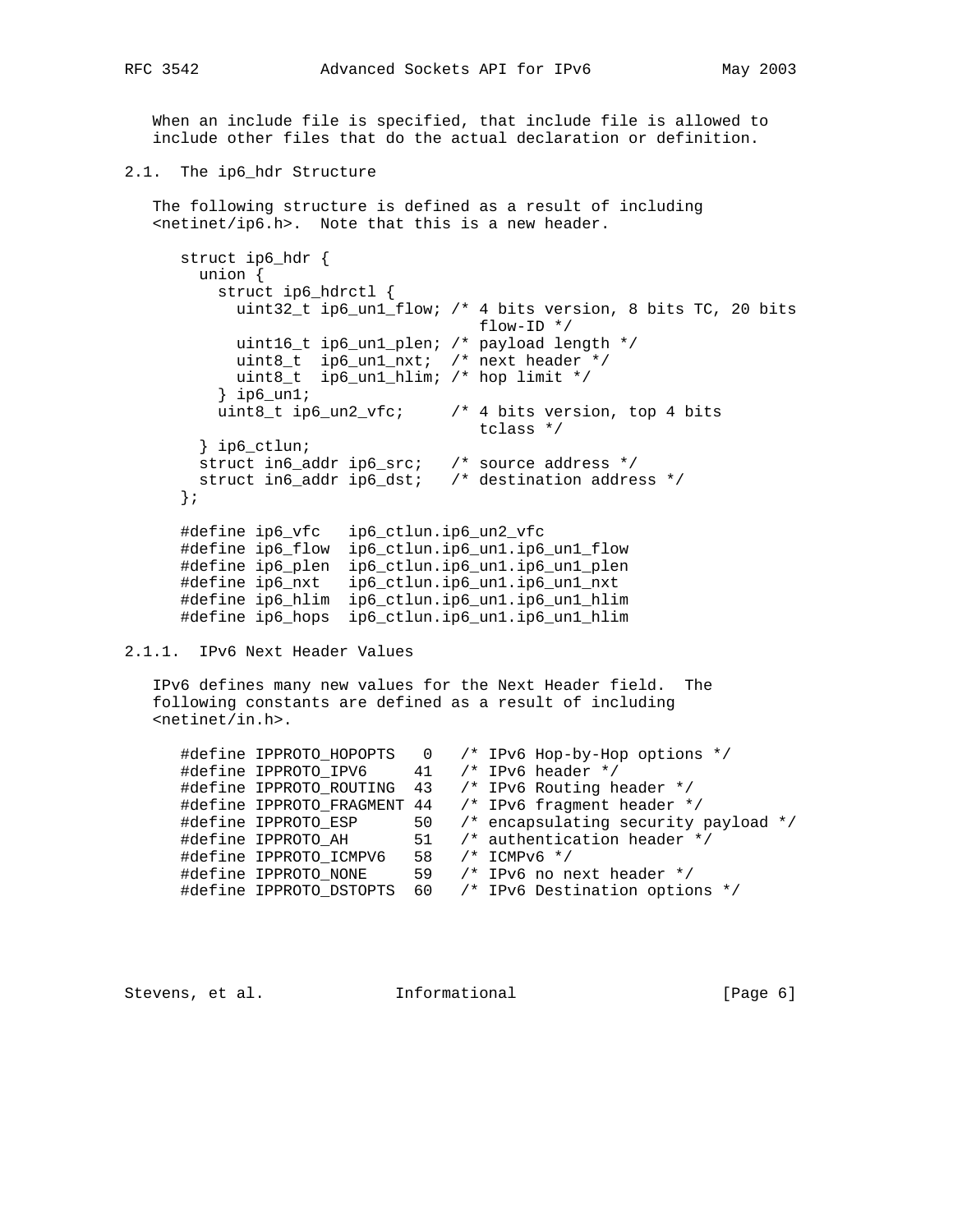Berkeley-derived IPv4 implementations also define IPPROTO\_IP to be 0. This should not be a problem since IPPROTO\_IP is used only with IPv4 sockets and IPPROTO\_HOPOPTS only with IPv6 sockets.

```
2.1.2. IPv6 Extension Headers
```
 Six extension headers are defined for IPv6. We define structures for all except the Authentication header and Encapsulating Security Payload header, both of which are beyond the scope of this document. The following structures are defined as a result of including <netinet/ip6.h>.

```
 /* Hop-by-Hop options header */
     struct ip6_hbh {
 uint8_t ip6h_nxt; /* next header */
 uint8_t ip6h_len; /* length in units of 8 octets */
        /* followed by options */
      };
      /* Destination options header */
      struct ip6_dest {
 uint8_t ip6d_nxt; /* next header */
 uint8_t ip6d_len; /* length in units of 8 octets */
        /* followed by options */
      };
      /* Routing header */
     struct ip6_rthdr {
 uint8_t ip6r_nxt; /* next header */
 uint8_t ip6r_len; /* length in units of 8 octets */
 uint8_t ip6r_type; /* routing type */
 uint8_t ip6r_segleft; /* segments left */
        /* followed by routing type specific data */
      };
      /* Type 0 Routing header */
      struct ip6_rthdr0 {
 uint8_t ip6r0_nxt; /* next header */
 uint8_t ip6r0_len; /* length in units of 8 octets */
 uint8_t ip6r0_type; /* always zero */
 uint8_t ip6r0_segleft; /* segments left */
 uint32_t ip6r0_reserved; /* reserved field */
        /* followed by up to 127 struct in6_addr */
      };
```
Stevens, et al. **Informational** [Page 7]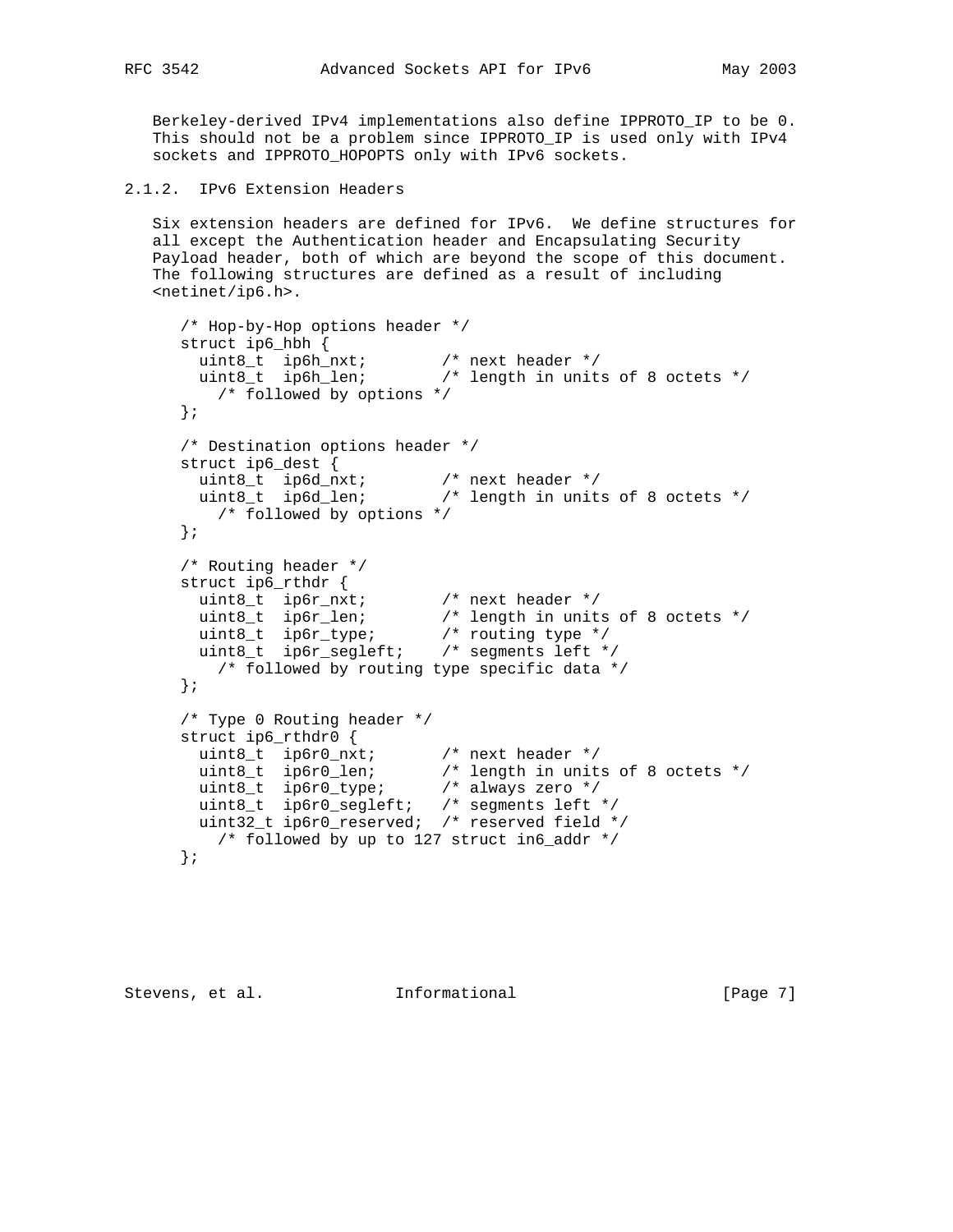```
 /* Fragment header */
     struct ip6_frag {
 uint8_t ip6f_nxt; /* next header */
 uint8_t ip6f_reserved; /* reserved field */
 uint16_t ip6f_offlg; /* offset, reserved, and flag */
 uint32_t ip6f_ident; /* identification */
     };
     #if BYTE_ORDER == BIG_ENDIAN
    #define IP6F_OFF_MASK 0xfff8 /* mask out offset from
                                      ip6f_offlg */
     #define IP6F_RESERVED_MASK 0x0006 /* reserved bits in
 ip6f_offlg */
 #define IP6F_MORE_FRAG 0x0001 /* more-fragments flag */
     #else /* BYTE_ORDER == LITTLE_ENDIAN */
    #define IP6F_OFF_MASK 0xf8ff /* mask out offset from
                                      ip6f_offlg */
     #define IP6F_RESERVED_MASK 0x0600 /* reserved bits in
                                      ip6f_offlg */
     #define IP6F_MORE_FRAG 0x0100 /* more-fragments flag */
     #endif
```
2.1.3. IPv6 Options

 Several options are defined for IPv6, and we define structures and macro definitions for some of them below. The following structures are defined as a result of including <netinet/ip6.h>.

```
 /* IPv6 options */
      struct ip6_opt {
      uint8_t ip6o_type;
       uint8_t ip6o_len;
      };
      /*
       * The high-order 3 bits of the option type define the behavior
      * when processing an unknown option and whether or not the option
       * content changes in flight.
       */
 #define IP6OPT_TYPE(o) ((o) & 0xc0)
 #define IP6OPT_TYPE_SKIP 0x00
      #define IP6OPT_TYPE_DISCARD 0x40
      #define IP6OPT_TYPE_FORCEICMP 0x80
      #define IP6OPT_TYPE_ICMP 0xc0
      #define IP6OPT_MUTABLE 0x20
 #define IP6OPT_PAD1 0x00 /* 00 0 00000 */
 #define IP6OPT_PADN 0x01 /* 00 0 00001 */
```
Stevens, et al. **Informational** [Page 8]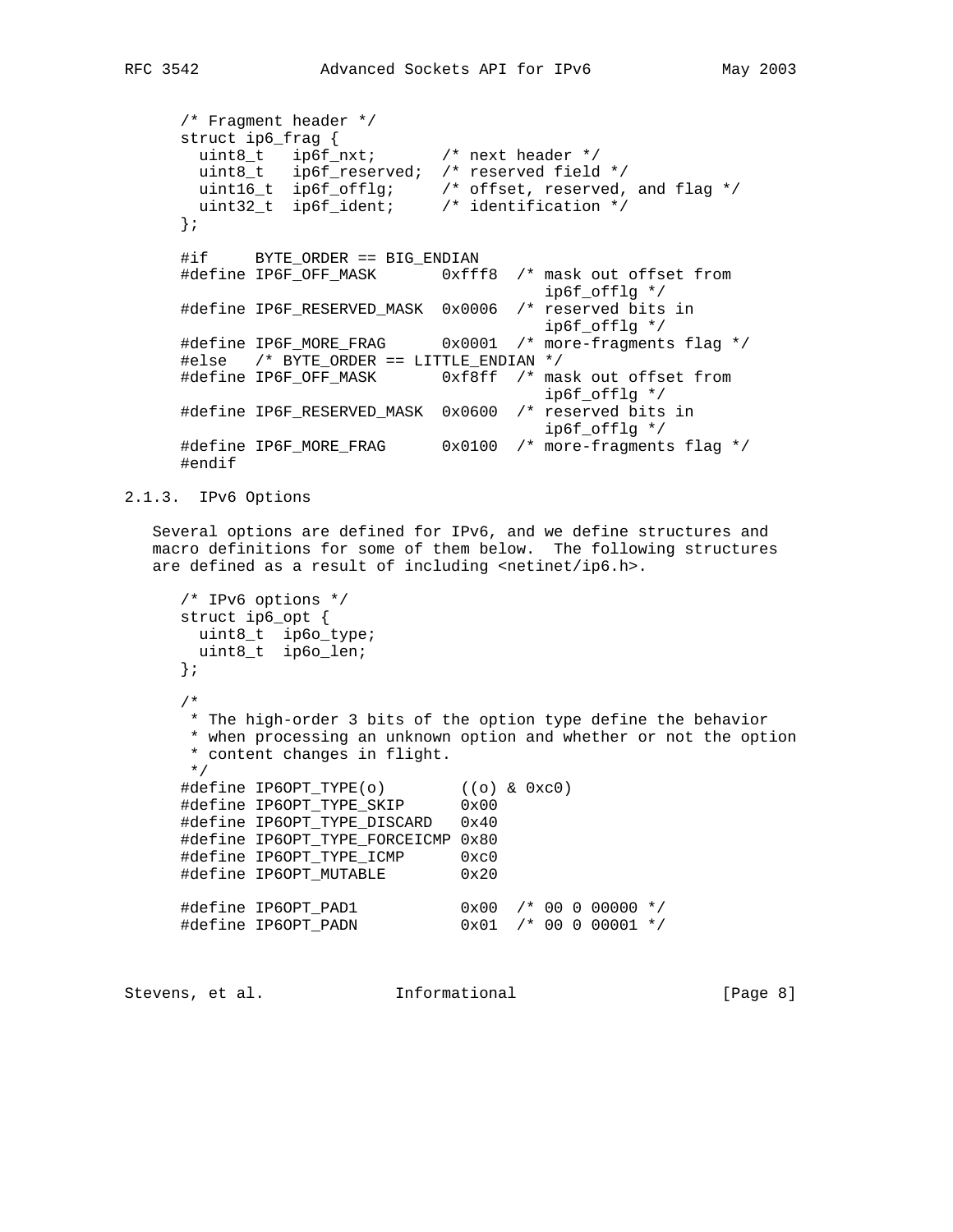```
 #define IP6OPT_JUMBO 0xc2 /* 11 0 00010 */
 #define IP6OPT_NSAP_ADDR 0xc3 /* 11 0 00011 */
 #define IP6OPT_TUNNEL_LIMIT 0x04 /* 00 0 00100 */
 #define IP6OPT_ROUTER_ALERT 0x05 /* 00 0 00101 */
      /* Jumbo Payload Option */
      struct ip6_opt_jumbo {
      uint8_t ip6oj_type;
       uint8_t ip6oj_len;
       uint8_t ip6oj_jumbo_len[4];
      };
      #define IP6OPT_JUMBO_LEN 6
      /* NSAP Address Option */
      struct ip6_opt_nsap {
uint8_t ip6on_type;
uint8_t ip6on_len;
 uint8_t ip6on_src_nsap_len;
        uint8_t ip6on_dst_nsap_len;
         /* followed by source NSAP */
         /* followed by destination NSAP */
      };
      /* Tunnel Limit Option */
      struct ip6_opt_tunnel {
uint8_t ip6ot_type;
 uint8_t ip6ot_len;
 uint8_t ip6ot_encap_limit;
      };
      /* Router Alert Option */
      struct ip6_opt_router {
      uint8_t ip6or_type;
       uint8_t ip6or_len;
       uint8_t ip6or_value[2];
      };
      /* Router alert values (in network byte order) */
      #ifdef _BIG_ENDIAN
      #define IP6_ALERT_MLD 0x0000
     \frac{1}{4}define IP6_ALERT_RSVP 0x0001<br>\frac{1}{4}define IP6_ALERT_RSVP 0x0001
      #define IP6_ALERT_AN 0x0002
      #else
 #define IP6_ALERT_MLD 0x0000
 #define IP6_ALERT_RSVP 0x0100
 #define IP6_ALERT_AN 0x0200
      #endif
```
Stevens, et al. **Informational** [Page 9]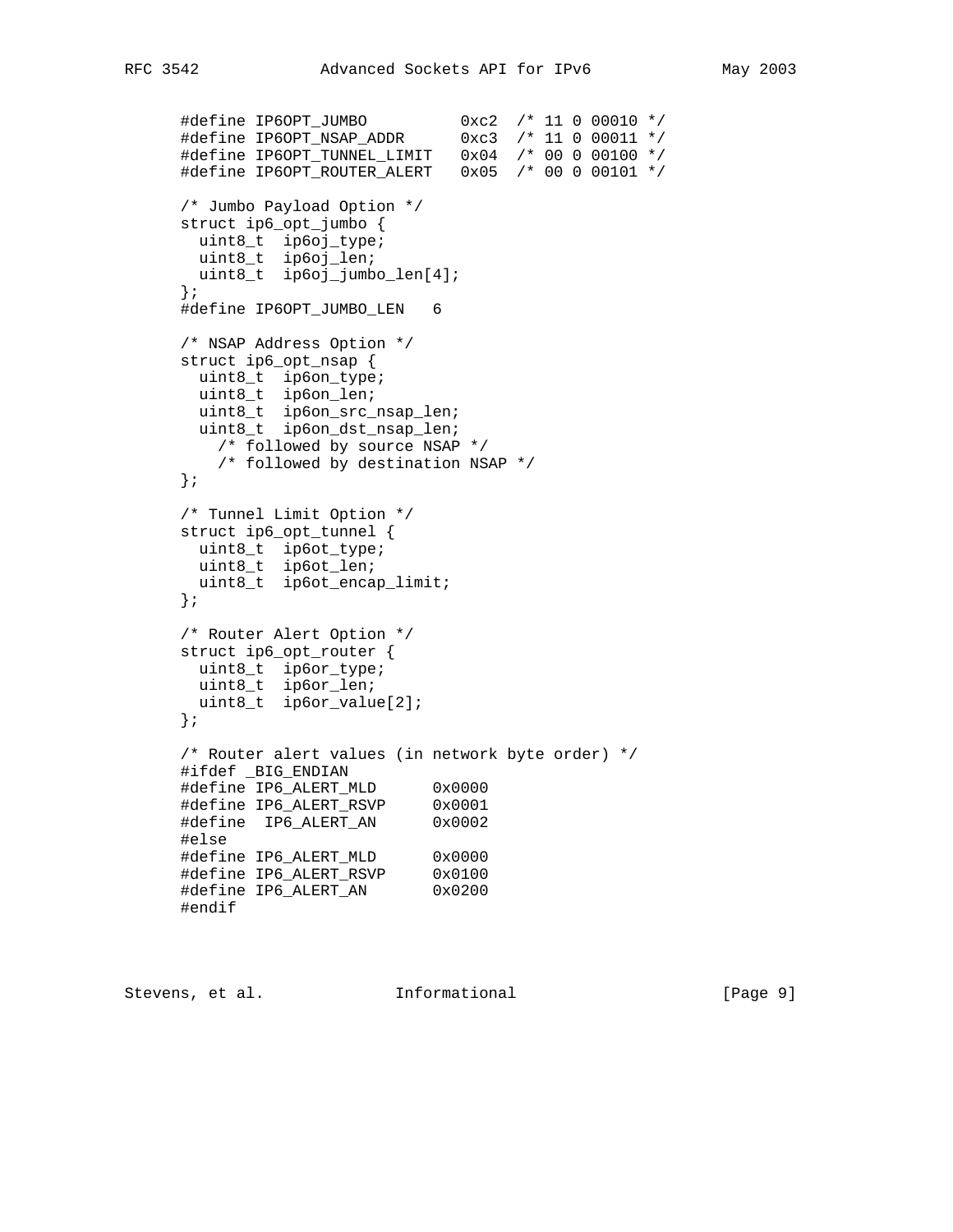# 2.2. The icmp6\_hdr Structure

 The ICMPv6 header is needed by numerous IPv6 applications including Ping, Traceroute, router discovery daemons, and neighbor discovery daemons. The following structure is defined as a result of including <netinet/icmp6.h>. Note that this is a new header.

```
 struct icmp6_hdr {
 uint8_t icmp6_type; /* type field */
 uint8_t icmp6_code; /* code field */
      uint16_t icmp6_cksum; /* checksum field */
       union {
        uint32_t icmp6_un_data32[1]; /* type-specific field */
 uint16_t icmp6_un_data16[2]; /* type-specific field */
 uint8_t icmp6_un_data8[4]; /* type-specific field */
       } icmp6_dataun;
     };
 #define icmp6_data32 icmp6_dataun.icmp6_un_data32
 #define icmp6_data16 icmp6_dataun.icmp6_un_data16
 #define icmp6_data8 icmp6_dataun.icmp6_un_data8
 #define icmp6_pptr icmp6_data32[0] /* parameter prob */
 #define icmp6_mtu icmp6_data32[0] /* packet too big */
 #define icmp6_id icmp6_data16[0] /* echo request/reply */
 #define icmp6_seq icmp6_data16[1] /* echo request/reply */
 #define icmp6_maxdelay icmp6_data16[0] /* mcast group
 membership */
```
2.2.1. ICMPv6 Type and Code Values

 In addition to a common structure for the ICMPv6 header, common definitions are required for the ICMPv6 type and code fields. The following constants are also defined as a result of including <netinet/icmp6.h>.

| #define ICMP6 DST UNREACH<br>#define ICMP6 PACKET TOO BIG<br>#define ICMP6 TIME EXCEEDED<br>#define ICMP6 PARAM PROB | 2<br>3<br>4                           |
|----------------------------------------------------------------------------------------------------------------------|---------------------------------------|
| #define ICMP6 INFOMSG MASK<br>0x80                                                                                   | /* all informational<br>messages $*/$ |
| #define ICMP6 ECHO REOUEST<br>#define ICMP6 ECHO REPLY                                                               | 128<br>129                            |
| #define ICMP6 DST UNREACH NOROUTE                                                                                    | $0$ /* no route to<br>destination */  |

Stevens, et al. **Informational** [Page 10]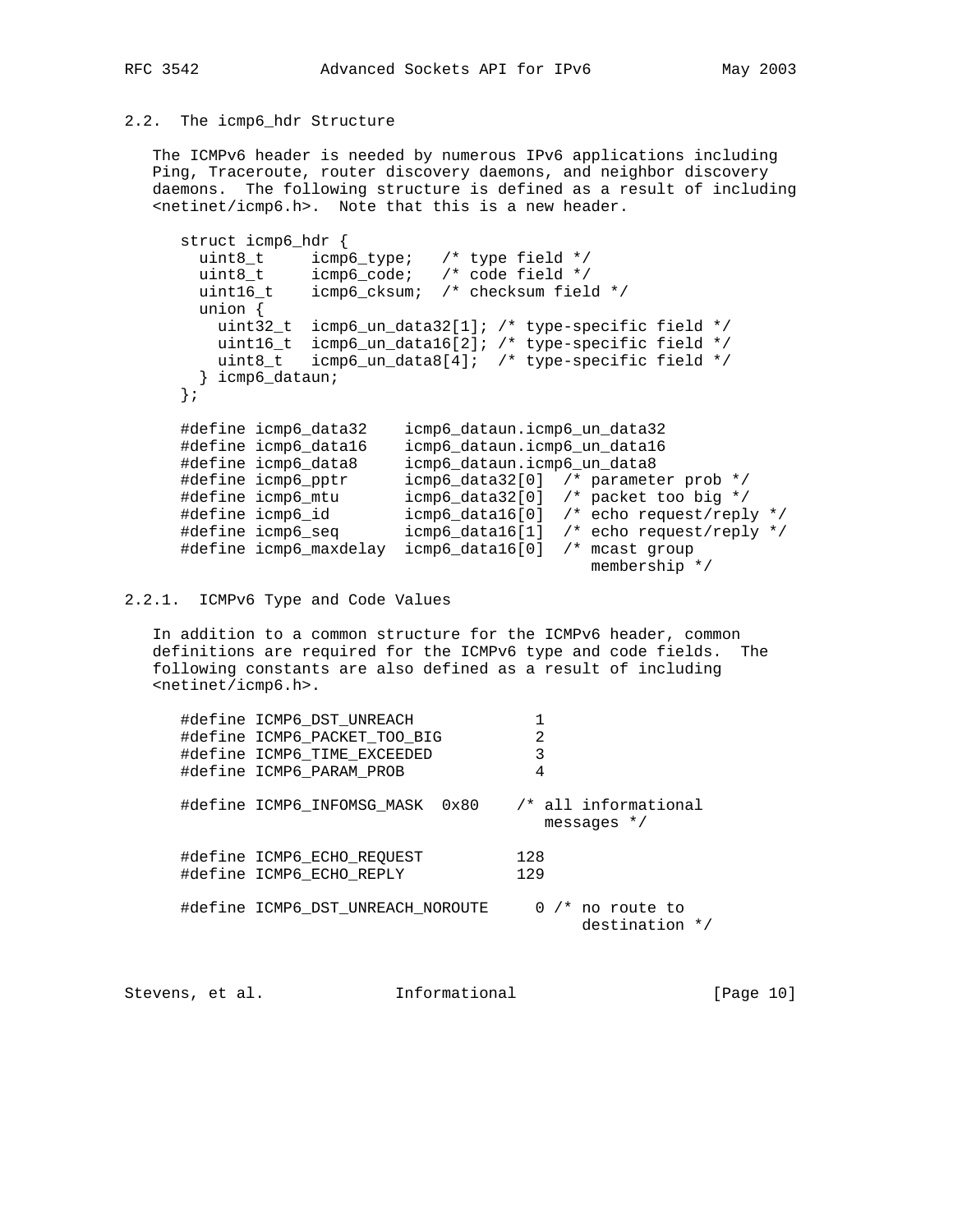|  | #define ICMP6_DST_UNREACH_ADMIN                                   |  | 1 /* communication with<br>destination */ |
|--|-------------------------------------------------------------------|--|-------------------------------------------|
|  |                                                                   |  | /* admin. prohibited */                   |
|  | #define ICMP6 DST UNREACH BEYONDSCOPE 2 /* beyond scope of source |  | address $*/$                              |
|  | #define ICMP6 DST UNREACH ADDR                                    |  | 3 /* address unreachable */               |
|  | #define ICMP6 DST UNREACH NOPORT                                  |  | 4 $/*$ bad port $*/$                      |
|  | #define ICMP6 TIME EXCEED TRANSIT                                 |  | $0$ /* Hop Limit == 0 in<br>transit $*/$  |
|  | #define ICMP6 TIME EXCEED REASSEMBLY                              |  | 1 $/*$ Reassembly time out $*/$           |
|  | #define ICMP6_PARAMPROB HEADER                                    |  | $0$ /* erroneous header<br>field $*/$     |
|  | #define ICMP6 PARAMPROB NEXTHEADER                                |  | 1 /* unrecognized                         |
|  |                                                                   |  | Next Header */                            |
|  | #define ICMP6 PARAMPROB OPTION                                    |  | 2 /* unrecognized                         |
|  |                                                                   |  | IPv6 option */                            |

 The five ICMP message types defined by IPv6 neighbor discovery (133- 137) are defined in the next section.

2.2.2. ICMPv6 Neighbor Discovery Definitions

 The following structures and definitions are defined as a result of including <netinet/icmp6.h>.

| #define ND ROUTER SOLICIT                                                                                                                  | 133                       |
|--------------------------------------------------------------------------------------------------------------------------------------------|---------------------------|
| #define ND ROUTER ADVERT                                                                                                                   | 134                       |
| #define ND NEIGHBOR SOLICIT                                                                                                                | 135                       |
| #define ND NEIGHBOR ADVERT                                                                                                                 | 136                       |
| #define ND REDIRECT                                                                                                                        | 137                       |
| struct nd router solicit $\{$ /* router solicitation */<br>struct icmp6_hdr nd_rs_hdr;<br>$/*$ could be followed by options $*/$<br>$\{$ ; |                           |
| #define nd rs type                                                                                                                         | nd rs hdr.icmp6 type      |
| #define nd rs code                                                                                                                         | nd rs hdr.icmp6 code      |
| #define nd rs cksum                                                                                                                        | nd rs hdr.icmp6 cksum     |
| #define nd rs reserved                                                                                                                     | nd rs hdr.icmp6 data32[0] |

Stevens, et al. 1nformational 1999 [Page 11]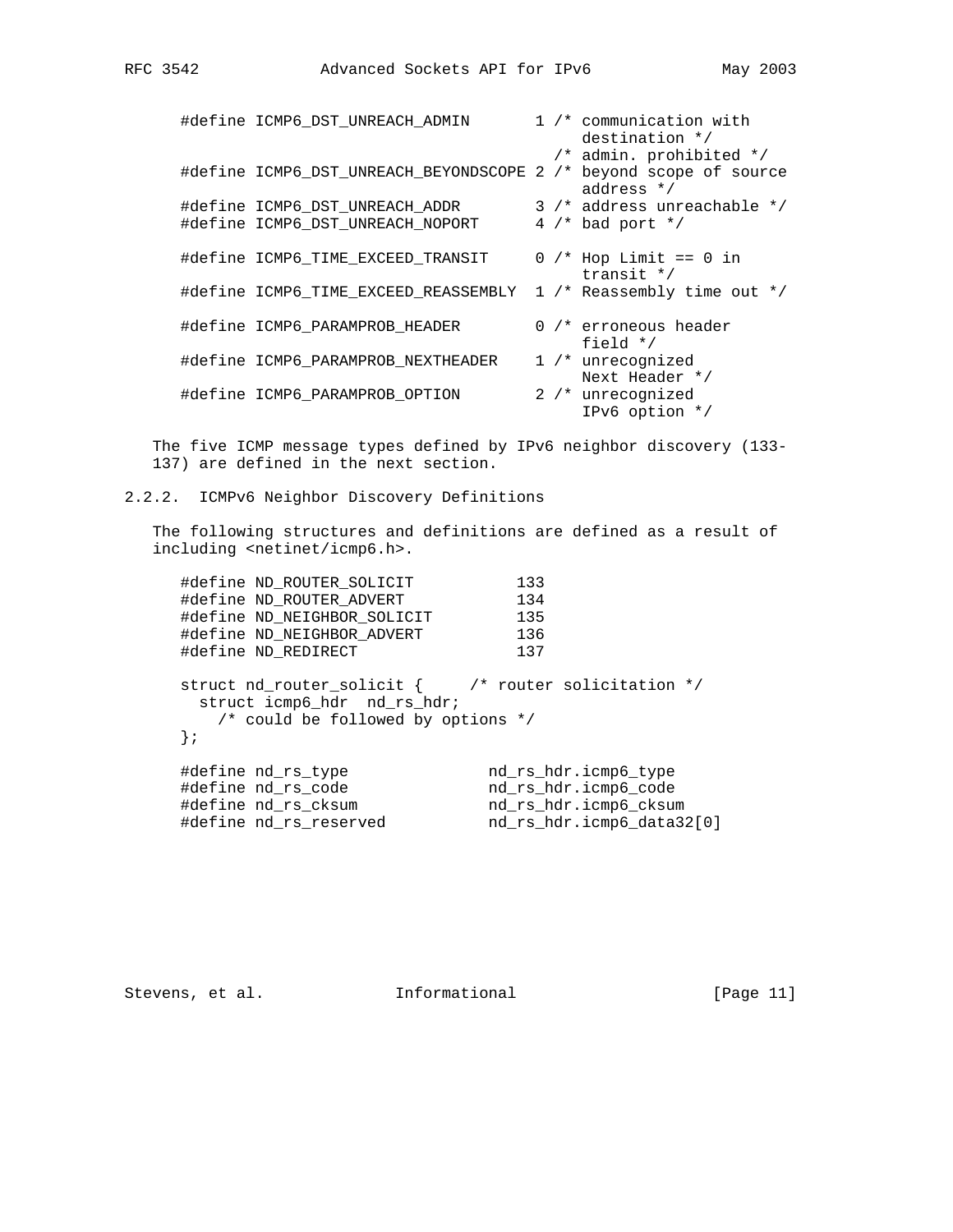```
 struct nd_router_advert { /* router advertisement */
       struct icmp6_hdr nd_ra_hdr;
 uint32_t nd_ra_reachable; /* reachable time */
 uint32_t nd_ra_retransmit; /* retransmit timer */
        /* could be followed by options */
     };
 #define nd_ra_type nd_ra_hdr.icmp6_type
 #define nd_ra_code nd_ra_hdr.icmp6_code
 #define nd_ra_cksum nd_ra_hdr.icmp6_cksum
 #define nd_ra_curhoplimit nd_ra_hdr.icmp6_data8[0]
 #define nd_ra_flags_reserved nd_ra_hdr.icmp6_data8[1]
 #define ND_RA_FLAG_MANAGED 0x80
 #define ND_RA_FLAG_OTHER 0x40
     #define nd_ra_router_lifetime nd_ra_hdr.icmp6_data16[1]
     struct nd_neighbor_solicit { /* neighbor solicitation */
      struct icmp6_hdr nd_ns_hdr;
       struct in6_addr nd_ns_target; /* target address */
        /* could be followed by options */
     };
 #define nd_ns_type nd_ns_hdr.icmp6_type
 #define nd_ns_code nd_ns_hdr.icmp6_code
 #define nd_ns_cksum nd_ns_hdr.icmp6_cksum
 #define nd_ns_reserved nd_ns_hdr.icmp6_data32[0]
     struct nd_neighbor_advert { /* neighbor advertisement */
      struct icmp6_hdr nd_na_hdr;
       struct in6_addr nd_na_target; /* target address */
        /* could be followed by options */
     };
 #define nd_na_type nd_na_hdr.icmp6_type
 #define nd_na_code nd_na_hdr.icmp6_code
 #define nd_na_cksum nd_na_hdr.icmp6_cksum
 #define nd_na_flags_reserved nd_na_hdr.icmp6_data32[0]
     #if BYTE_ORDER == BIG_ENDIAN
     #define ND_NA_FLAG_ROUTER 0x80000000
 #define ND_NA_FLAG_SOLICITED 0x40000000
 #define ND_NA_FLAG_OVERRIDE 0x20000000
     #else /* BYTE_ORDER == LITTLE_ENDIAN */
     #define ND_NA_FLAG_ROUTER 0x00000080
 #define ND_NA_FLAG_SOLICITED 0x00000040
 #define ND_NA_FLAG_OVERRIDE 0x00000020
     #endif
```
Stevens, et al. **Informational** [Page 12]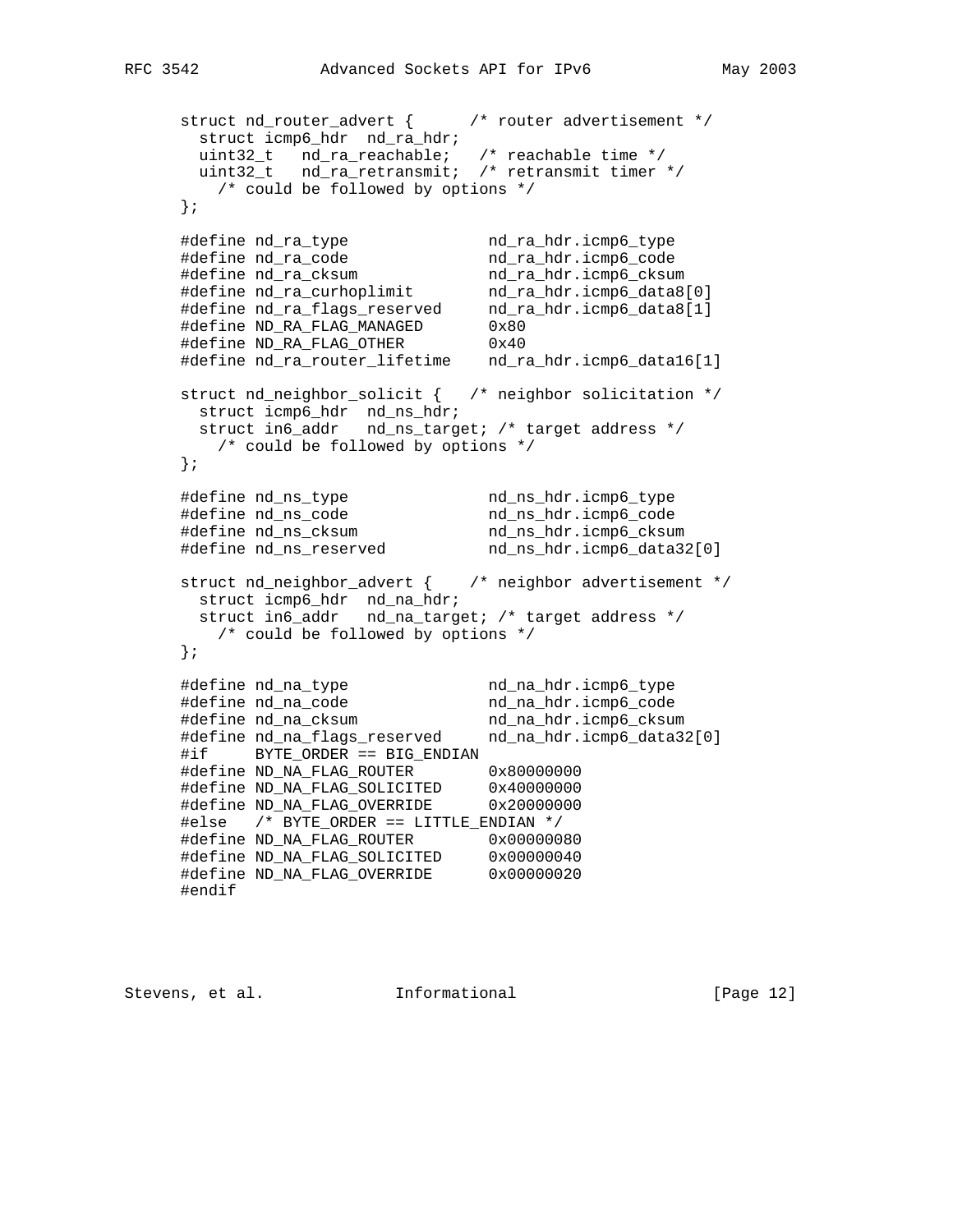```
 struct nd_redirect { /* redirect */
struct icmp6_hdr nd_rd_hdr;
 struct in6_addr nd_rd_target; /* target address */
 struct in6_addr nd_rd_dst; /* destination address */
        /* could be followed by options */
     };
 #define nd_rd_type nd_rd_hdr.icmp6_type
 #define nd_rd_code nd_rd_hdr.icmp6_code
 #define nd_rd_cksum nd_rd_hdr.icmp6_cksum
 #define nd_rd_reserved nd_rd_hdr.icmp6_data32[0]
     struct nd_opt_hdr { /* Neighbor discovery option header */
uint8_t nd_opt_type;
 uint8_t nd_opt_len; /* in units of 8 octets */
        /* followed by option specific data */
     };
     #define ND_OPT_SOURCE_LINKADDR 1
     #define ND_OPT_TARGET_LINKADDR 2
     #define ND_OPT_PREFIX_INFORMATION 3
     #define ND_OPT_REDIRECTED_HEADER 4
     #define ND_OPT_MTU 5
     struct nd_opt_prefix_info { /* prefix information */
uint8_t nd_opt_pi_type;
uint8_t nd_opt_pi_len;
       uint8_t nd_opt_pi_prefix_len;
       uint8_t nd_opt_pi_flags_reserved;
       uint32_t nd_opt_pi_valid_time;
       uint32_t nd_opt_pi_preferred_time;
       uint32_t nd_opt_pi_reserved2;
      struct in6_addr nd_opt_pi_prefix;
     };
     #define ND_OPT_PI_FLAG_ONLINK 0x80
     #define ND_OPT_PI_FLAG_AUTO 0x40
 struct nd_opt_rd_hdr { /* redirected header */
uint8_t nd_opt_rh_type;
       uint8_t nd_opt_rh_len;
       uint16_t nd_opt_rh_reserved1;
       uint32_t nd_opt_rh_reserved2;
        /* followed by IP header and data */
     };
```
Stevens, et al. 1nformational [Page 13]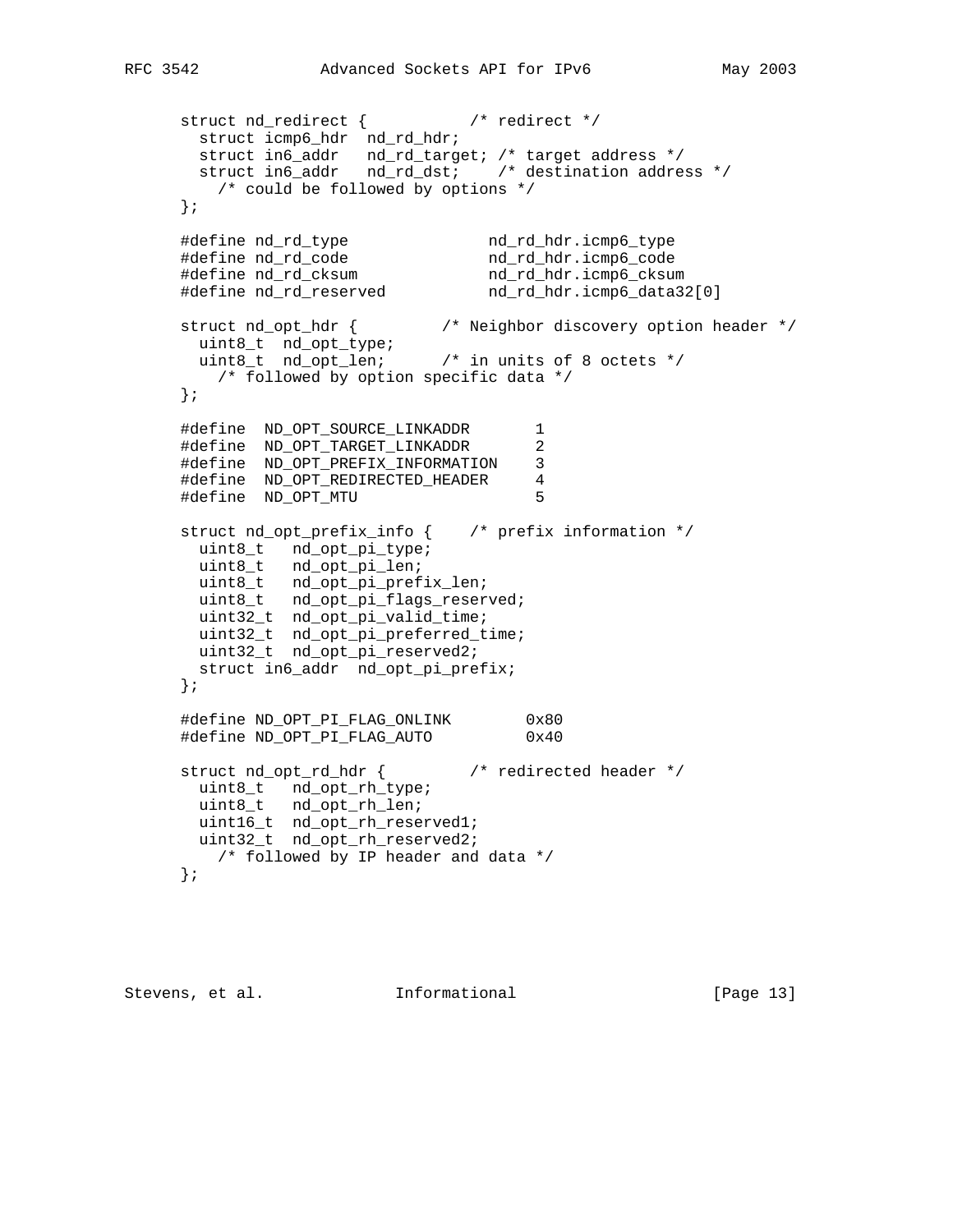struct nd\_opt\_mtu { /\* MTU option \*/ uint8\_t nd\_opt\_mtu\_type; uint8\_t nd\_opt\_mtu\_len; uint16\_t nd\_opt\_mtu\_reserved; uint32\_t nd\_opt\_mtu\_mtu; };

We note that the nd\_na\_flags\_reserved flags have the same byte ordering problems as we showed with ip6f\_offlg.

2.2.3. Multicast Listener Discovery Definitions

 The following structures and definitions are defined as a result of including <netinet/icmp6.h>.

| #define MLD LISTENER QUERY                             | 130                               |
|--------------------------------------------------------|-----------------------------------|
| #define MLD LISTENER REPORT                            | 131                               |
| #define MLD LISTENER REDUCTION                         | 132                               |
| struct mld hdr {<br>struct icmp6 hdr<br>mld icmp6 hdr; |                                   |
| struct in6 addr                                        | mld addr; /* multicast address */ |
| $\{$ ;                                                 |                                   |
| #define mld type                                       | mld icmp6 hdr.icmp6 type          |
| #define mld code                                       | mld_icmp6_hdr.icmp6_code          |
| #define mld cksum                                      | mld_icmp6_hdr.icmp6_cksum         |
| #define mld_maxdelay                                   | mld_icmp6_hdr.icmp6_data16[0]     |
| #define mld reserved                                   | mld_icmp6_hdr.icmp6_data16[1]     |
|                                                        |                                   |

2.2.4. ICMPv6 Router Renumbering Definitions

 The following structures and definitions are defined as a result of including <netinet/icmp6.h>.

#define ICMP6\_ROUTER\_RENUMBERING 138 /\* router renumbering \*/

|                          |              | struct icmp6_router_renum { /* router renumbering header */ |  |
|--------------------------|--------------|-------------------------------------------------------------|--|
| struct icmp6_hdr rr_hdr; |              |                                                             |  |
| uint8 t                  | rr segnum;   |                                                             |  |
| uint8 t                  | rr flags;    |                                                             |  |
| uint16 t                 | rr maxdelay; |                                                             |  |
| uint32 t                 | rr reserved; |                                                             |  |
| $\{$ ;                   |              |                                                             |  |
| #define rr_type          |              | rr_hdr.icmp6_type                                           |  |
| #define rr code          |              | rr hdr.icmp6 code                                           |  |
| #define rr cksum         |              | rr hdr.icmp6 cksum                                          |  |
| #define rr_seqnum        |              | rr_hdr.icmp6_data32[0]                                      |  |

Stevens, et al. **Informational** [Page 14]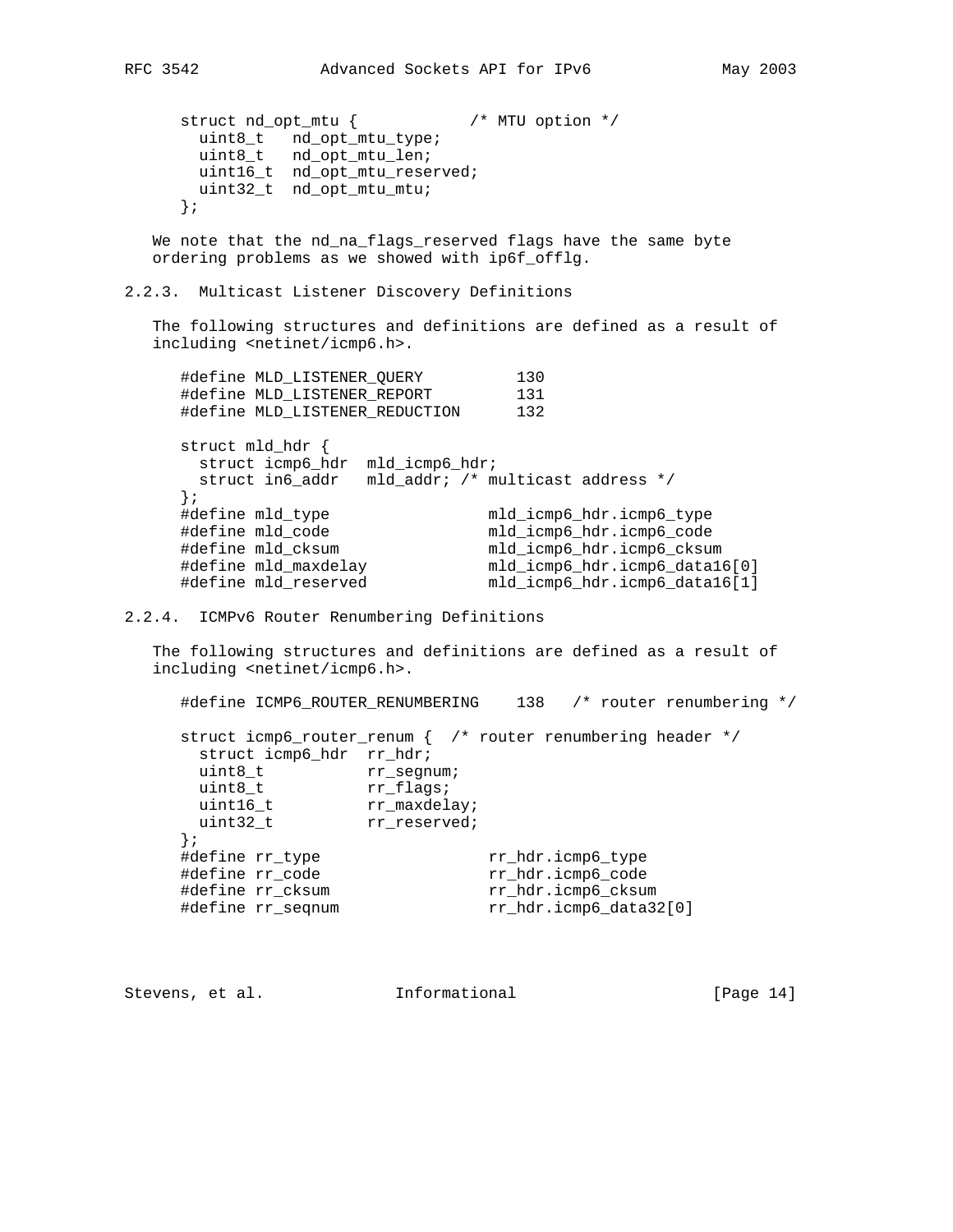```
 /* Router renumbering flags */
     #define ICMP6_RR_FLAGS_TEST 0x80
     #define ICMP6_RR_FLAGS_REQRESULT 0x40
     #define ICMP6_RR_FLAGS_FORCEAPPLY 0x20
     #define ICMP6_RR_FLAGS_SPECSITE 0x10
    #define ICMP6_RR_FLAGS_PREVDONE
     struct rr_pco_match { /* match prefix part */
uint8_t rpm_code;
uint8_t rpm_len;
uint8_t rpm_ordinal;
uint8_t rpm_matchlen;
uint8_t rpm_minlen;
uint8_t rpm_maxlen;
uint16_t rpm_reserved;
      struct in6_addr rpm_prefix;
     };
     /* PCO code values */
 #define RPM_PCO_ADD 1
 #define RPM_PCO_CHANGE 2
 #define RPM_PCO_SETGLOBAL 3
     struct rr_pco_use { /* use prefix part */
uint8_t rpu_uselen;
uint8_t rpu_keeplen;
uint8_t rpu_ramask;
uint8_t rpu_raflags;
uint32_t rpu_vltime;
uint32_t rpu_pltime;
uint32_t rpu_flags;
      struct in6_addr rpu_prefix;
     };
     #define ICMP6_RR_PCOUSE_RAFLAGS_ONLINK 0x20
     #define ICMP6_RR_PCOUSE_RAFLAGS_AUTO 0x10
     #if BYTE_ORDER == BIG_ENDIAN
     #define ICMP6_RR_PCOUSE_FLAGS_DECRVLTIME 0x80000000
     #define ICMP6_RR_PCOUSE_FLAGS_DECRPLTIME 0x40000000
     #elif BYTE_ORDER == LITTLE_ENDIAN
     #define ICMP6_RR_PCOUSE_FLAGS_DECRVLTIME 0x80
     #define ICMP6_RR_PCOUSE_FLAGS_DECRPLTIME 0x40
     #endif
```
Stevens, et al. 1nformational [Page 15]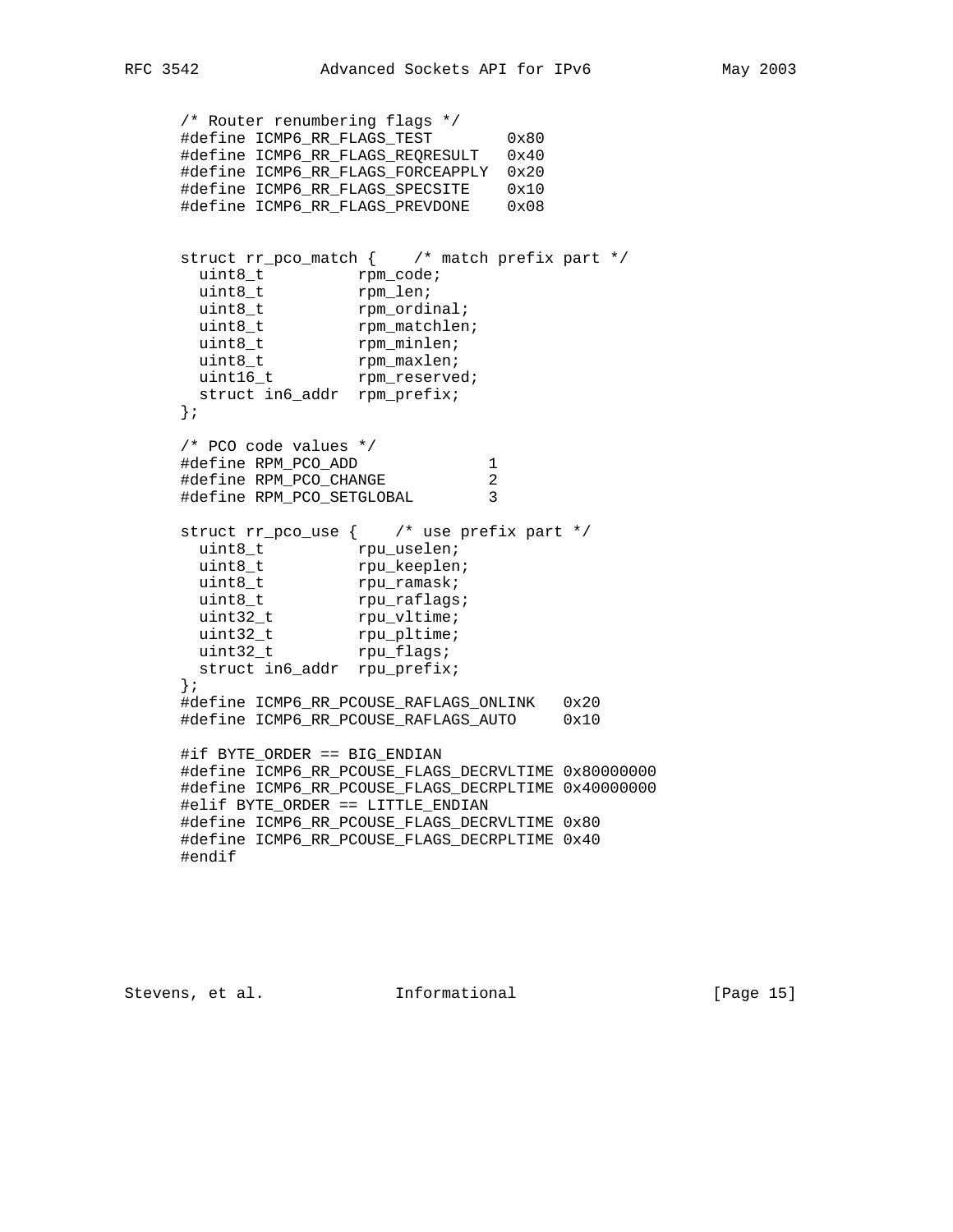struct rr\_result { /\* router renumbering result message \*/ uint16\_t rrr\_flags; uint8\_t rrr\_ordinal; uint8\_t rrr\_matchedlen; uint32\_t rrr\_ifid; struct in6\_addr rrr\_prefix; }; #if BYTE\_ORDER == BIG\_ENDIAN #define ICMP6\_RR\_RESULT\_FLAGS\_OOB 0x0002 #define ICMP6\_RR\_RESULT\_FLAGS\_FORBIDDEN 0x0001 #elif BYTE\_ORDER == LITTLE\_ENDIAN #define ICMP6\_RR\_RESULT\_FLAGS\_OOB 0x0200 #define ICMP6\_RR\_RESULT\_FLAGS\_FORBIDDEN 0x0100

```
2.3. Address Testing Macros
```
#endif

 The basic API ([RFC-3493]) defines some macros for testing an IPv6 address for certain properties. This API extends those definitions with additional address testing macros, defined as a result of including <netinet/in.h>.

 int IN6\_ARE\_ADDR\_EQUAL(const struct in6\_addr \*, const struct in6\_addr \*);

 This macro returns non-zero if the addresses are equal; otherwise it returns zero.

# 2.4. Protocols File

 Many hosts provide the file /etc/protocols that contains the names of the various IP protocols and their protocol number (e.g., the value of the protocol field in the IPv4 header for that protocol, such as 1 for ICMP). Some programs then call the function getprotobyname() to obtain the protocol value that is then specified as the third argument to the socket() function. For example, the Ping program contains code of the form

struct protoent \*proto;

proto = getprotobyname("icmp");

s = socket(AF\_INET, SOCK\_RAW, proto->p\_proto);

 Common names are required for the new IPv6 protocols in this file, to provide portability of applications that call the getprotoXXX() functions.

Stevens, et al. **Informational** [Page 16]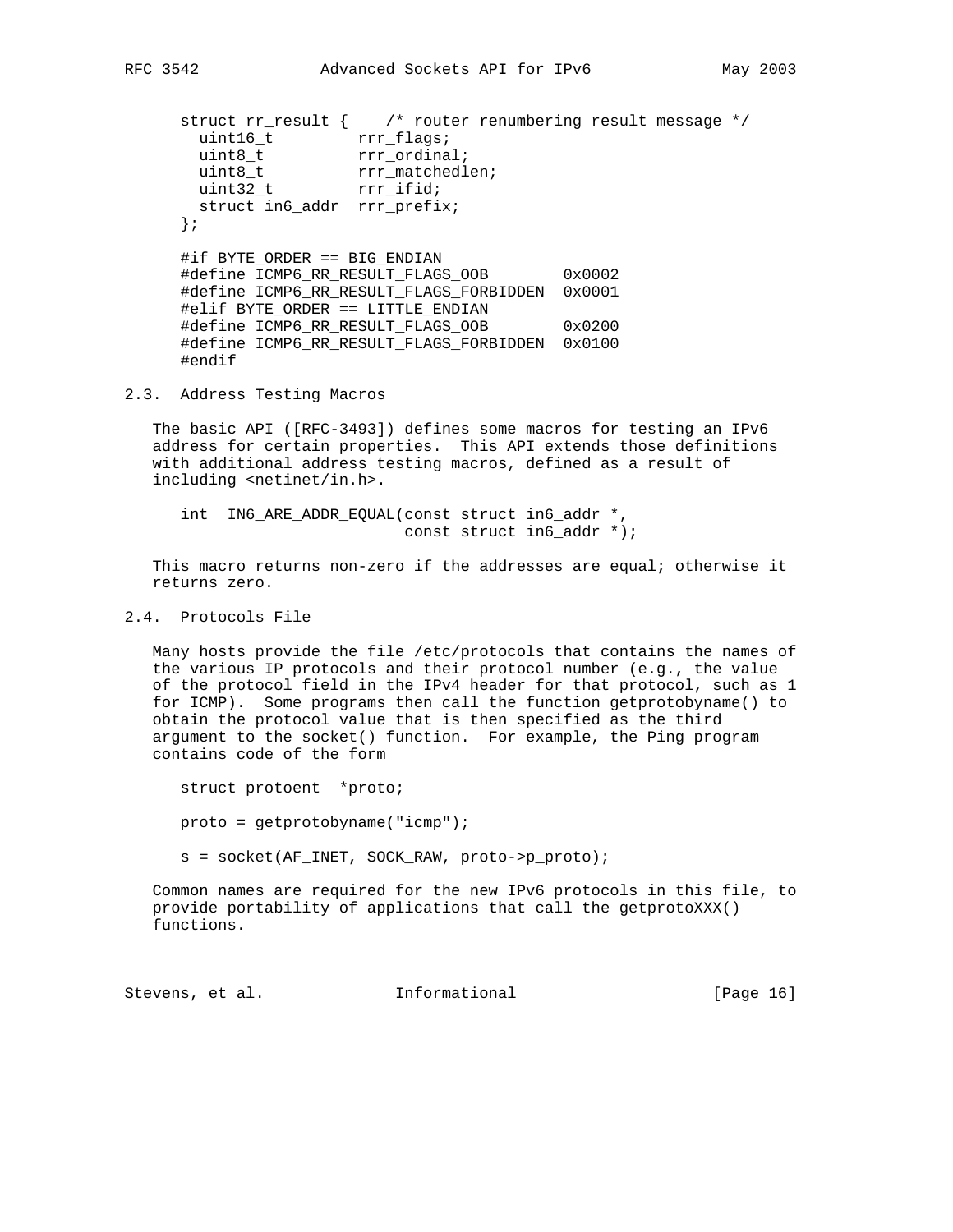We define the following protocol names with the values shown. These are taken under http://www.iana.org/numbers.html.

| hopopt |                  | 0 | # hop-by-hop options for ipv6             |
|--------|------------------|---|-------------------------------------------|
| ipv6   | 41               |   | # ipv6                                    |
|        | ipv6-route<br>43 |   | # routing header for ipv6                 |
|        | ipv6-frag<br>44  |   | # fragment header for ipv6                |
| esp    | 50               |   | # encapsulating security payload for ipv6 |
| ah     | 51               |   | # authentication header for ipv6          |
|        | ipv6-icmp<br>58  |   | # icmp for ipv6                           |
|        | ipv6-nonxt<br>59 |   | # no next header for ipv6                 |
|        | ipv6-opts<br>60  |   | # destination options for ipv6            |

3. IPv6 Raw Sockets

 Raw sockets bypass the transport layer (TCP or UDP). With IPv4, raw sockets are used to access ICMPv4, IGMPv4, and to read and write IPv4 datagrams containing a protocol field that the kernel does not process. An example of the latter is a routing daemon for OSPF, since it uses IPv4 protocol field 89. With IPv6 raw sockets will be used for ICMPv6 and to read and write IPv6 datagrams containing a Next Header field that the kernel does not process. Examples of the latter are a routing daemon for OSPF for IPv6 and RSVP (protocol field 46).

 All data sent via raw sockets must be in network byte order and all data received via raw sockets will be in network byte order. This differs from the IPv4 raw sockets, which did not specify a byte ordering and used the host's byte order for certain IP header fields.

 Another difference from IPv4 raw sockets is that complete packets (that is, IPv6 packets with extension headers) cannot be sent or received using the IPv6 raw sockets API. Instead, ancillary data objects are used to transfer the extension headers and hoplimit information, as described in Section 6. Should an application need access to the complete IPv6 packet, some other technique, such as the datalink interfaces BPF or DLPI, must be used.

 All fields except the flow label in the IPv6 header that an application might want to change (i.e., everything other than the version number) can be modified using ancillary data and/or socket options by the application for output. All fields except the flow label in a received IPv6 header (other than the version number and Next Header fields) and all extension headers that an application might want to know are also made available to the application as ancillary data on input. Hence there is no need for a socket option

Stevens, et al. **Informational** [Page 17]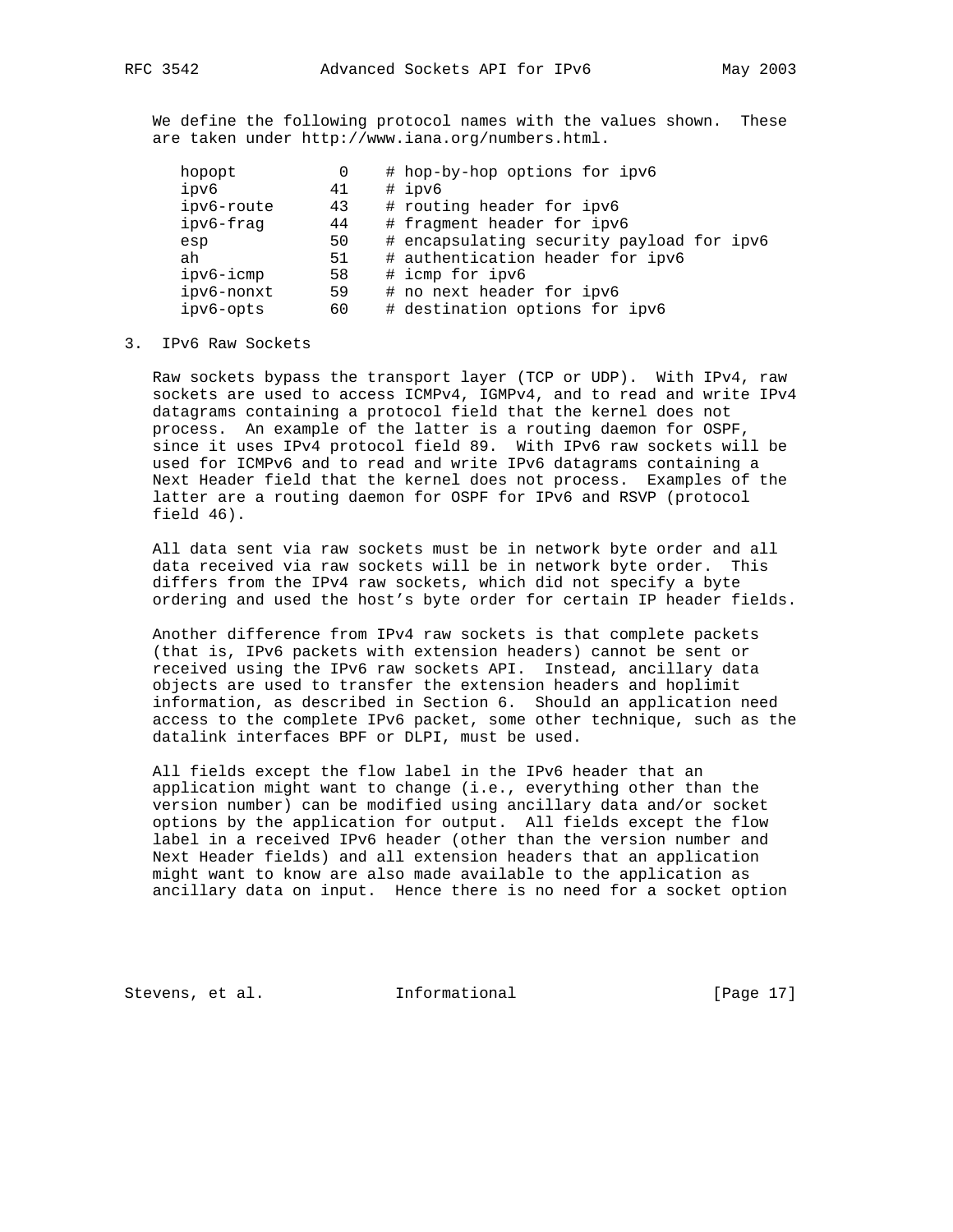similar to the IPv4 IP\_HDRINCL socket option and on receipt the application will only receive the payload i.e., the data after the IPv6 header and all the extension headers.

 This API does not define access to the flow label field, because today there is no standard usage of the field.

 When writing to a raw socket the kernel will automatically fragment the packet if its size exceeds the path MTU, inserting the required fragment headers. On input the kernel reassembles received fragments, so the reader of a raw socket never sees any fragment headers.

 When we say "an ICMPv6 raw socket" we mean a socket created by calling the socket function with the three arguments AF\_INET6, SOCK RAW, and IPPROTO ICMPV6.

 Most IPv4 implementations give special treatment to a raw socket created with a third argument to socket() of IPPROTO\_RAW, whose value is normally 255, to have it mean that the application will send down complete packets including the IPv4 header. (Note: This feature was added to IPv4 in 1988 by Van Jacobson to support traceroute, allowing a complete IP header to be passed by the application, before the IP\_HDRINCL socket option was added.) We note that IPPROTO\_RAW has no special meaning to an IPv6 raw socket (and the IANA currently reserves the value of 255 when used as a next-header field).

## 3.1. Checksums

 The kernel will calculate and insert the ICMPv6 checksum for ICMPv6 raw sockets, since this checksum is mandatory.

 For other raw IPv6 sockets (that is, for raw IPv6 sockets created with a third argument other than IPPROTO\_ICMPV6), the application must set the new IPV6\_CHECKSUM socket option to have the kernel (1) compute and store a checksum for output, and (2) verify the received checksum on input, discarding the packet if the checksum is in error. This option prevents applications from having to perform source address selection on the packets they send. The checksum will incorporate the IPv6 pseudo-header, defined in Section 8.1 of [RFC- 2460]. This new socket option also specifies an integer offset into the user data of where the checksum is located.

int offset =  $2i$  setsockopt(fd, IPPROTO\_IPV6, IPV6\_CHECKSUM, &offset, sizeof(offset));

Stevens, et al. **Informational** [Page 18]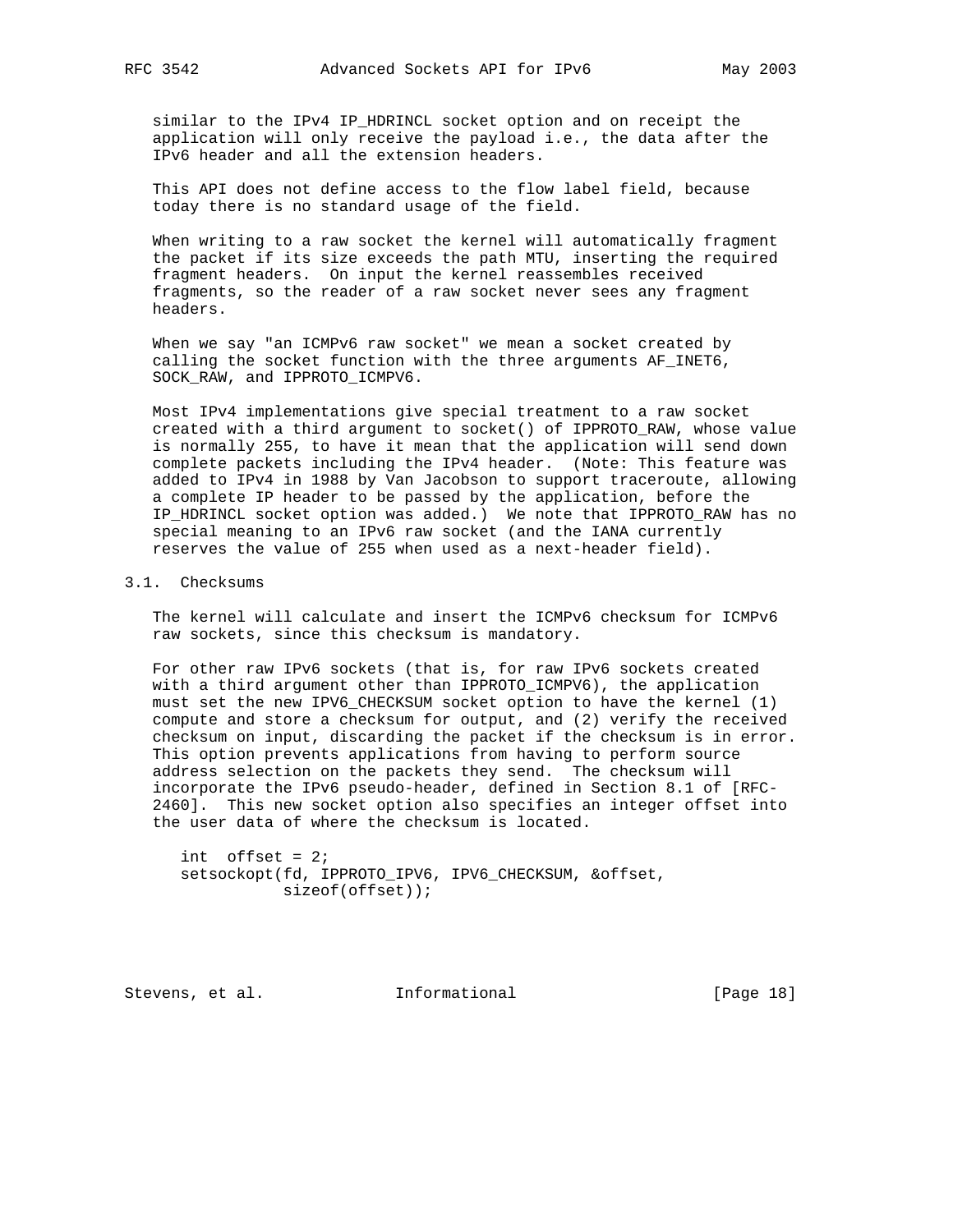By default, this socket option is disabled. Setting the offset to -1 also disables the option. By disabled we mean (1) the kernel will not calculate and store a checksum for outgoing packets, and (2) the kernel will not verify a checksum for received packets.

 This option assumes the use of the 16-bit one's complement of the one's complement sum as the checksum algorithm and that the checksum field is aligned on a 16-bit boundary. Thus, specifying a positive odd value as offset is invalid, and setsockopt() will fail for such offset values.

 An attempt to set IPV6\_CHECKSUM for an ICMPv6 socket will fail. Also, an attempt to set or get IPV6\_CHECKSUM for a non-raw IPv6 socket will fail.

 (Note: Since the checksum is always calculated by the kernel for an ICMPv6 socket, applications are not able to generate ICMPv6 packets with incorrect checksums (presumably for testing purposes) using this API.)

## 3.2. ICMPv6 Type Filtering

 ICMPv4 raw sockets receive most ICMPv4 messages received by the kernel. (We say "most" and not "all" because Berkeley-derived kernels never pass echo requests, timestamp requests, or address mask requests to a raw socket. Instead these three messages are processed entirely by the kernel.) But ICMPv6 is a superset of ICMPv4, also including the functionality of IGMPv4 and ARPv4. This means that an ICMPv6 raw socket can potentially receive many more messages than would be received with an ICMPv4 raw socket: ICMP messages similar to ICMPv4, along with neighbor solicitations, neighbor advertisements, and the three multicast listener discovery messages.

 Most applications using an ICMPv6 raw socket care about only a small subset of the ICMPv6 message types. To transfer extraneous ICMPv6 messages from the kernel to user can incur a significant overhead. Therefore this API includes a method of filtering ICMPv6 messages by the ICMPv6 type field.

 Each ICMPv6 raw socket has an associated filter whose datatype is defined as

struct icmp6\_filter;

 This structure, along with the macros and constants defined later in this section, are defined as a result of including the <netinet/icmp6.h>.

Stevens, et al. **Informational** [Page 19]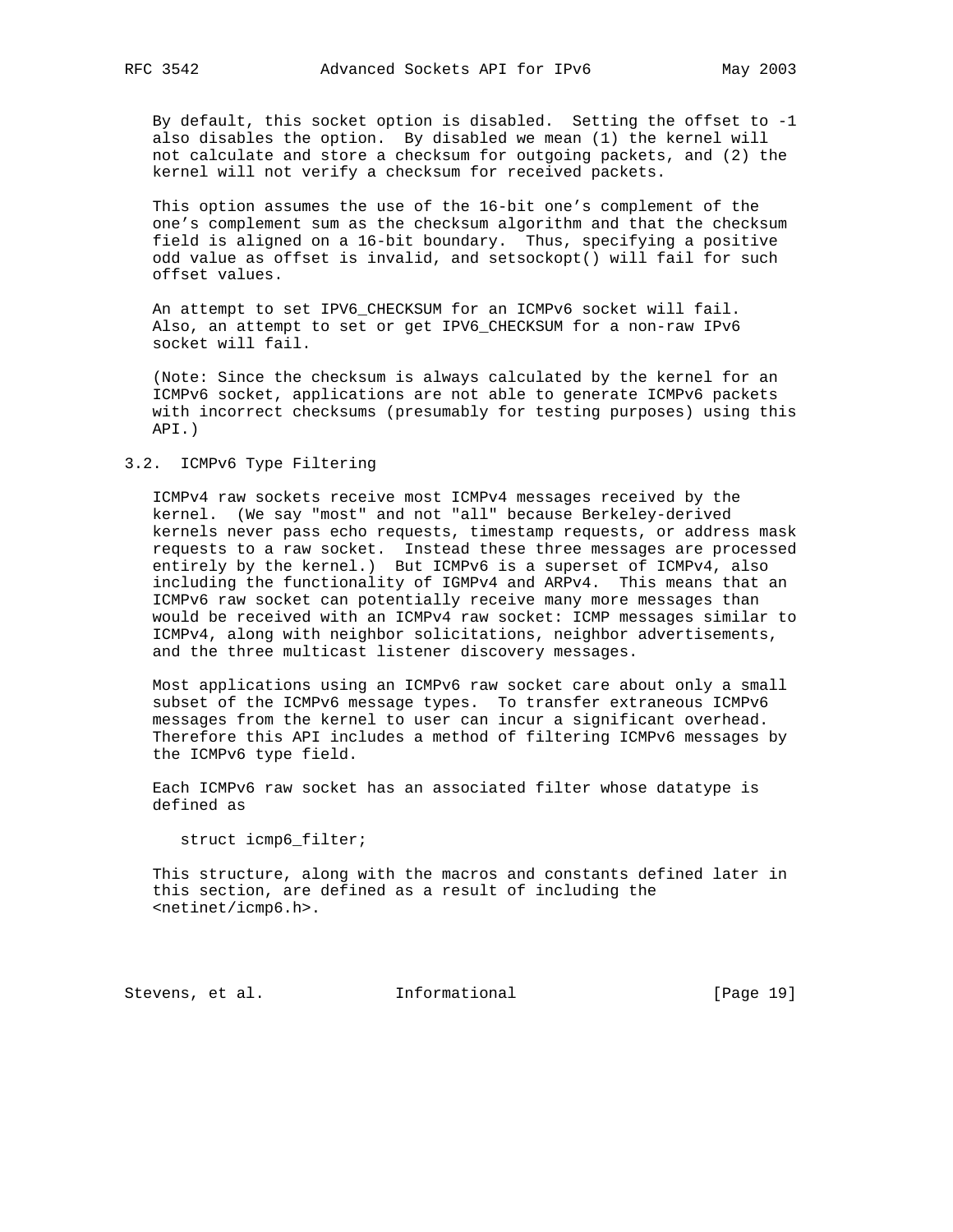The current filter is fetched and stored using getsockopt() and setsockopt() with a level of IPPROTO\_ICMPV6 and an option name of ICMP6\_FILTER.

Six macros operate on an icmp6\_filter structure:

 void ICMP6\_FILTER\_SETPASSALL (struct icmp6\_filter \*); void ICMP6\_FILTER\_SETBLOCKALL(struct icmp6\_filter \*);

void ICMP6 FILTER SETPASS ( int, struct icmp6 filter \*); void ICMP6\_FILTER\_SETBLOCK( int, struct icmp6\_filter \*);

 int ICMP6\_FILTER\_WILLPASS (int, const struct icmp6\_filter \*); int ICMP6\_FILTER\_WILLBLOCK(int, const struct icmp6\_filter \*);

 The first argument to the last four macros (an integer) is an ICMPv6 message type, between 0 and 255. The pointer argument to all six macros is a pointer to a filter that is modified by the first four macros and is examined by the last two macros.

 The first two macros, SETPASSALL and SETBLOCKALL, let us specify that all ICMPv6 messages are passed to the application or that all ICMPv6 messages are blocked from being passed to the application.

 The next two macros, SETPASS and SETBLOCK, let us specify that messages of a given ICMPv6 type should be passed to the application or not passed to the application (blocked).

 The final two macros, WILLPASS and WILLBLOCK, return true or false depending whether the specified message type is passed to the application or blocked from being passed to the application by the filter pointed to by the second argument.

 When an ICMPv6 raw socket is created, it will by default pass all ICMPv6 message types to the application.

 As an example, a program that wants to receive only router advertisements could execute the following:

struct icmp6\_filter myfilt;

fd = socket(AF\_INET6, SOCK\_RAW, IPPROTO\_ICMPV6);

 ICMP6\_FILTER\_SETBLOCKALL(&myfilt); ICMP6\_FILTER\_SETPASS(ND\_ROUTER\_ADVERT, &myfilt); setsockopt(fd, IPPROTO\_ICMPV6, ICMP6\_FILTER, &myfilt,

Stevens, et al. 1nformational [Page 20]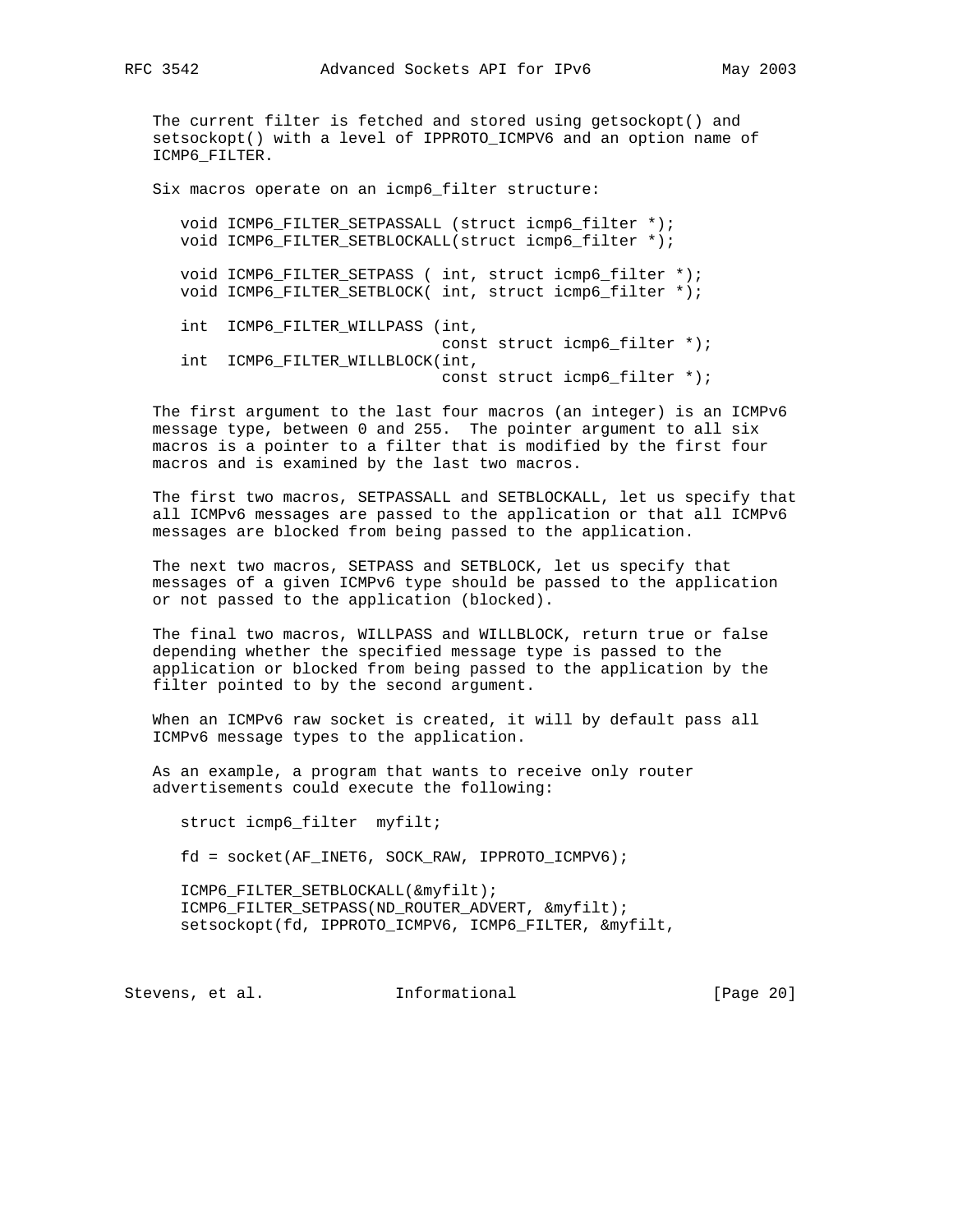# sizeof(myfilt));

 The filter structure is declared and then initialized to block all messages types. The filter structure is then changed to allow router advertisement messages to be passed to the application and the filter is installed using setsockopt().

 In order to clear an installed filter the application can issue a setsockopt for ICMP6\_FILTER with a zero length. When no such filter has been installed, getsockopt() will return the kernel default filter.

 The icmp6\_filter structure is similar to the fd\_set datatype used with the select() function in the sockets API. The icmp6\_filter structure is an opaque datatype and the application should not care how it is implemented. All the application does with this datatype is allocate a variable of this type, pass a pointer to a variable of this type to getsockopt() and setsockopt(), and operate on a variable of this type using the six macros that we just defined.

 Nevertheless, it is worth showing a simple implementation of this datatype and the six macros.

```
 struct icmp6_filter {
  uint32_t icmp6_filt[8]; /* 8*32 = 256 bits */
 };
 #define ICMP6_FILTER_WILLPASS(type, filterp) \
  ((((filterp) - \text{simp6}_file(type) >> 5]) < \setminus(1 \le ( (type) \& 31) )) := 0) #define ICMP6_FILTER_WILLBLOCK(type, filterp) \
  (((fitterp) - \text{simp6}_file[(type) >> 5]) <(1 \le ( |type) \& 31) ) = 0)#define ICMP6 FILTER SETPASS(type, filterp) \
  ((((filterp) - \text{simp6\_filt}(\text{type}) \gg 5)) = \setminus(1 \le ( (type) \& 31) )) #define ICMP6_FILTER_SETBLOCK(type, filterp) \
  (((filterp)->icmp6_filt[(type) >> 5]) &= \n(1 \le ( (type) \& 31) ) ) #define ICMP6_FILTER_SETPASSALL(filterp) \
   memset((filterp), 0xFF, sizeof(struct icmp6_filter))
 #define ICMP6_FILTER_SETBLOCKALL(filterp) \
   memset((filterp), 0, sizeof(struct icmp6_filter))
```
 (Note: These sample definitions have two limitations that an implementation may want to change. The first four macros evaluate their first argument two times. The second two macros require the inclusion of the <string.h> header for the memset() function.)

Stevens, et al. 1nformational [Page 21]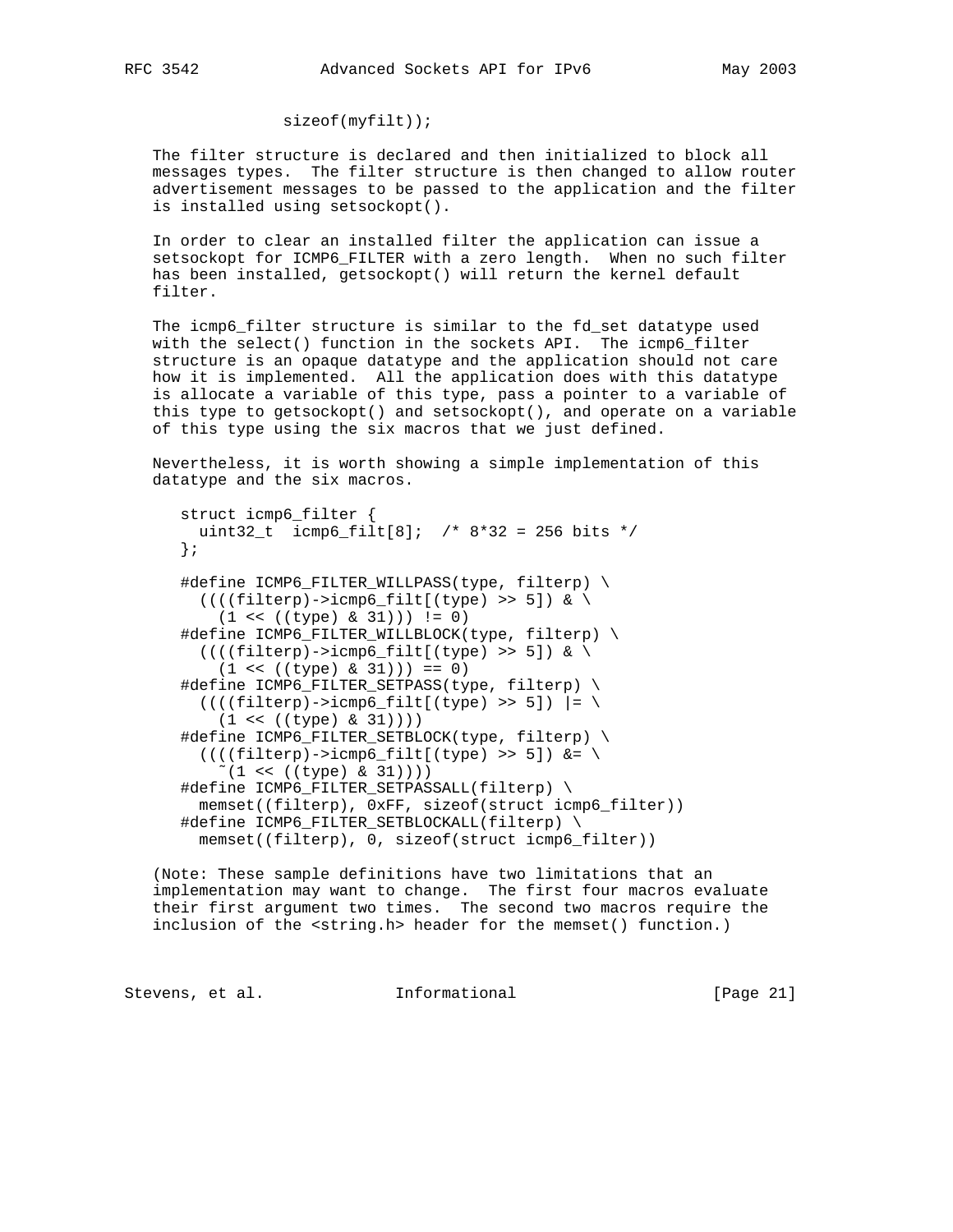## 3.3. ICMPv6 Verification of Received Packets

 The protocol stack will verify the ICMPv6 checksum and discard any packets with invalid checksums.

 An implementation might perform additional validity checks on the ICMPv6 message content and discard malformed packets. However, a portable application must not assume that such validity checks have been performed.

 The protocol stack should not automatically discard packets if the ICMP type is unknown to the stack. For extensibility reasons received ICMP packets with any type (informational or error) must be passed to the applications (subject to ICMP6\_FILTER filtering on the type value and the checksum verification).

4. Access to IPv6 and Extension Headers

 Applications need to be able to control IPv6 header and extension header content when sending as well as being able to receive the content of these headers. This is done by defining socket option types which can be used both with setsockopt and with ancillary data. Ancillary data is discussed in Appendix A. The following optional information can be exchanged between the application and the kernel:

- 1. The send/receive interface and source/destination address,
- 2. The hop limit,
- 3. Next hop address,
- 4. The traffic class,
- 5. Routing header,
- 6. Hop-by-Hop options header, and
- 7. Destination options header.

 First, to receive any of this optional information (other than the next hop address, which can only be set) on a UDP or raw socket, the application must call setsockopt() to turn on the corresponding flag:

int on  $= 1$ ;

 setsockopt(fd, IPPROTO\_IPV6, IPV6\_RECVPKTINFO, &on, sizeof(on)); setsockopt(fd, IPPROTO\_IPV6, IPV6\_RECVHOPLIMIT, &on, sizeof(on)); setsockopt(fd, IPPROTO\_IPV6, IPV6\_RECVRTHDR, &on, sizeof(on)); setsockopt(fd, IPPROTO\_IPV6, IPV6\_RECVHOPOPTS, &on, sizeof(on)); setsockopt(fd, IPPROTO\_IPV6, IPV6\_RECVDSTOPTS, &on, sizeof(on)); setsockopt(fd, IPPROTO\_IPV6, IPV6\_RECVTCLASS, &on, sizeof(on));

Stevens, et al. **Informational** [Page 22]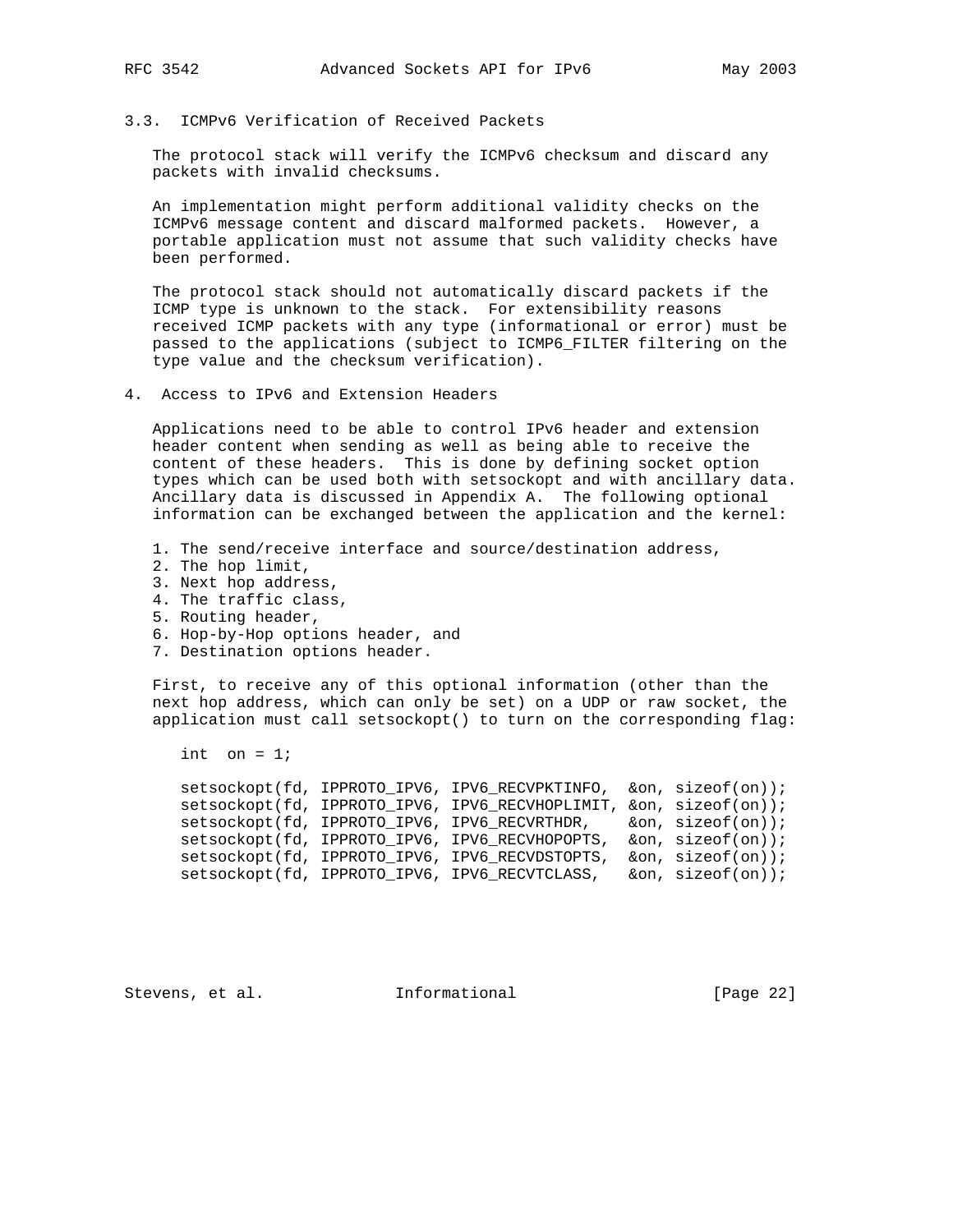When any of these options are enabled, the corresponding data is returned as control information by recvmsg(), as one or more ancillary data objects.

 This document does not define how to receive the optional information on a TCP socket. See Section 4.1 for more details.

Two different mechanisms exist for sending this optional information:

- 1. Using setsockopt to specify the option content for a socket. These are known "sticky" options since they affect all transmitted packets on the socket until either a new setsockopt is done or the options are overridden using ancillary data.
- 2. Using ancillary data to specify the option content for a single datagram. This only applies to datagram and raw sockets; not to TCP sockets.

 The three socket option parameters and the three cmsghdr fields that describe the options/ancillary data objects are summarized as:

| opt level/<br>cmsg_level | optname/<br>cmsg_type | optval/<br>cmsg_data[]   |
|--------------------------|-----------------------|--------------------------|
|                          |                       |                          |
| IPPROTO IPV6             | IPV6 PKTINFO          | in6 pktinfo structure    |
| IPPROTO IPV6             | IPV6 HOPLIMIT         | int                      |
| IPPROTO IPV6             | IPV6 NEXTHOP          | socket address structure |
| IPPROTO IPV6             | IPV6 RTHDR            | ip6_rthdr structure      |
| IPPROTO_IPV6             | IPV6 HOPOPTS          | ip6_hbh structure        |
| IPPROTO IPV6             | IPV6 DSTOPTS          | ip6 dest structure       |
| IPPROTO IPV6             | IPV6 RTHDRDSTOPTS     | ip6_dest structure       |
| IPPROTO IPV6             | IPV6 TCLASS           | int                      |

(Note: IPV6\_HOPLIMIT can be used as ancillary data items only)

 All these options are described in detail in Section 6, 7, 8 and 9. All the constants beginning with IPV6\_ are defined as a result of including <netinet/in.h>.

 Note: We intentionally use the same constant for the cmsg\_level member as is used as the second argument to getsockopt() and setsockopt() (what is called the "level"), and the same constant for the cmsg\_type member as is used as the third argument to getsockopt() and setsockopt() (what is called the "option name").

Stevens, et al. **Informational** [Page 23]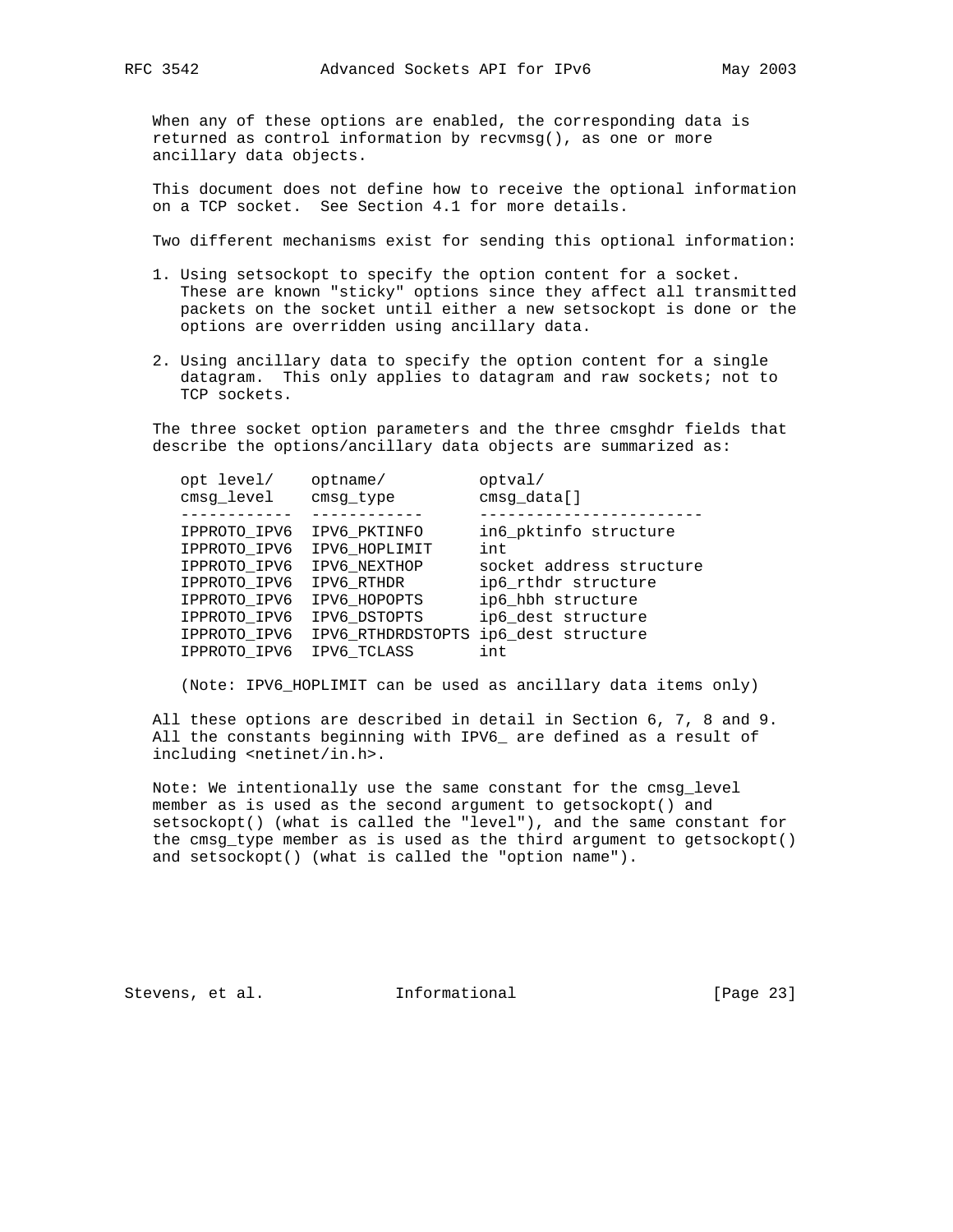Issuing getsockopt() for the above options will return the sticky option value i.e., the value set with setsockopt(). If no sticky option value has been set getsockopt() will return the following values:

- For the IPV6\_PKTINFO option, it will return an in6\_pktinfo structure with ipi6\_addr being in6addr\_any and ipi6\_ifindex being zero.
- For the IPV6 TCLASS option, it will return the kernel default value.
- For other options, it will indicate the lack of the option value with optlen being zero.

 The application does not explicitly need to access the data structures for the Routing header, Hop-by-Hop options header, and Destination options header, since the API to these features is through a set of inet6\_rth\_XXX() and inet6\_opt\_XXX() functions that we define in Section 7 and Section 10. Those functions simplify the interface to these features instead of requiring the application to know the intimate details of the extension header formats.

 When specifying extension headers, this API assumes the header ordering and the number of occurrences of each header as described in [RFC-2460]. More details about the ordering issue will be discussed in Section 12.

# 4.1. TCP Implications

 It is not possible to use ancillary data to transmit the above options for TCP since there is not a one-to-one mapping between send operations and the TCP segments being transmitted. Instead an application can use setsockopt to specify them as sticky options. When the application uses setsockopt to specify the above options it is expected that TCP will start using the new information when sending segments. However, TCP may or may not use the new information when retransmitting segments that were originally sent when the old sticky options were in effect.

 It is unclear how a TCP application can use received information (such as extension headers) due to the lack of mapping between received TCP segments and receive operations. In particular, the received information could not be used for access control purposes like on UDP and raw sockets.

Stevens, et al. **Informational** [Page 24]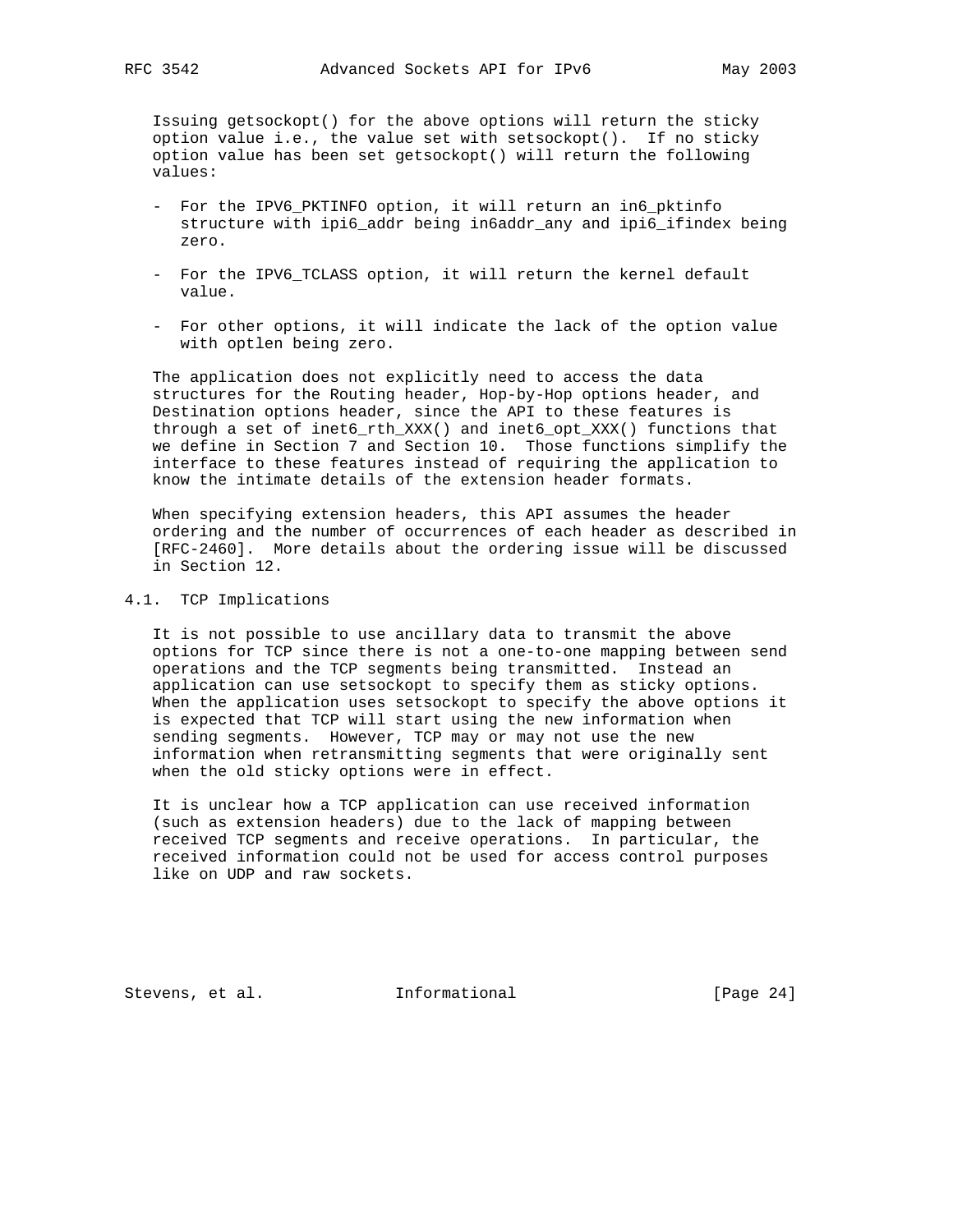This specification therefore does not define how to get the received information on TCP sockets. The result of the IPV6\_RECVxxx options on a TCP socket is undefined as well.

4.2. UDP and Raw Socket Implications

 The receive behavior for UDP and raw sockets is quite straightforward. After the application has enabled an IPV6\_RECVxxx socket option it will receive ancillary data items for every recvmsg() call containing the requested information. However, if the information is not present in the packet the ancillary data item will not be included. For example, if the application enables IPV6\_RECVRTHDR and a received datagram does not contain a Routing header there will not be an IPV6\_RTHDR ancillary data item. Note that due to buffering in the socket implementation there might be some packets queued when an IPV6\_RECVxxx option is enabled and they might not have the ancillary data information.

 For sending the application has the choice between using sticky options and ancillary data. The application can also use both having the sticky options specify the "default" and using ancillary data to override the default options.

When an ancillary data item is specified in a call to sendmsg(), the item will override an existing sticky option of the same name (if previously specified). For example, if the application has set IPV6\_RTHDR using a sticky option and later passes IPV6\_RTHDR as ancillary data this will override the IPV6\_RTHDR sticky option and the routing header of the outgoing packet will be from the ancillary data item, not from the sticky option. Note, however, that other sticky options than IPV6\_RTHDR will not be affected by the IPV6\_RTHDR ancillary data item; the overriding mechanism only works for the same type of sticky options and ancillary data items.

 (Note: the overriding rule is different from the one in RFC 2292. In RFC 2292, an ancillary data item overrode all sticky options previously defined. This was reasonable, because sticky options could only be specified as a set by a single socket option. However, in this API, each option is separated so that it can be specified as a single sticky option. Additionally, there are much more ancillary data items and sticky options than in RFC 2292, including ancillary only one. Thus, it should be natural for application programmers to separate the overriding rule as well.)

 An application can also temporarily disable a particular sticky option by specifying a corresponding ancillary data item that could disable the sticky option when being used as an argument for a socket option. For example, if the application has set IPV6\_HOPOPTS as a

Stevens, et al. 1nformational [Page 25]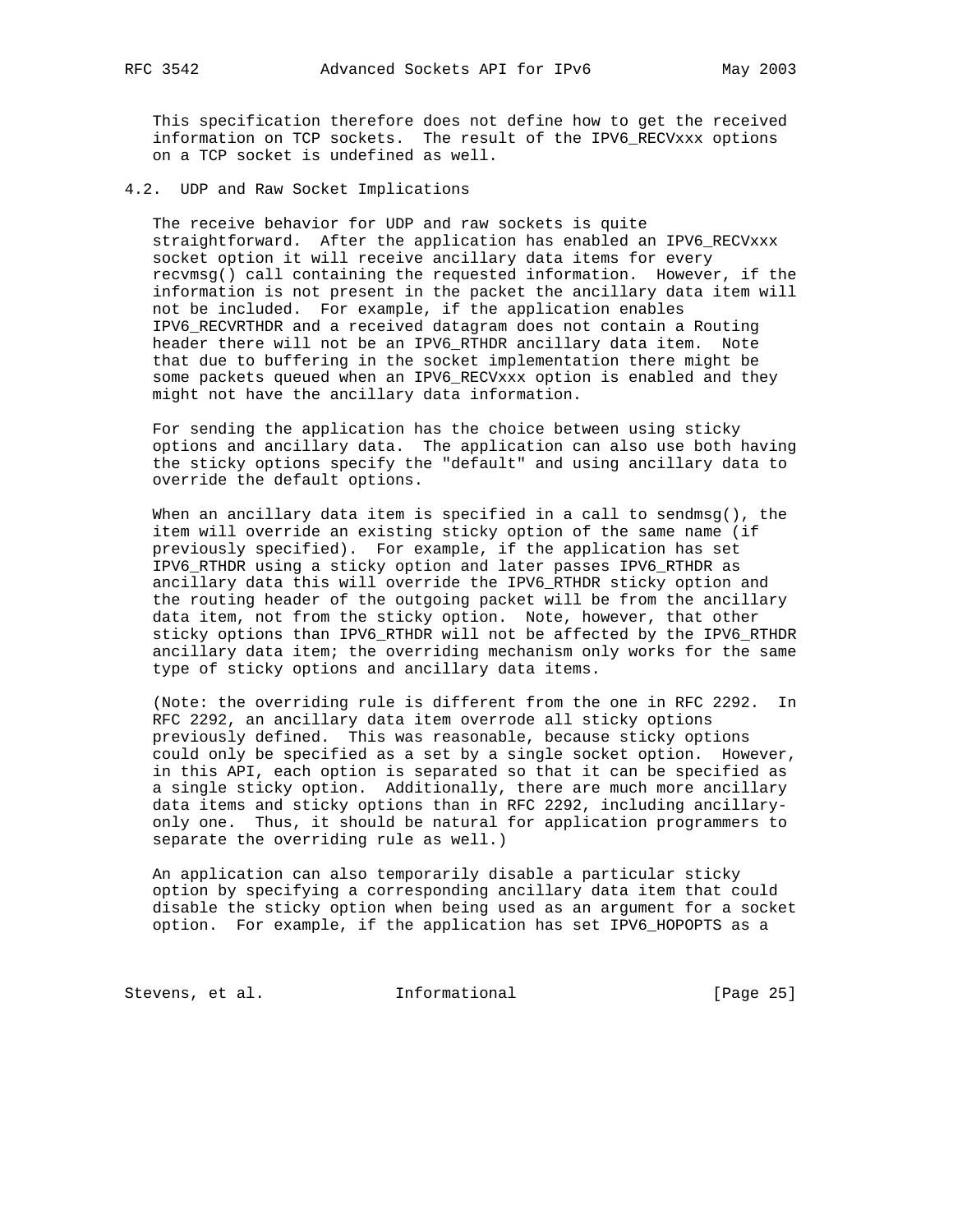sticky option and later passes IPV6\_HOPOPTS with a zero length as an ancillary data item, the packet will not have a Hop-by-Hop options header.

5. Extensions to Socket Ancillary Data

 This specification uses ancillary data as defined in Posix with some compatible extensions, which are described in the following subsections. Section 20 will provide a detailed overview of ancillary data and related structures and macros, including the extensions.

## 5.1. CMSG\_NXTHDR

 struct cmsghdr \*CMSG\_NXTHDR(const struct msghdr \*mhdr, const struct cmsghdr \*cmsg);

 CMSG\_NXTHDR() returns a pointer to the cmsghdr structure describing the next ancillary data object. Mhdr is a pointer to a msghdr structure and cmsg is a pointer to a cmsghdr structure. If there is not another ancillary data object, the return value is NULL.

 The following behavior of this macro is new to this API: if the value of the cmsg pointer is NULL, a pointer to the cmsghdr structure describing the first ancillary data object is returned. That is, CMSG\_NXTHDR(mhdr, NULL) is equivalent to CMSG\_FIRSTHDR(mhdr). If there are no ancillary data objects, the return value is NULL.

5.2. CMSG\_SPACE

socklen\_t CMSG\_SPACE(socklen\_t length);

 This macro is new with this API. Given the length of an ancillary data object, CMSG\_SPACE() returns an upper bound on the space required by the object and its cmsghdr structure, including any padding needed to satisfy alignment requirements. This macro can be used, for example, when allocating space dynamically for the ancillary data. This macro should not be used to initialize the cmsg\_len member of a cmsghdr structure; instead use the CMSG\_LEN() macro.

Stevens, et al. **Informational** [Page 26]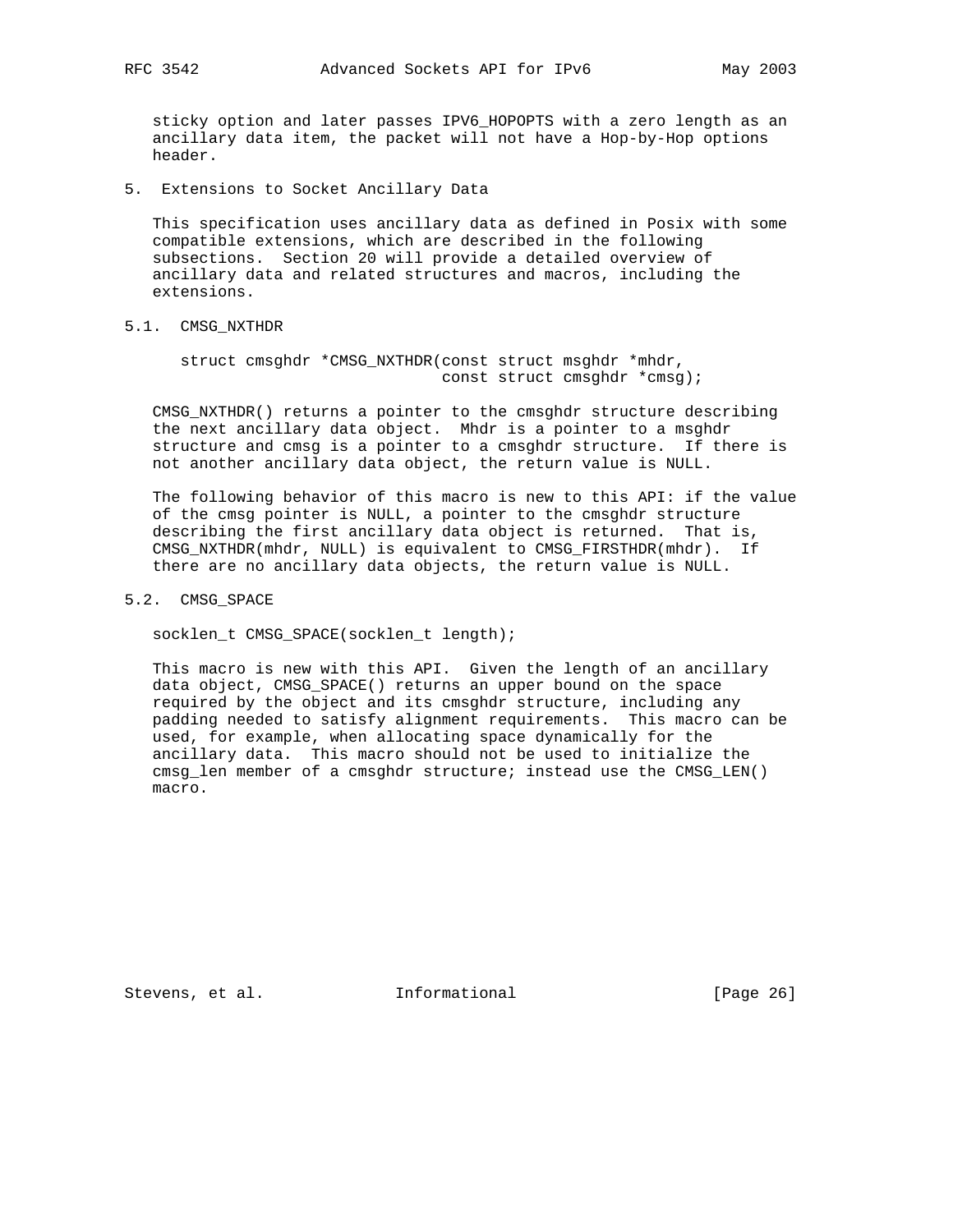## 5.3. CMSG\_LEN

socklen\_t CMSG\_LEN(socklen\_t length);

 This macro is new with this API. Given the length of an ancillary data object, CMSG\_LEN() returns the value to store in the cmsg\_len member of the cmsghdr structure, taking into account any padding needed to satisfy alignment requirements.

 Note the difference between CMSG\_SPACE() and CMSG\_LEN(), shown also in the figure in Section 20.2: the former accounts for any required padding at the end of the ancillary data object and the latter is the actual length to store in the cmsg\_len member of the ancillary data object.

6. Packet Information

 There are five pieces of information that an application can specify for an outgoing packet using ancillary data:

- 1. the source IPv6 address,
- 2. the outgoing interface index,
- 3. the outgoing hop limit,
- 4. the next hop address, and
- 5. the outgoing traffic class value.

 Four similar pieces of information can be returned for a received packet as ancillary data:

- 1. the destination IPv6 address,
- 2. the arriving interface index,
- 3. the arriving hop limit, and
- 4. the arriving traffic class value.

 The first two pieces of information are contained in an in6\_pktinfo structure that is set with setsockopt() or sent as ancillary data with sendmsg() and received as ancillary data with recvmsg(). This structure is defined as a result of including <netinet/in.h>.

```
 struct in6_pktinfo {
  struct in6_addr ipi6_addr; /* src/dst IPv6 address */
 unsigned int ipi6_ifindex; /* send/recv interface index */
 };
```
 In the socket option and cmsghdr level will be IPPROTO\_IPV6, the type will be IPV6\_PKTINFO, and the first byte of the option value and cmsg\_data[] will be the first byte of the in6\_pktinfo structure. An application can clear any sticky IPV6\_PKTINFO option by doing a

Stevens, et al. 1nformational [Page 27]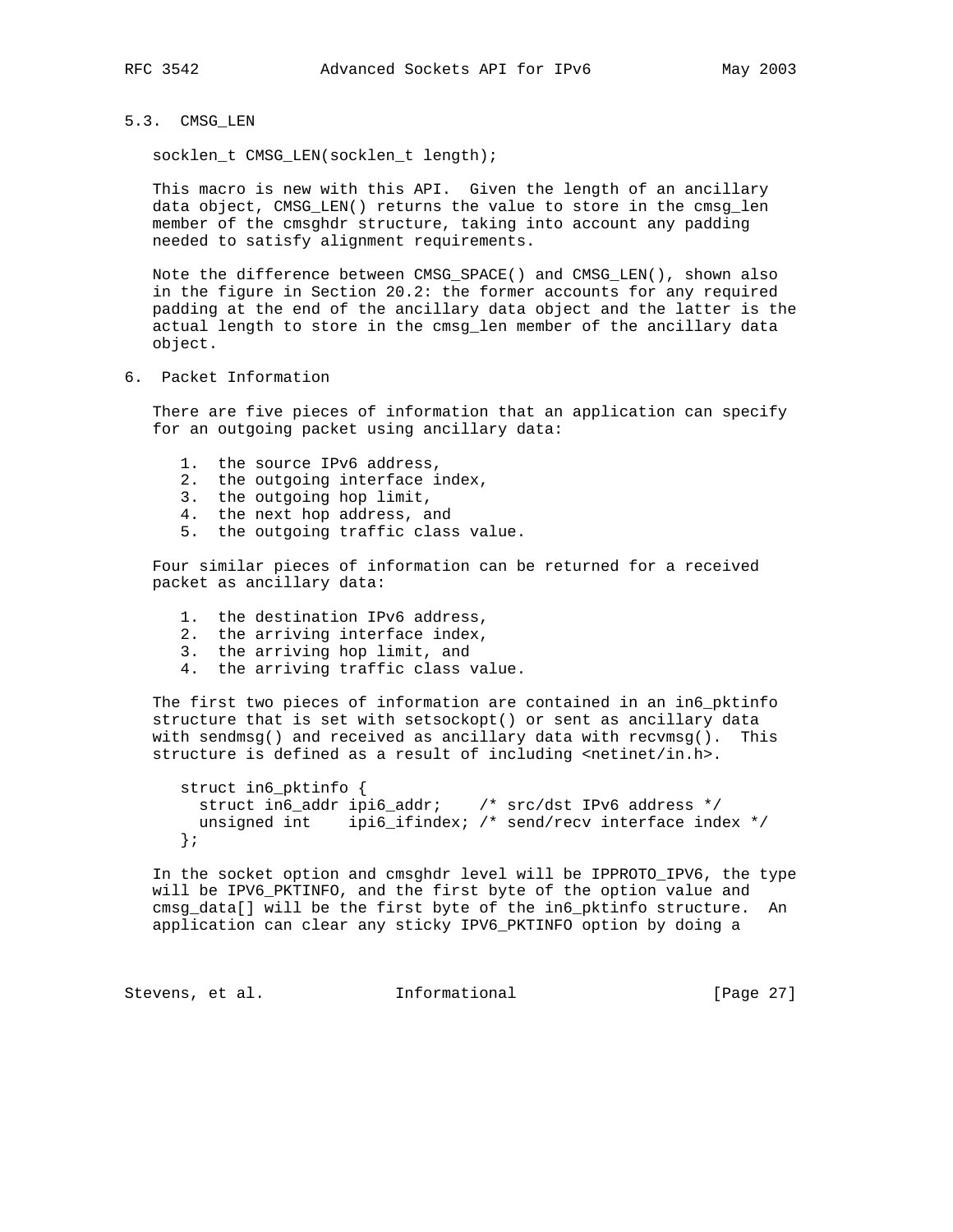"regular" setsockopt with ipi6\_addr being in6addr\_any and ipi6\_ifindex being zero.

 This information is returned as ancillary data by recvmsg() only if the application has enabled the IPV6\_RECVPKTINFO socket option:

int on  $= 1$ ; setsockopt(fd, IPPROTO\_IPV6, IPV6\_RECVPKTINFO, &on, sizeof(on));

 (Note: The hop limit is not contained in the in6\_pktinfo structure for the following reason. Some UDP servers want to respond to client requests by sending their reply out the same interface on which the request was received and with the source IPv6 address of the reply equal to the destination IPv6 address of the request. To do this the application can enable just the IPV6\_RECVPKTINFO socket option and then use the received control information from recvmsg() as the outgoing control information for sendmsg(). The application need not examine or modify the in6\_pktinfo structure at all. But if the hop limit were contained in this structure, the application would have to parse the received control information and change the hop limit member, since the received hop limit is not the desired value for an outgoing packet.)

6.1. Specifying/Receiving the Interface

 Interfaces on an IPv6 node are identified by a small positive integer, as described in Section 4 of [RFC-3493]. That document also describes a function to map an interface name to its interface index, a function to map an interface index to its interface name, and a function to return all the interface names and indexes. Notice from this document that no interface is ever assigned an index of 0.

 When specifying the outgoing interface, if the ipi6\_ifindex value is 0, the kernel will choose the outgoing interface.

 The ordering among various options that can specify the outgoing interface, including IPV6\_PKTINFO, is defined in Section 6.7.

 When the IPV6\_RECVPKTINFO socket option is enabled, the received interface index is always returned as the ipi6\_ifindex member of the in6\_pktinfo structure.

Stevens, et al. **Informational** [Page 28]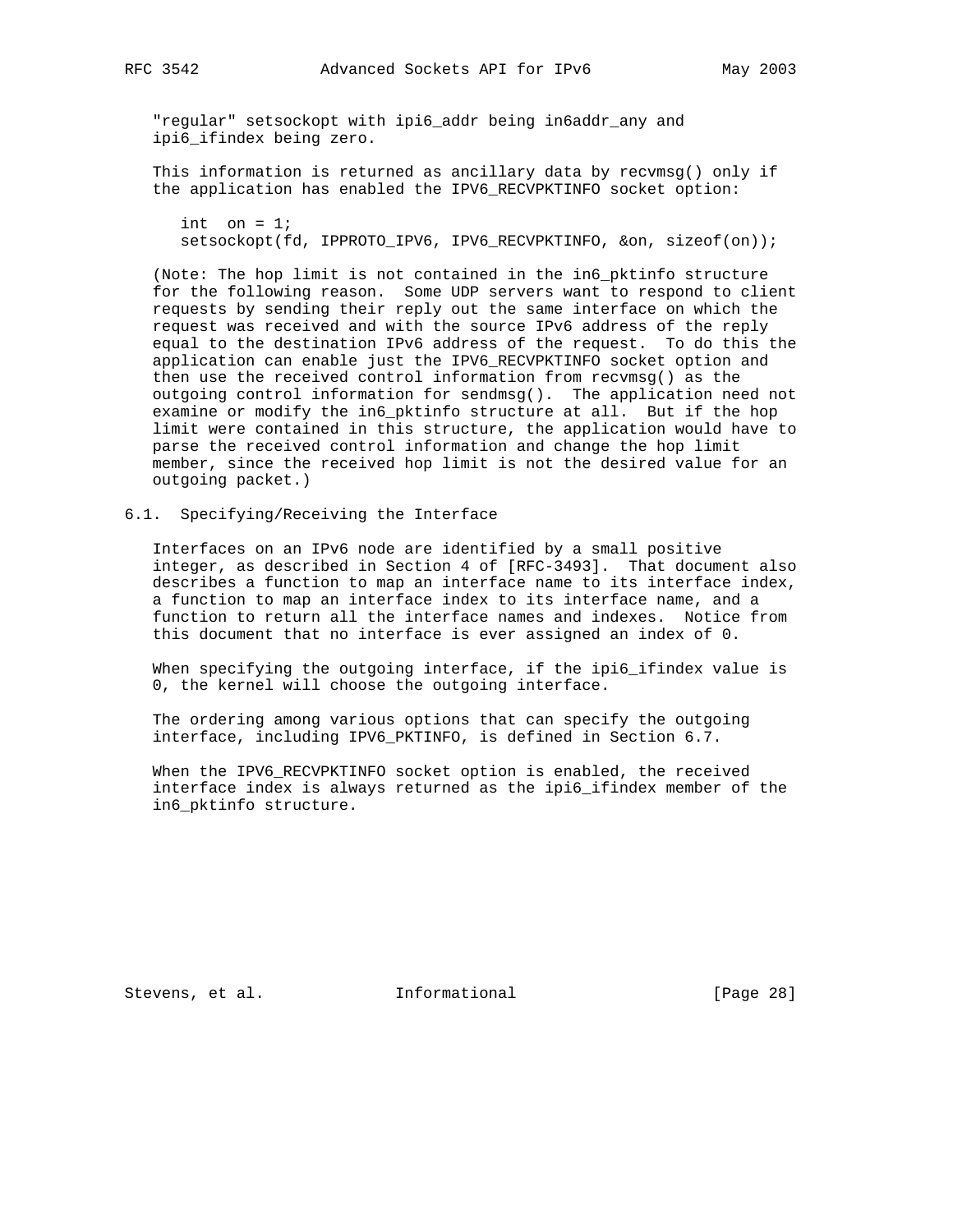#### 6.2. Specifying/Receiving Source/Destination Address

 The source IPv6 address can be specified by calling bind() before each output operation, but supplying the source address together with the data requires less overhead (i.e., fewer system calls) and requires less state to be stored and protected in a multithreaded application.

 When specifying the source IPv6 address as ancillary data, if the ipi6\_addr member of the in6\_pktinfo structure is the unspecified address (IN6ADDR\_ANY\_INIT or in6addr\_any), then (a) if an address is currently bound to the socket, it is used as the source address, or (b) if no address is currently bound to the socket, the kernel will choose the source address. If the ipi6\_addr member is not the unspecified address, but the socket has already bound a source address, then the ipi6\_addr value overrides the already-bound source address for this output operation only.

 The kernel must verify that the requested source address is indeed a unicast address assigned to the node. When the address is a scoped one, there may be ambiguity about its scope zone. This is particularly the case for link-local addresses. In such a case, the kernel must first determine the appropriate scope zone based on the zone of the destination address or the outgoing interface (if known), then qualify the address. This also means that it is not feasible to specify the source address for a non-binding socket by the IPV6\_PKTINFO sticky option, unless the outgoing interface is also specified. The application should simply use bind() for such purposes.

 IPV6\_PKTINFO can also be used as a sticky option for specifying the socket's default source address. However, the ipi6\_addr member must be the unspecified address for TCP sockets, because it is not possible to dynamically change the source address of a TCP connection. When the IPV6\_PKTINFO option is specified for a TCP socket with a non-unspecified address, the call will fail. This restriction should be applied even before the socket binds a specific address.

When the in6\_pktinfo structure is returned as ancillary data by recvmsg(), the ipi6\_addr member contains the destination IPv6 address from the received packet.

6.3. Specifying/Receiving the Hop Limit

 The outgoing hop limit is normally specified with either the IPV6\_UNICAST\_HOPS socket option or the IPV6\_MULTICAST\_HOPS socket option, both of which are described in [RFC-3493]. Specifying the

Stevens, et al. 1nformational 1999 [Page 29]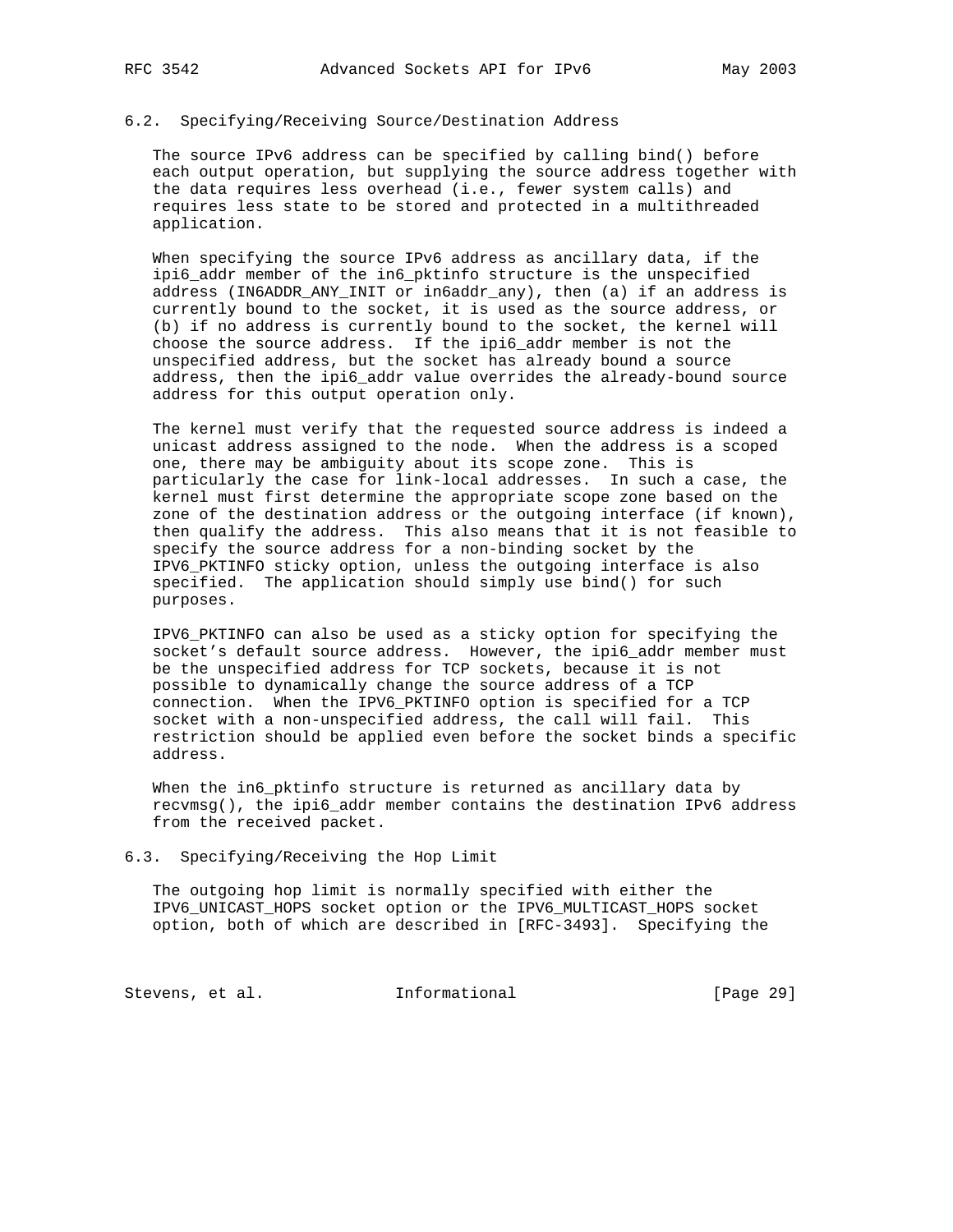hop limit as ancillary data lets the application override either the kernel's default or a previously specified value, for either a unicast destination or a multicast destination, for a single output operation. Returning the received hop limit is useful for IPv6 applications that need to verify that the received hop limit is 255 (e.g., that the packet has not been forwarded).

 The received hop limit is returned as ancillary data by recvmsg() only if the application has enabled the IPV6\_RECVHOPLIMIT socket option:

```
int on = 1;
 setsockopt(fd, IPPROTO_IPV6, IPV6_RECVHOPLIMIT, &on, sizeof(on));
```
 In the cmsghdr structure containing this ancillary data, the cmsg\_level member will be IPPROTO\_IPV6, the cmsg\_type member will be IPV6\_HOPLIMIT, and the first byte of cmsg\_data[] will be the first byte of the integer hop limit.

 Nothing special need be done to specify the outgoing hop limit: just specify the control information as ancillary data for sendmsg(). As specified in [RFC-3493], the interpretation of the integer hop limit value is

 x < -1: return an error of EINVAL x == -1: use kernel default 0 <= x <= 255: use x x >= 256: return an error of EINVAL

 This API defines IPV6\_HOPLIMIT as an ancillary-only option, that is, the option name cannot be used as a socket option. This is because [RFC-3493] has more fine-grained socket options; IPV6\_UNICAST\_HOPS and IPV6\_MULTICAST\_HOPS.

#### 6.4. Specifying the Next Hop Address

 The IPV6\_NEXTHOP ancillary data object specifies the next hop for the datagram as a socket address structure. In the cmsghdr structure containing this ancillary data, the cmsg\_level member will be IPPROTO\_IPV6, the cmsg\_type member will be IPV6\_NEXTHOP, and the first byte of cmsg\_data[] will be the first byte of the socket address structure.

 This is a privileged option. (Note: It is implementation defined and beyond the scope of this document to define what "privileged" means. Unix systems use this term to mean the process must have an effective user ID of 0.)

Stevens, et al. **Informational** [Page 30]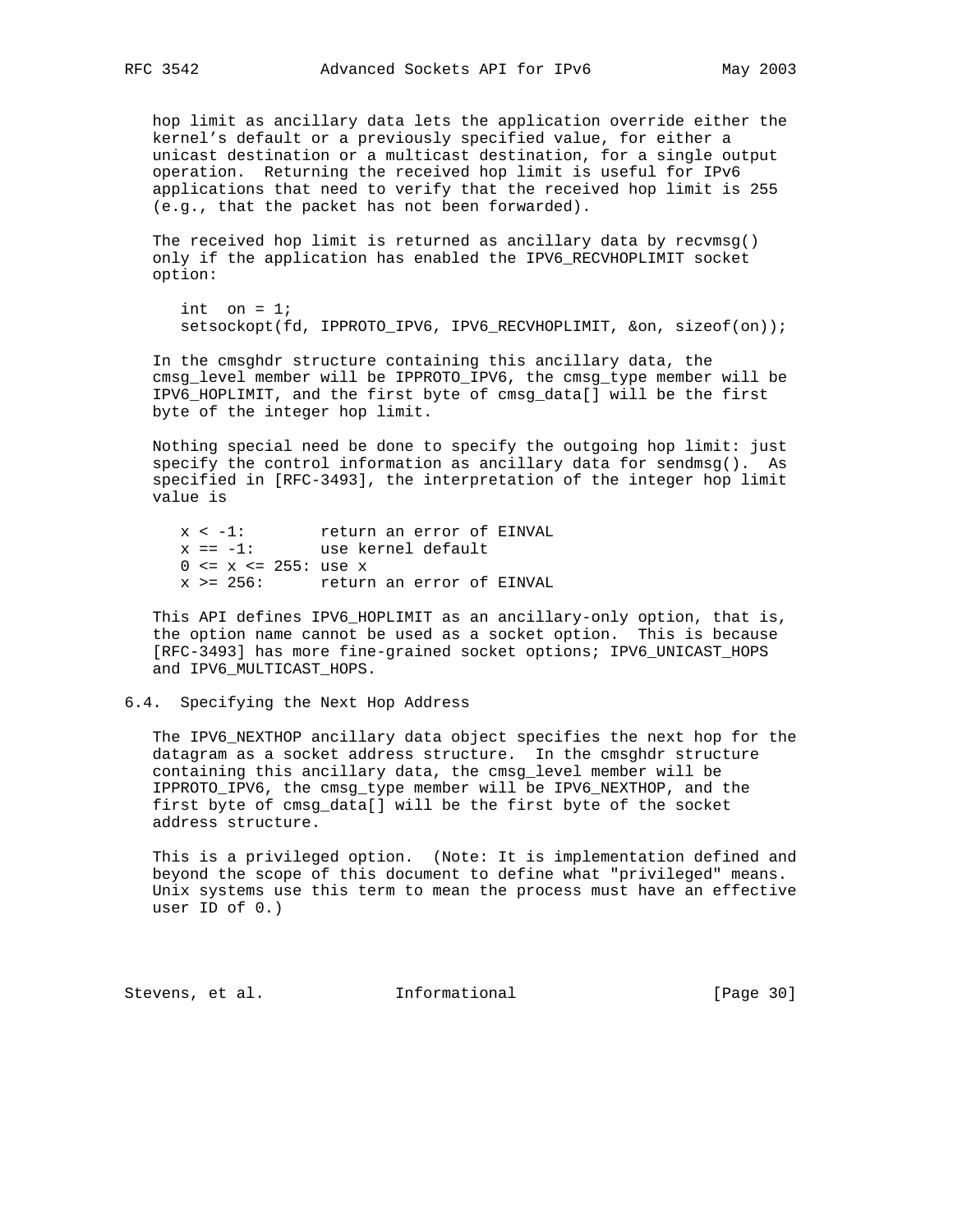This API only defines the case where the socket address contains an IPv6 address (i.e., the sa\_family member is AF\_INET6). And, in this case, the node identified by that address must be a neighbor of the sending host. If that address equals the destination IPv6 address of the datagram, then this is equivalent to the existing SO\_DONTROUTE socket option.

 This option does not have any meaning for multicast destinations. In such a case, the specified next hop will be ignored.

 When the outgoing interface is specified by IPV6\_PKTINFO as well, the next hop specified by this option must be reachable via the specified interface.

 In order to clear a sticky IPV6\_NEXTHOP option the application must issue a setsockopt for IPV6\_NEXTHOP with a zero length.

6.5. Specifying/Receiving the Traffic Class value

 The outgoing traffic class is normally set to 0. Specifying the traffic class as ancillary data lets the application override either the kernel's default or a previously specified value, for either a unicast destination or a multicast destination, for a single output operation. Returning the received traffic class is useful for programs such as a diffserv debugging tool and for user level ECN (explicit congestion notification) implementation.

 The received traffic class is returned as ancillary data by recvmsg() only if the application has enabled the IPV6\_RECVTCLASS socket option:

```
int on = 1;
 setsockopt(fd, IPPROTO_IPV6, IPV6_RECVTCLASS, &on, sizeof(on));
```
 In the cmsghdr structure containing this ancillary data, the cmsg\_level member will be IPPROTO\_IPV6, the cmsg\_type member will be IPV6\_TCLASS, and the first byte of cmsg\_data[] will be the first byte of the integer traffic class.

 To specify the outgoing traffic class value, just specify the control information as ancillary data for sendmsg() or using setsockopt(). Just like the hop limit value, the interpretation of the integer traffic class value is

 x < -1: return an error of EINVAL x == -1: use kernel default  $0 \le x \le 255$ : use x x >= 256: return an error of EINVAL

Stevens, et al. **Informational** [Page 31]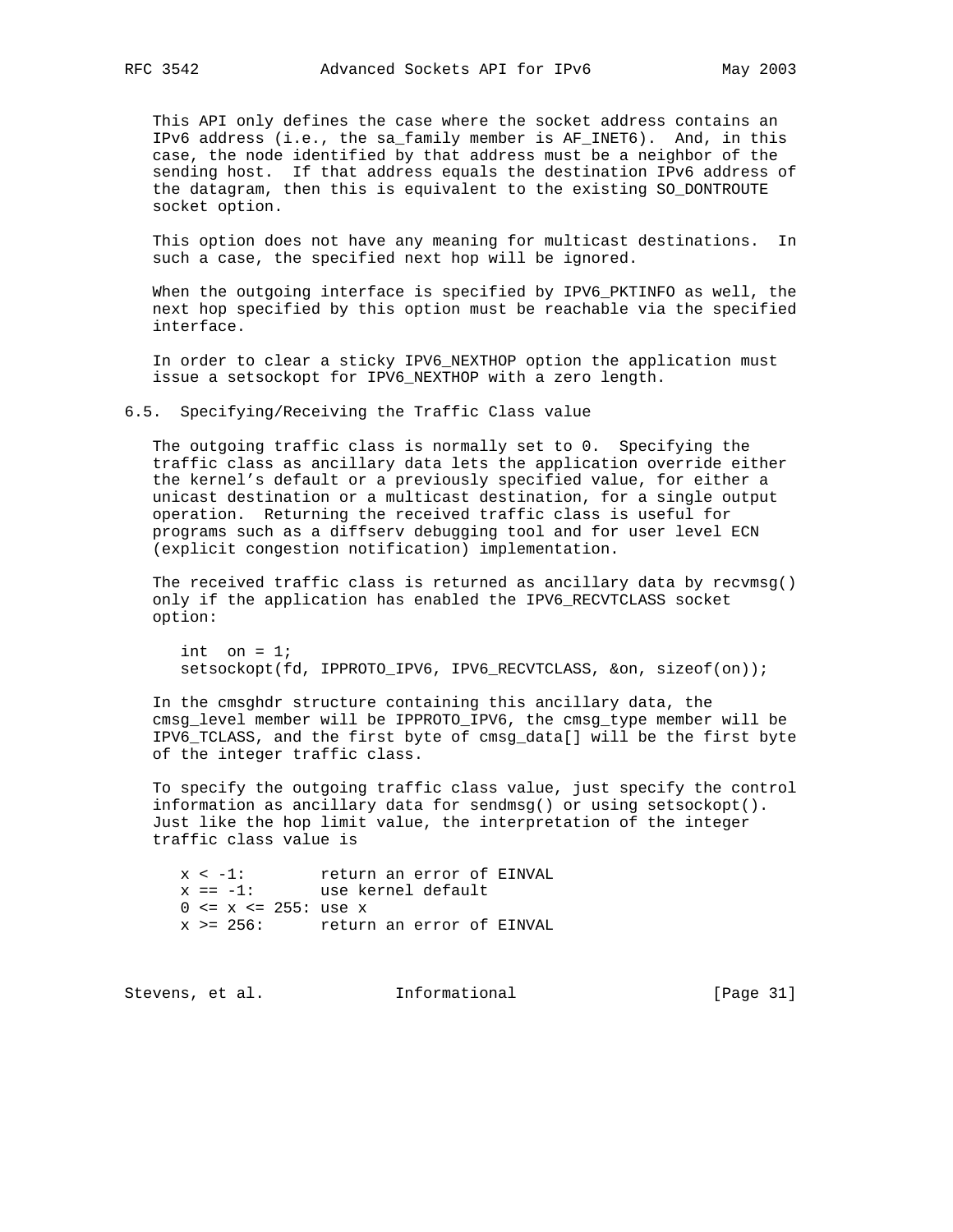In order to clear a sticky IPV6\_TCLASS option the application can specify -1 as the value.

 There are cases where the kernel needs to control the traffic class value and conflicts with the user-specified value on the outgoing traffic. An example is an implementation of ECN in the kernel, setting 2 bits of the traffic class value. In such cases, the kernel should override the user-specified value. On the incoming traffic, the kernel may mask some of the bits in the traffic class field.

6.6. Additional Errors with sendmsg() and setsockopt()

With the IPV6 PKTINFO socket option there are no additional errors possible with the call to recvmsg(). But when specifying the outgoing interface or the source address, additional errors are possible from sendmsg() or setsockopt(). Note that some implementations might only be able to return this type of errors for setsockopt(). The following are examples, but some of these may not be provided by some implementations, and some implementations may define additional errors:

- ENXIO The interface specified by ipi6\_ifindex does not exist.
- ENETDOWN The interface specified by ipi6\_ifindex is not enabled for IPv6 use.
- EADDRNOTAVAIL ipi6\_ifindex specifies an interface but the address ipi6\_addr is not available for use on that interface.
- EHOSTUNREACH No route to the destination exists over the interface specified by ipi6\_ifindex.
- 6.7. Summary of Outgoing Interface Selection

 This document and [RFC-3493] specify various methods that affect the selection of the packet's outgoing interface. This subsection summarizes the ordering among those in order to ensure deterministic behavior.

 For a given outgoing packet on a given socket, the outgoing interface is determined in the following order:

- 1. if an interface is specified in an IPV6\_PKTINFO ancillary data item, the interface is used.
- 2. otherwise, if an interface is specified in an IPV6\_PKTINFO sticky option, the interface is used.

Stevens, et al. **Informational** [Page 32]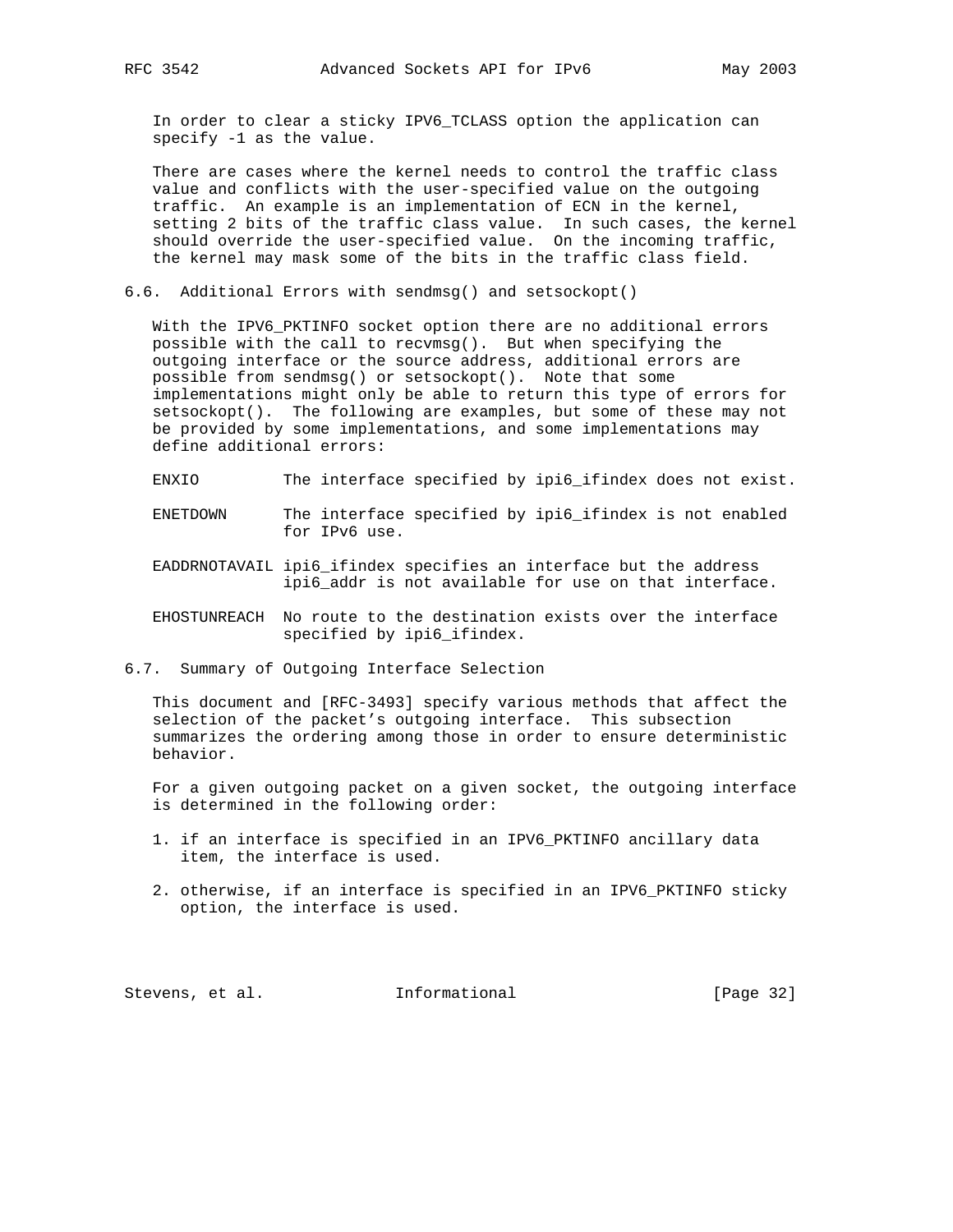- 3. otherwise, if the destination address is a multicast address and the IPV6\_MULTICAST\_IF socket option is specified for the socket, the interface is used.
- 4. otherwise, if an IPV6\_NEXTHOP ancillary data item is specified, the interface to the next hop is used.
- 5. otherwise, if an IPV6\_NEXTHOP sticky option is specified, the interface to the next hop is used.
- 6. otherwise, the outgoing interface should be determined in an implementation dependent manner.

 The ordering above particularly means if the application specifies an interface by the IPV6\_MULTICAST\_IF socket option (described in [RFC- 3493]) as well as specifying a different interface by the IPV6\_PKTINFO sticky option, the latter will override the former for every multicast packet on the corresponding socket. The reason for the ordering comes from expectation that the source address is specified as well and that the pair of the address and the outgoing interface should be preferred.

 In any case, the kernel must also verify that the source and destination addresses do not break their scope zones with regard to the outgoing interface.

7. Routing Header Option

 Source routing in IPv6 is accomplished by specifying a Routing header as an extension header. There can be different types of Routing headers, but IPv6 currently defines only the Type 0 Routing header [RFC-2460]. This type supports up to 127 intermediate nodes (limited by the length field in the extension header). With this maximum number of intermediate nodes, a source, and a destination, there are 128 hops.

 Source routing with the IPv4 sockets API (the IP\_OPTIONS socket option) requires the application to build the source route in the format that appears as the IPv4 header option, requiring intimate knowledge of the IPv4 options format. This IPv6 API, however, defines six functions that the application calls to build and examine a Routing header, and the ability to use sticky options or ancillary data to communicate this information between the application and the kernel using the IPV6\_RTHDR option.

Stevens, et al. **Informational** [Page 33]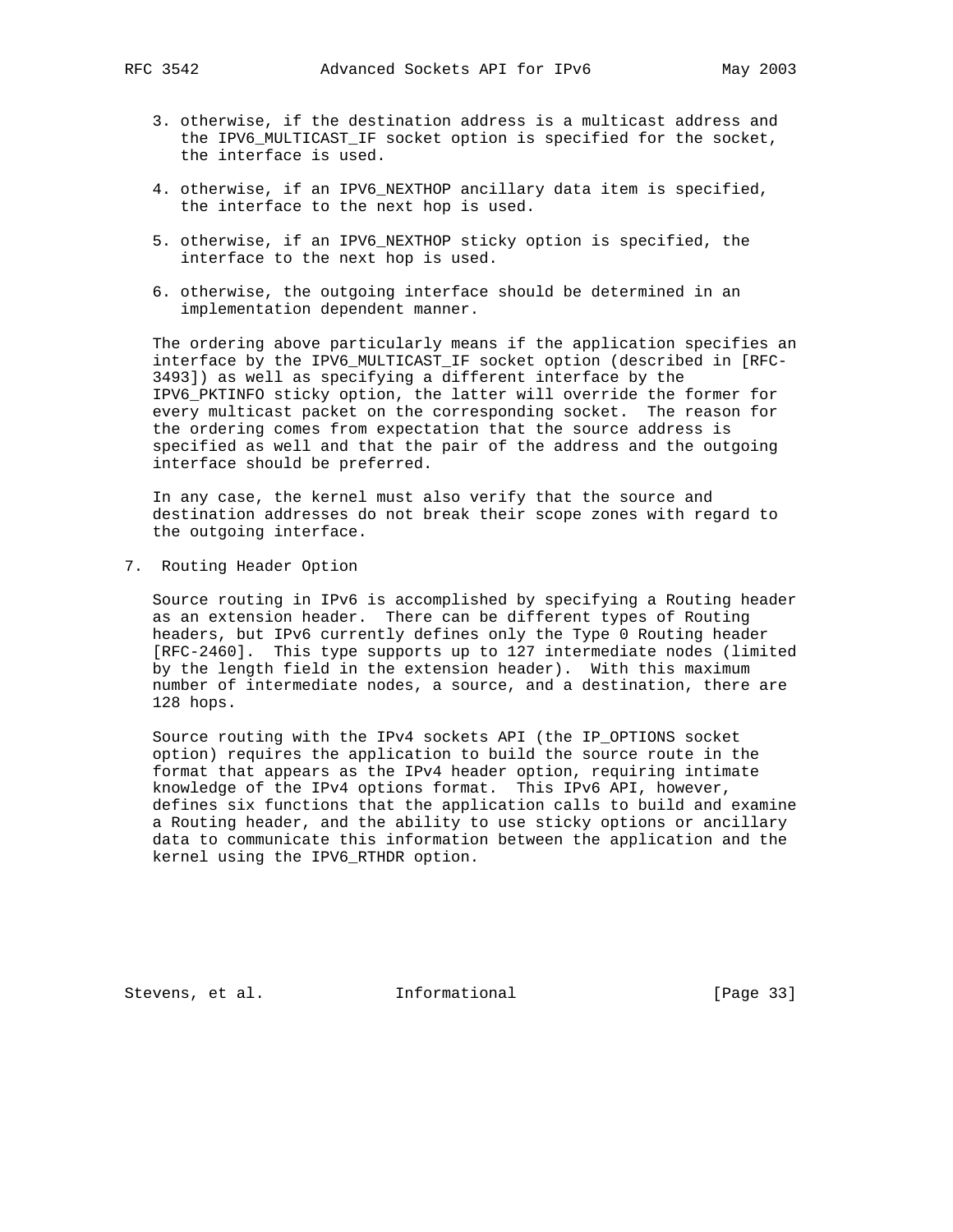Three functions build a Routing header:

| inet6_rth_space()  | - return #bytes required for Routing header  |
|--------------------|----------------------------------------------|
| inet6 $rth$ init() | - initialize buffer data for Routing header  |
| inet6 rth add()    | - add one IPv6 address to the Routing header |

Three functions deal with a returned Routing header:

 inet6\_rth\_reverse() - reverse a Routing header inet6\_rth\_segments() - return #segments in a Routing header inet6\_rth\_getaddr() - fetch one address from a Routing header

 The function prototypes for these functions are defined as a result of including <netinet/in.h>.

 To receive a Routing header the application must enable the IPV6\_RECVRTHDR socket option:

```
int on = 1;
 setsockopt(fd, IPPROTO_IPV6, IPV6_RECVRTHDR, &on, sizeof(on));
```
 Each received Routing header is returned as one ancillary data object described by a cmsghdr structure with cmsg\_type set to IPV6\_RTHDR. When multiple Routing headers are received, multiple ancillary data objects (with cmsg\_type set to IPV6\_RTHDR) will be returned to the application.

 To send a Routing header the application specifies it either as ancillary data in a call to sendmsg() or using setsockopt(). For the sending side, this API assumes the number of occurrences of the Routing header as described in [RFC-2460]. That is, applications can only specify at most one outgoing Routing header.

 The application can remove any sticky Routing header by calling setsockopt() for IPV6\_RTHDR with a zero option length.

 When using ancillary data a Routing header is passed between the application and the kernel as follows: The cmsg\_level member has a value of IPPROTO\_IPV6 and the cmsg\_type member has a value of IPV6\_RTHDR. The contents of the cmsg\_data[] member is implementation dependent and should not be accessed directly by the application, but should be accessed using the six functions that we are about to describe.

 The following constant is defined as a result of including the <netinet/in.h>:

#define IPV6\_RTHDR\_TYPE\_0 0 /\* IPv6 Routing header type 0 \*/

Stevens, et al. 1nformational [Page 34]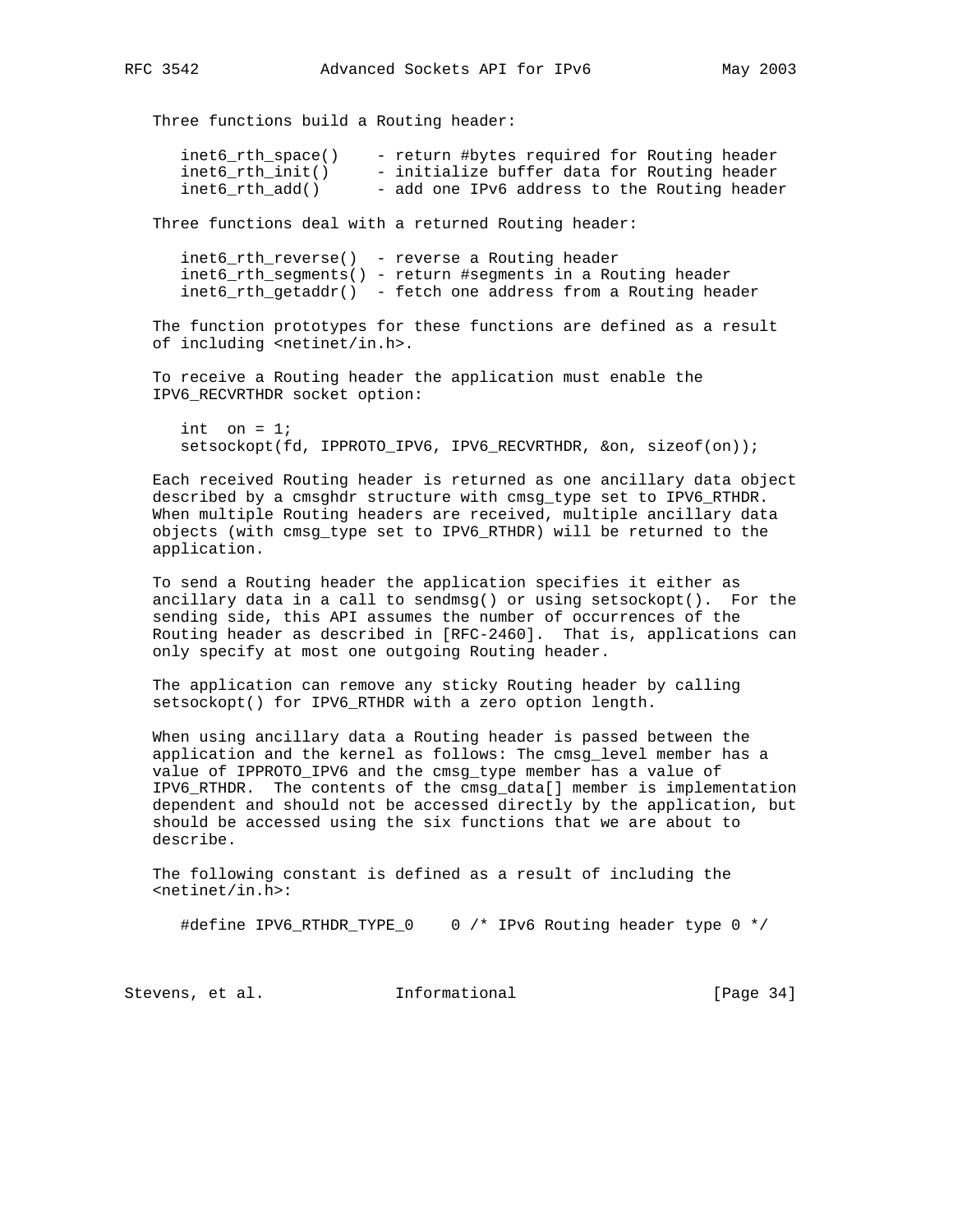When a Routing header is specified, the destination address specified for connect(), sendto(), or sendmsg() is the final destination address of the datagram. The Routing header then contains the addresses of all the intermediate nodes.

#### 7.1. inet6\_rth\_space

socklen\_t inet6\_rth\_space(int type, int segments);

 This function returns the number of bytes required to hold a Routing header of the specified type containing the specified number of segments (addresses). For an IPv6 Type 0 Routing header, the number of segments must be between 0 and 127, inclusive. The return value is just the space for the Routing header. When the application uses ancillary data it must pass the returned length to CMSG\_SPACE() to determine how much memory is needed for the ancillary data object (including the cmsghdr structure).

 If the return value is 0, then either the type of the Routing header is not supported by this implementation or the number of segments is invalid for this type of Routing header.

 (Note: This function returns the size but does not allocate the space required for the ancillary data. This allows an application to allocate a larger buffer, if other ancillary data objects are desired, since all the ancillary data objects must be specified to sendmsg() as a single msg\_control buffer.)

#### 7.2. inet6\_rth\_init

## void \*inet6\_rth\_init(void \*bp, socklen\_t bp\_len, int type, int segments);

 This function initializes the buffer pointed to by bp to contain a Routing header of the specified type and sets ip6r\_len based on the segments parameter. bp\_len is only used to verify that the buffer is large enough. The ip6r\_segleft field is set to zero; inet6\_rth\_add() will increment it.

 When the application uses ancillary data the application must initialize any cmsghdr fields.

 The caller must allocate the buffer and its size can be determined by calling inet6\_rth\_space().

 Upon success the return value is the pointer to the buffer (bp), and this is then used as the first argument to the inet6\_rth\_add() function. Upon an error the return value is NULL.

Stevens, et al. 1nformational [Page 35]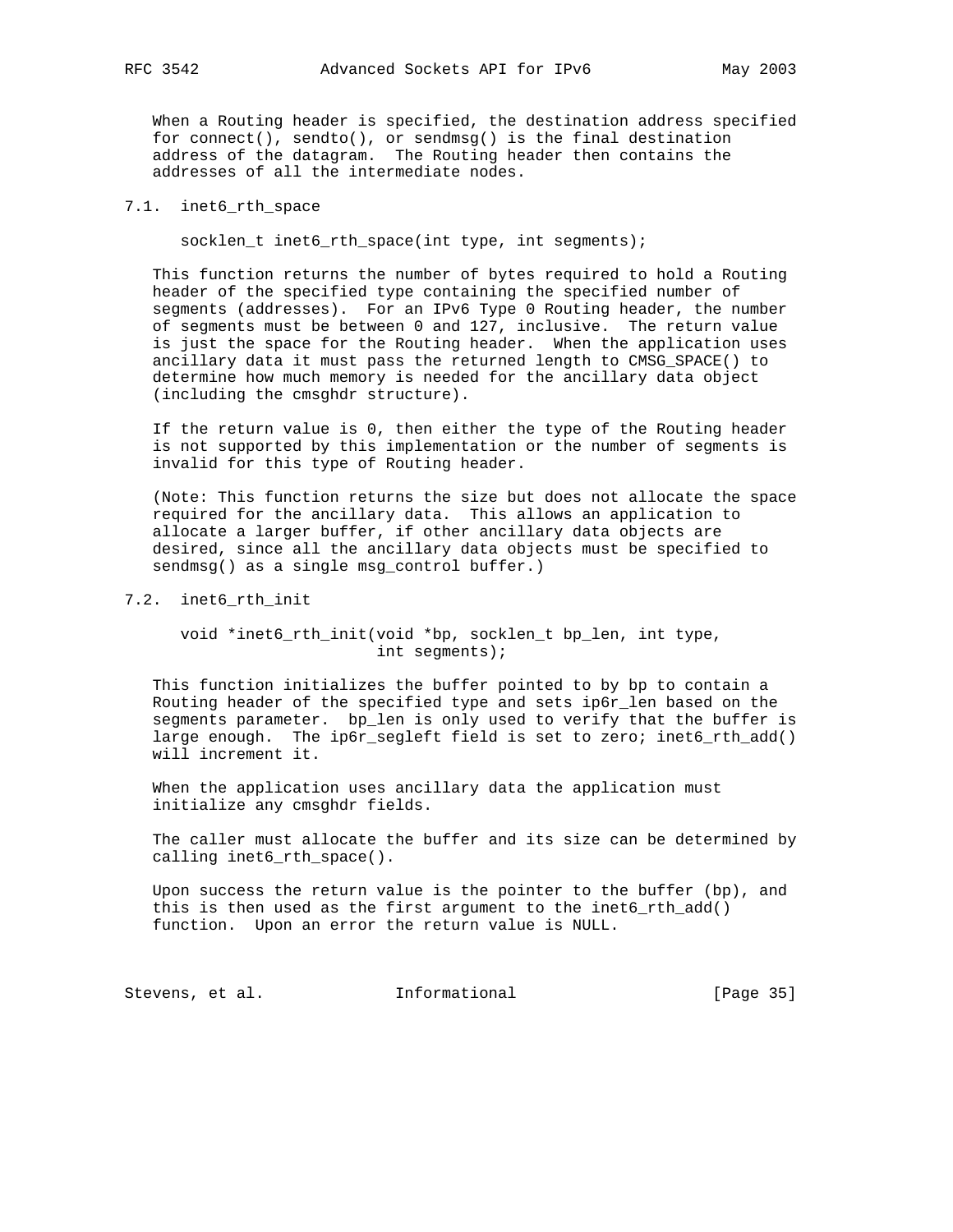7.3. inet6\_rth\_add

int inet6\_rth\_add(void \*bp, const struct in6\_addr \*addr);

 This function adds the IPv6 address pointed to by addr to the end of the Routing header being constructed.

 If successful, the segleft member of the Routing Header is updated to account for the new address in the Routing header and the return value of the function is 0. Upon an error the return value of the function is -1.

7.4. inet6\_rth\_reverse

int inet6\_rth\_reverse(const void \*in, void \*out);

 This function takes a Routing header extension header (pointed to by the first argument) and writes a new Routing header that sends datagrams along the reverse of that route. The function reverses the order of the addresses and sets the segleft member in the new Routing header to the number of segments. Both arguments are allowed to point to the same buffer (that is, the reversal can occur in place).

 The return value of the function is 0 on success, or -1 upon an error.

7.5. inet6\_rth\_segments

int inet6\_rth\_segments(const void \*bp);

 This function returns the number of segments (addresses) contained in the Routing header described by bp. On success the return value is zero or greater. The return value of the function is -1 upon an error.

#### 7.6. inet6\_rth\_getaddr

struct in6\_addr \*inet6\_rth\_getaddr(const void \*bp, int index);

 This function returns a pointer to the IPv6 address specified by index (which must have a value between 0 and one less than the value returned by inet6\_rth\_segments()) in the Routing header described by bp. An application should first call inet6\_rth\_segments() to obtain the number of segments in the Routing header.

Upon an error the return value of the function is NULL.

Stevens, et al. **Informational** [Page 36]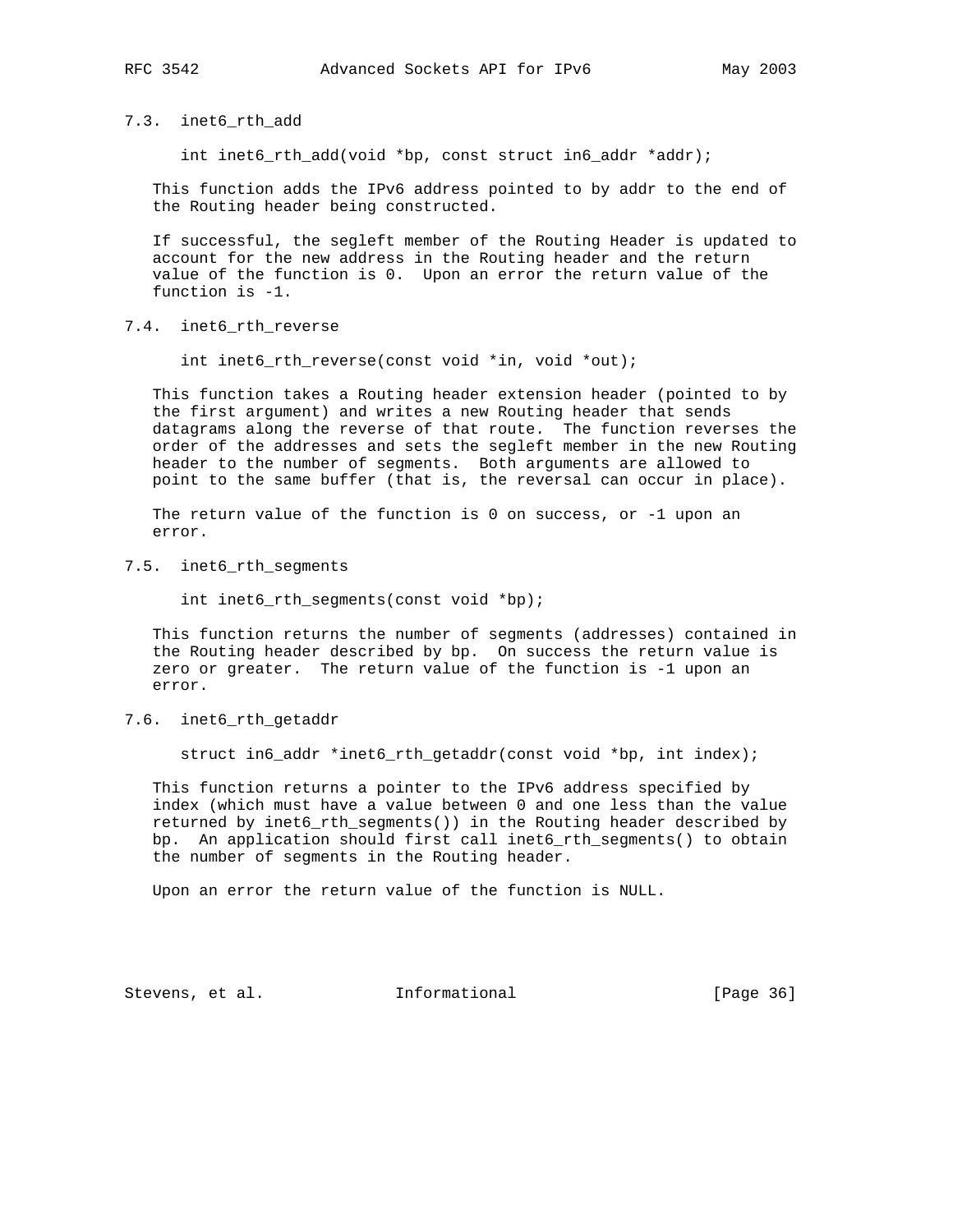#### 8. Hop-By-Hop Options

 A variable number of Hop-by-Hop options can appear in a single Hop by-Hop options header. Each option in the header is TLV-encoded with a type, length, and value. This IPv6 API defines seven functions that the application calls to build and examine a Hop-by\_Hop options header, and the ability to use sticky options or ancillary data to communicate this information between the application and the kernel. This uses the IPV6\_HOPOPTS for a Hop-by-Hop options header.

 Today several Hop-by-Hop options are defined for IPv6. Two pad options, Pad1 and PadN, are for alignment purposes and are automatically inserted by the inet6\_opt\_XXX() routines and ignored by the inet6\_opt\_XXX() routines on the receive side. This section of the API is therefore defined for other (and future) Hop-by-Hop options that an application may need to specify and receive.

Four functions build an options header:

| $inet6_opt_init()$<br>$inet6\_opt\_append()$ | - initialize buffer data for options header<br>- add one TLV option to the options header |
|----------------------------------------------|-------------------------------------------------------------------------------------------|
| inet6 opt finish()                           | - finish adding TLV options to the options<br>header                                      |
| inet6 opt set $val()$                        | - add one component of the option content to<br>the option                                |
|                                              | Three functions deal with a returned options header:                                      |
| inet $6$ opt next()                          | - extract the next option from the options<br>header                                      |
| inet6 $opt$ find()                           | - extract an option of a specified type from<br>the header                                |
| inet6 opt get $val()$                        | - retrieve one component of the option<br>content                                         |

 Individual Hop-by-Hop options (and Destination options, which are described in Section 9 and are very similar to the Hop-by-Hop options) may have specific alignment requirements. For example, the 4-byte Jumbo Payload length should appear on a 4-byte boundary, and IPv6 addresses are normally aligned on an 8-byte boundary. These requirements and the terminology used with these options are discussed in Section 4.2 and Appendix B of [RFC-2460]. The alignment of first byte of each option is specified by two values, called x and y, written as "xn + y". This states that the option must appear at an integer multiple of x bytes from the beginning of the options header (x can have the values 1, 2, 4, or 8), plus y bytes (y can have a value between 0 and 7, inclusive). The Pad1 and PadN options are inserted as needed to maintain the required alignment. The

Stevens, et al. **Informational** [Page 37]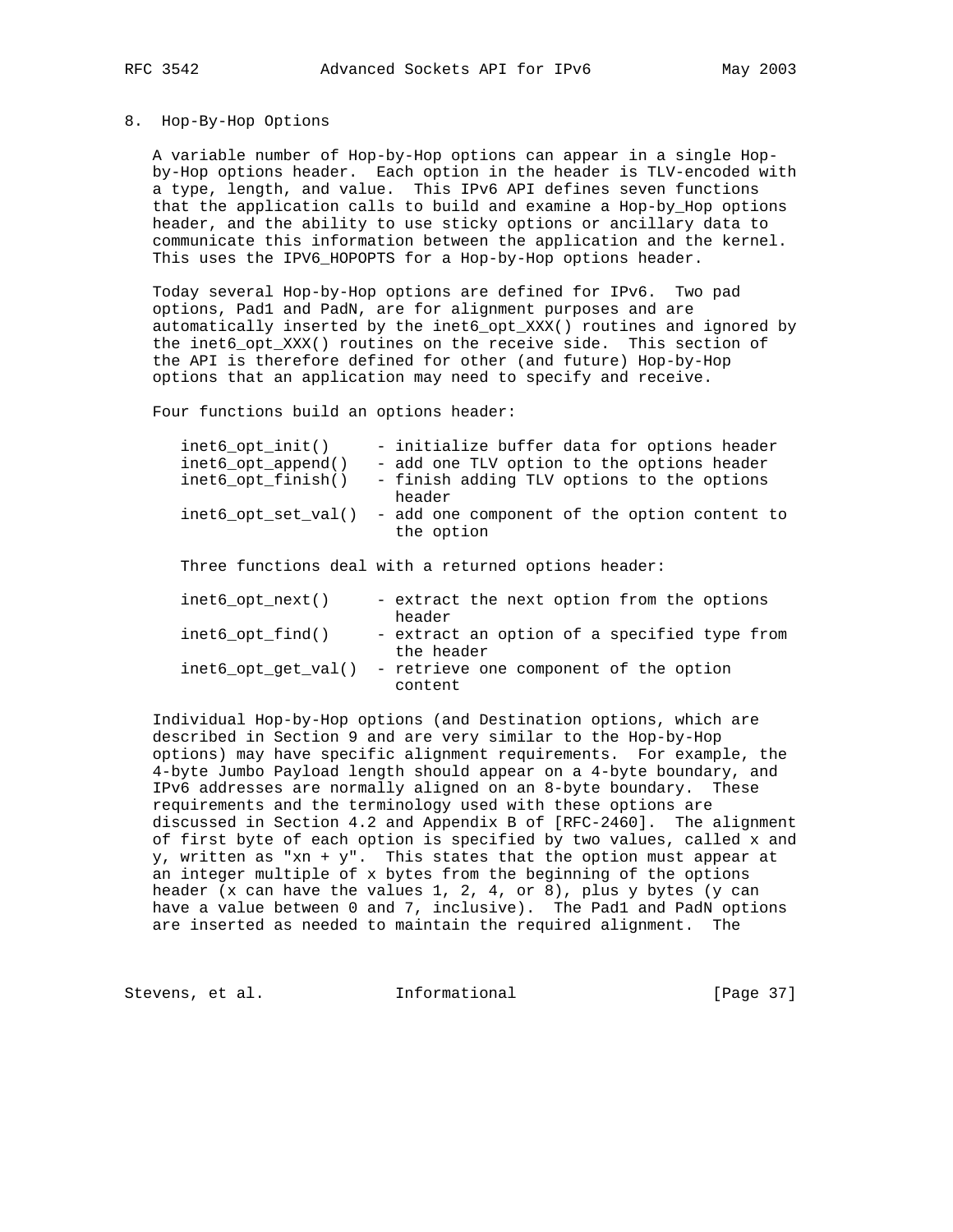functions below need to know the alignment of the end of the option (which is always in the form "xn," where x can have the values 1, 2, 4, or 8) and the total size of the data portion of the option. These are passed as the "align" and "len" arguments to inet6\_opt\_append().

 Multiple Hop-by-Hop options must be specified by the application by placing them in a single extension header.

 Finally, we note that use of some Hop-by-Hop options or some Destination options, might require special privilege. That is, normal applications (without special privilege) might be forbidden from setting certain options in outgoing packets, and might never see certain options in received packets.

8.1. Receiving Hop-by-Hop Options

 To receive a Hop-by-Hop options header the application must enable the IPV6\_RECVHOPOPTS socket option:

int on  $= 1$ ; setsockopt(fd, IPPROTO\_IPV6, IPV6\_RECVHOPOPTS, &on, sizeof(on));

 When using ancillary data a Hop-by-hop options header is passed between the application and the kernel as follows: The cmsg\_level member will be IPPROTO\_IPV6 and the cmsg\_type member will be IPV6\_HOPOPTS. These options are then processed by calling the inet6\_opt\_next(), inet6\_opt\_find(), and inet6\_opt\_get\_val() functions, described in Section 10.

## 8.2. Sending Hop-by-Hop Options

 To send a Hop-by-Hop options header, the application specifies the header either as ancillary data in a call to sendmsg() or using setsockopt().

 The application can remove any sticky Hop-by-Hop options header by calling setsockopt() for IPV6\_HOPOPTS with a zero option length.

 All the Hop-by-Hop options must be specified by a single ancillary data object. The cmsg\_level member is set to IPPROTO\_IPV6 and the cmsg\_type member is set to IPV6\_HOPOPTS. The option is normally constructed using the inet6\_opt\_init(), inet6\_opt\_append(), inet6\_opt\_finish(), and inet6\_opt\_set\_val() functions, described in Section 10.

 Additional errors may be possible from sendmsg() and setsockopt() if the specified option is in error.

Stevens, et al. 1nformational [Page 38]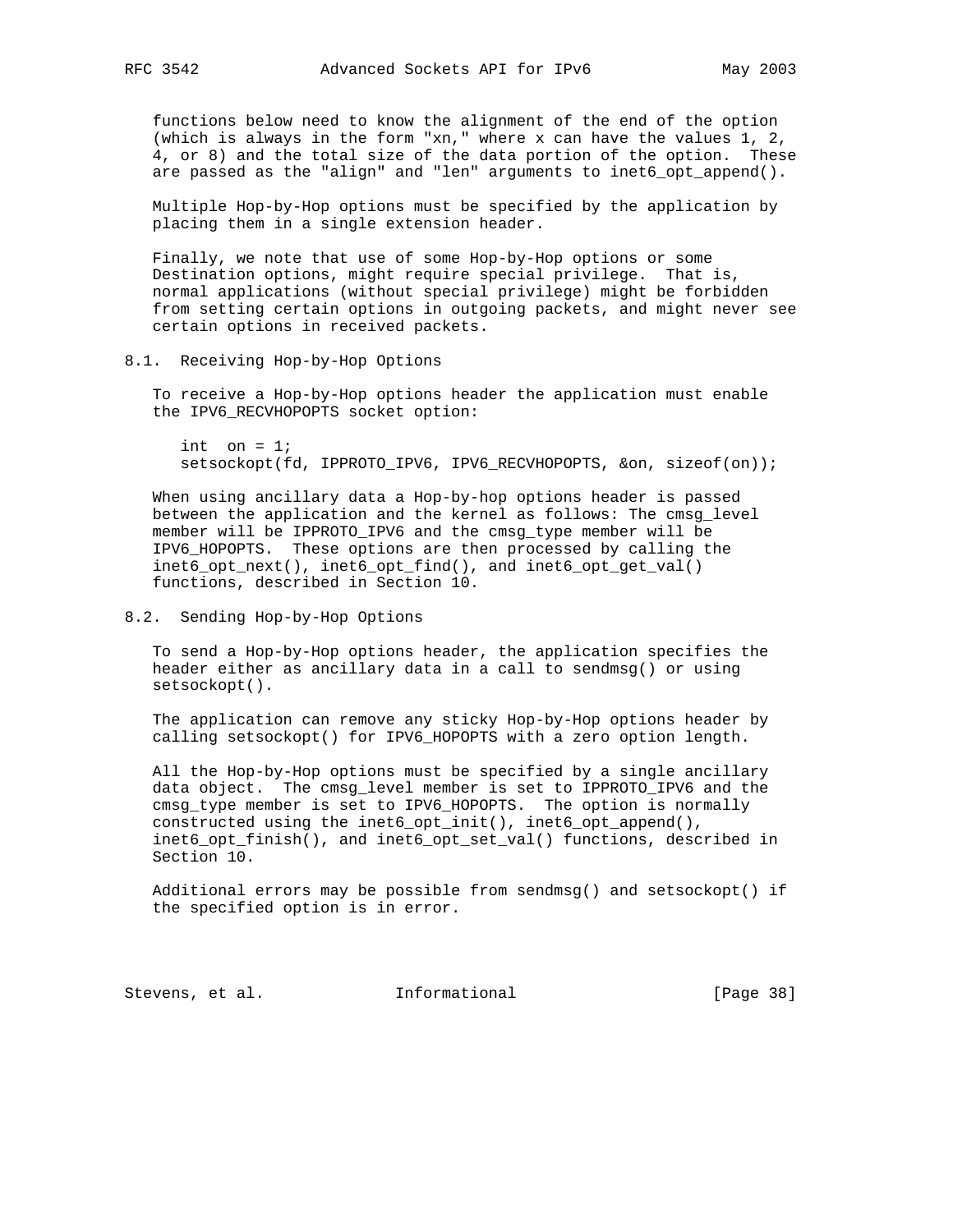#### 9. Destination Options

 A variable number of Destination options can appear in one or more Destination options headers. As defined in [RFC-2460], a Destination options header appearing before a Routing header is processed by the first destination plus any subsequent destinations specified in the Routing header, while a Destination options header that is not followed by a Routing header is processed only by the final destination. As with the Hop-by-Hop options, each option in a Destination options header is TLV-encoded with a type, length, and value.

## 9.1. Receiving Destination Options

 To receive Destination options header the application must enable the IPV6\_RECVDSTOPTS socket option:

int on  $= 1$ ; setsockopt(fd, IPPROTO\_IPV6, IPV6\_RECVDSTOPTS, &on, sizeof(on));

 Each Destination options header is returned as one ancillary data object described by a cmsghdr structure with cmsg\_level set to IPPROTO\_IPV6 and cmsg\_type set to IPV6\_DSTOPTS.

These options are then processed by calling the inet6\_opt\_next(), inet6\_opt\_find(), and inet6\_opt\_get\_value() functions.

### 9.2. Sending Destination Options

 To send a Destination options header, the application specifies it either as ancillary data in a call to sendmsg() or using setsockopt().

 The application can remove any sticky Destination options header by calling setsockopt() for IPV6\_RTHDRDSTOPTS/IPV6\_DSTOPTS with a zero option length.

 This API assumes the ordering about extension headers as described in [RFC-2460]. Thus, one set of Destination options can only appear before a Routing header, and one set can only appear after a Routing header (or in a packet with no Routing header). Each set can consist of one or more options but each set is a single extension header.

 Today all destination options that an application may want to specify can be put after (or without) a Routing header. Thus, applications should usually need IPV6\_DSTOPTS only and should avoid using IPV6\_RTHDRDSTOPTS whenever possible.

Stevens, et al. **Informational** [Page 39]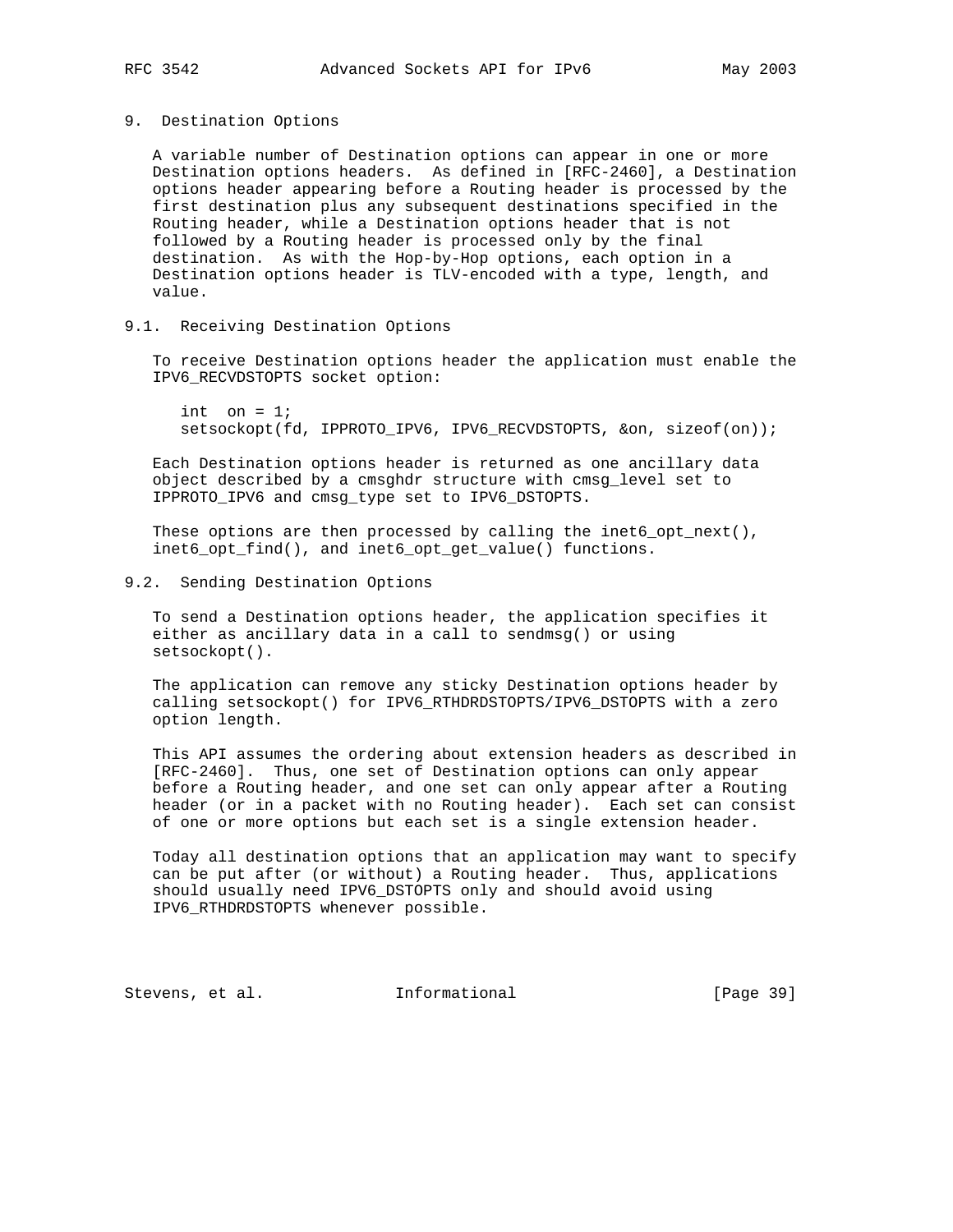When using ancillary data a Destination options header is passed between the application and the kernel as follows: The set preceding a Routing header are specified with the cmsg\_level member set to IPPROTO\_IPV6 and the cmsg\_type member set to IPV6\_RTHDRDSTOPTS. Any setsockopt or ancillary data for IPV6\_RTHDRDSTOPTS is silently ignored when sending packets unless a Routing header is also specified. Note that the "Routing header" here means the one specified by this API. Even when the kernel inserts a routing header in its internal routine (e.g., in a mobile IPv6 stack), the Destination options header specified by IPV6\_RTHDRDSTOPTS will still be ignored unless the application explicitly specifies its own Routing header.

 The set of Destination options after a Routing header, which are also used when no Routing header is present, are specified with the cmsg level member is set to IPPROTO IPV6 and the cmsg type member is set to IPV6\_DSTOPTS.

 The Destination options are normally constructed using the inet6\_opt\_init(), inet6\_opt\_append(), inet6\_opt\_finish(), and inet6\_opt\_set\_val() functions, described in Section 10.

 Additional errors may be possible from sendmsg() and setsockopt() if the specified option is in error.

10. Hop-by-Hop and Destination Options Processing

 Building and parsing the Hop-by-Hop and Destination options is complicated for the reasons given earlier. We therefore define a set of functions to help the application. These functions assume the formatting rules specified in Appendix B in [RFC-2460] i.e., that the largest field is placed last in the option.

 The function prototypes for these functions are defined as a result of including <netinet/in.h>.

 The first 3 functions (init, append, and finish) are used both to calculate the needed buffer size for the options, and to actually encode the options once the application has allocated a buffer for the header. In order to only calculate the size the application must pass a NULL extbuf and a zero extlen to those functions.

Stevens, et al. **Informational** [Page 40]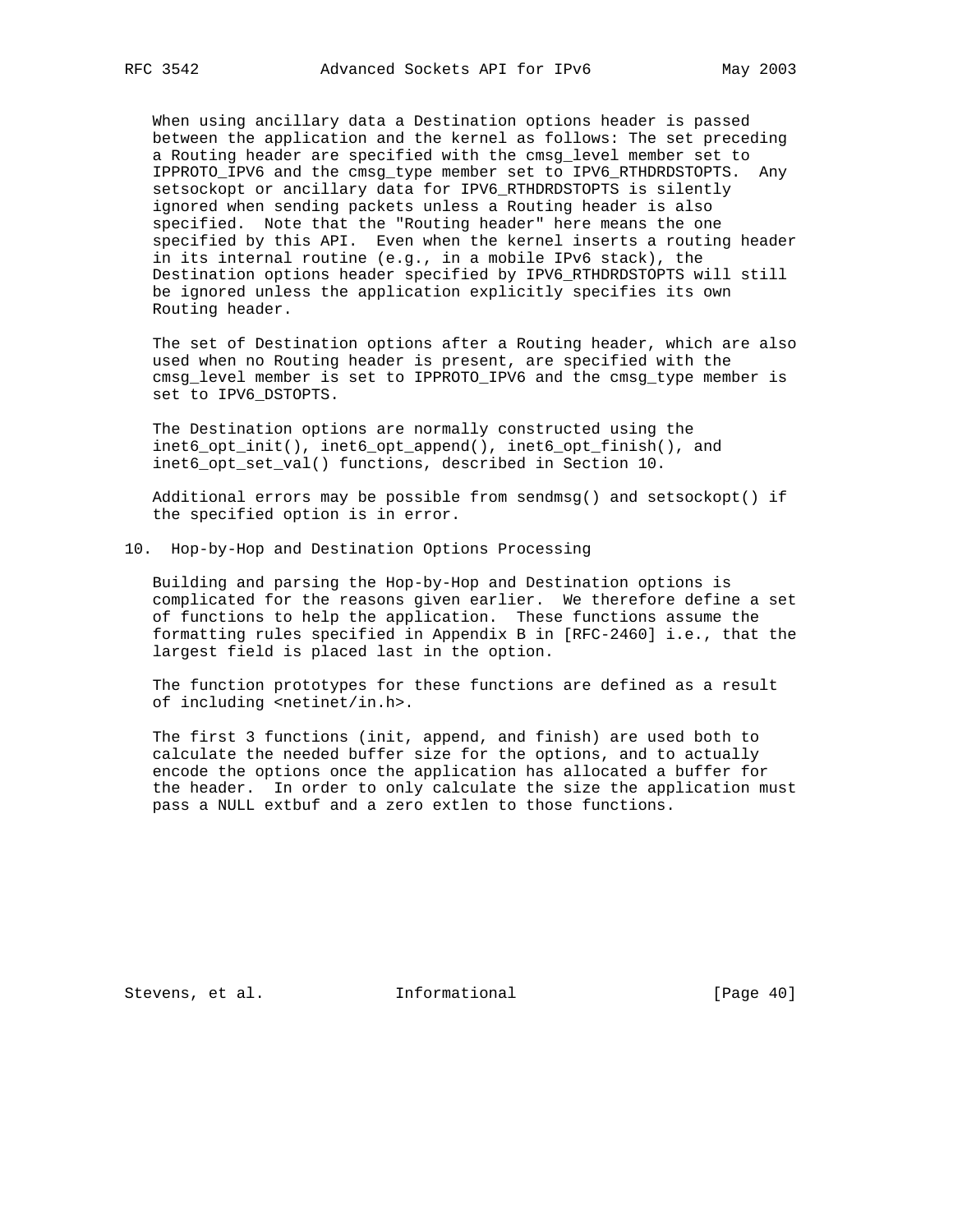# 10.1. inet6\_opt\_init

int inet6\_opt\_init(void \*extbuf, socklen\_t extlen);

 This function returns the number of bytes needed for the empty extension header i.e., without any options. If extbuf is not NULL it also initializes the extension header to have the correct length field. In that case if the extlen value is not a positive (i.e., non-zero) multiple of 8 the function fails and returns -1.

 (Note: since the return value on success is based on a "constant" parameter, i.e., the empty extension header, an implementation may return a constant value. However, this specification does not require the value be constant, and leaves it as implementation dependent. The application should not assume a particular constant value as a successful return value of this function.)

#### 10.2. inet6\_opt\_append

## int inet6\_opt\_append(void \*extbuf, socklen\_t extlen, int offset, uint8\_t type, socklen\_t len, uint\_t align, void \*\*databufp);

 Offset should be the length returned by inet6\_opt\_init() or a previous inet6\_opt\_append(). This function returns the updated total length taking into account adding an option with length 'len' and alignment 'align'. If extbuf is not NULL then, in addition to returning the length, the function inserts any needed pad option, initializes the option (setting the type and length fields) and returns a pointer to the location for the option content in databufp. If the option does not fit in the extension header buffer the function returns -1.

 Type is the 8-bit option type. Len is the length of the option data (i.e., excluding the option type and option length fields).

Once inet6 opt append() has been called the application can use the databuf directly, or use inet6\_opt\_set\_val() to specify the content of the option.

 The option type must have a value from 2 to 255, inclusive. (0 and 1 are reserved for the Pad1 and PadN options, respectively.)

 The option data length must have a value between 0 and 255, inclusive, and is the length of the option data that follows.

 The align parameter must have a value of 1, 2, 4, or 8. The align value can not exceed the value of len.

Stevens, et al. 1nformational [Page 41]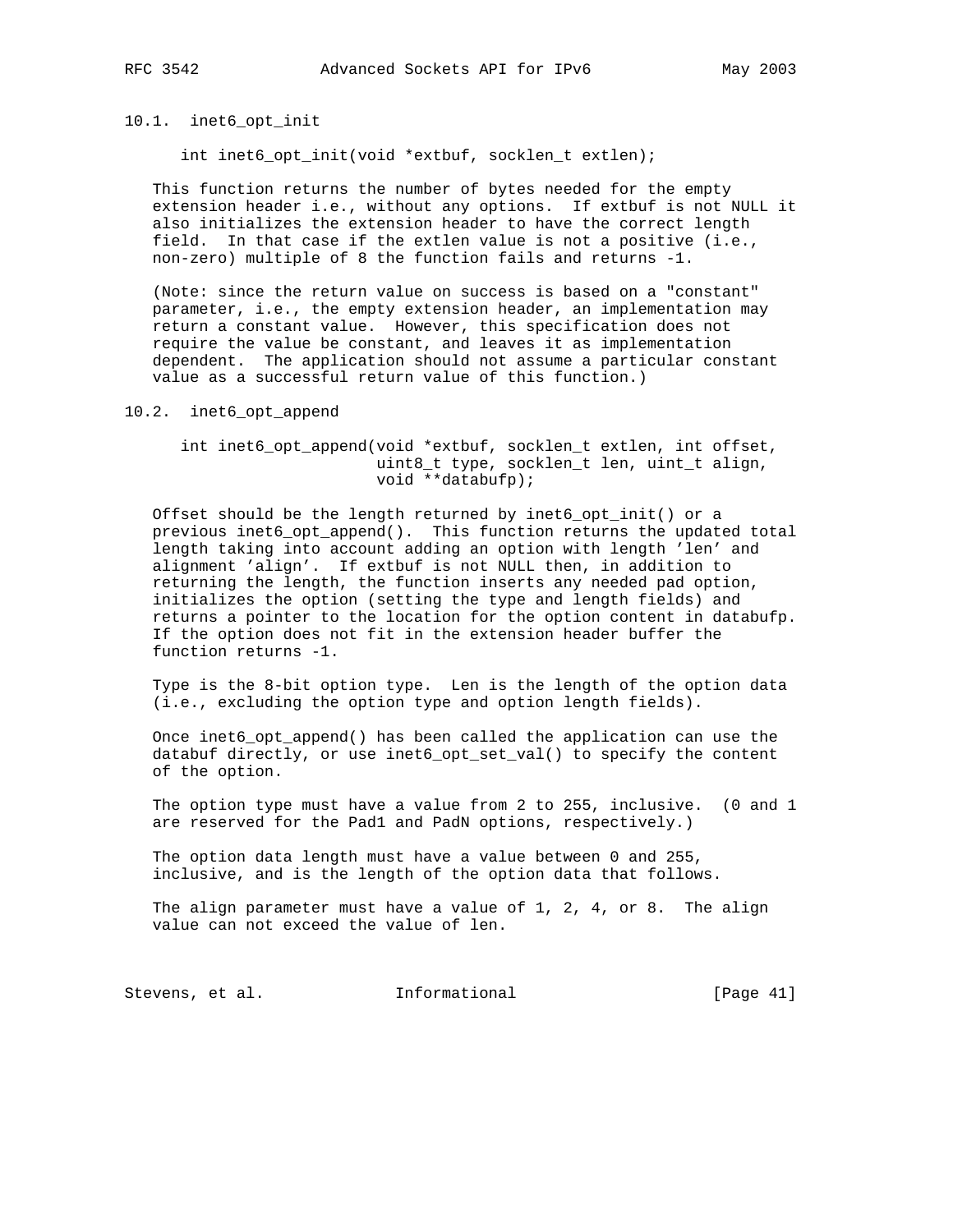10.3. inet6\_opt\_finish

int inet6\_opt\_finish(void \*extbuf, socklen\_t extlen, int offset);

 Offset should be the length returned by inet6\_opt\_init() or inet6\_opt\_append(). This function returns the updated total length taking into account the final padding of the extension header to make it a multiple of 8 bytes. If extbuf is not NULL the function also initializes the option by inserting a Pad1 or PadN option of the proper length.

 If the necessary pad does not fit in the extension header buffer the function returns -1.

10.4. inet6\_opt\_set\_val

 int inet6\_opt\_set\_val(void \*databuf, int offset, void \*val, socklen\_t vallen);

 Databuf should be a pointer returned by inet6\_opt\_append(). This function inserts data items of various sizes in the data portion of the option. Val should point to the data to be inserted. Offset specifies where in the data portion of the option the value should be inserted; the first byte after the option type and length is accessed by specifying an offset of zero.

 The caller should ensure that each field is aligned on its natural boundaries as described in Appendix B of [RFC-2460], but the function must not rely on the caller's behavior. Even when the alignment requirement is not satisfied, inet6\_opt\_set\_val should just copy the data as required.

 The function returns the offset for the next field (i.e., offset + vallen) which can be used when composing option content with multiple fields.

10.5. inet6\_opt\_next

 int inet6\_opt\_next(void \*extbuf, socklen\_t extlen, int offset, uint8\_t \*typep, socklen\_t \*lenp, void \*\*databufp);

 This function parses received option extension headers returning the next option. Extbuf and extlen specifies the extension header. Offset should either be zero (for the first option) or the length returned by a previous call to inet6\_opt\_next() or inet6\_opt\_find(). It specifies the position where to continue scanning the extension buffer. The next option is returned by updating typep, lenp, and

Stevens, et al. 1nformational [Page 42]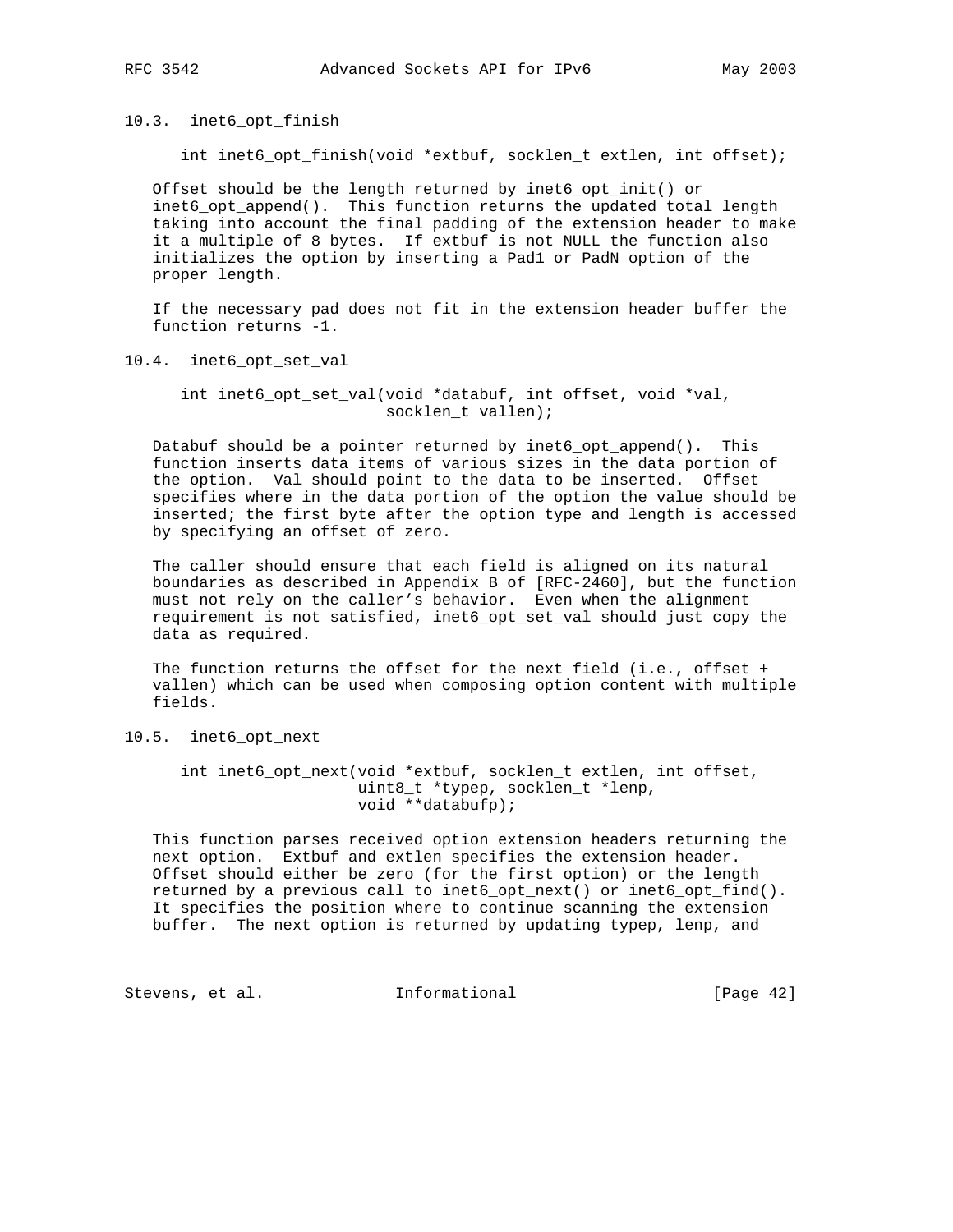databufp. Typep stores the option type, lenp stores the length of the option data (i.e., excluding the option type and option length fields), and databufp points the data field of the option. This function returns the updated "previous" length computed by advancing past the option that was returned. This returned "previous" length can then be passed to subsequent calls to inet6\_opt\_next(). This function does not return any PAD1 or PADN options. When there are no more options or if the option extension header is malformed the return value is -1.

## 10.6. inet6\_opt\_find

# int inet6\_opt\_find(void \*extbuf, socklen\_t extlen, int offset, uint8\_t type, socklen\_t \*lenp, void \*\*databufp);

 This function is similar to the previously described inet6\_opt\_next() function, except this function lets the caller specify the option type to be searched for, instead of always returning the next option in the extension header.

 If an option of the specified type is located, the function returns the updated "previous" total length computed by advancing past the option that was returned and past any options that didn't match the type. This returned "previous" length can then be passed to subsequent calls to inet6\_opt\_find() for finding the next occurrence of the same option type.

 If an option of the specified type is not located, the return value is -1. If the option extension header is malformed, the return value is -1.

#### 10.7. inet6\_opt\_get\_val

 int inet6\_opt\_get\_val(void \*databuf, int offset, void \*val, socklen\_t vallen);

 Databuf should be a pointer returned by inet6\_opt\_next() or inet6\_opt\_find(). This function extracts data items of various sizes in the data portion of the option. Val should point to the destination for the extracted data. Offset specifies from where in the data portion of the option the value should be extracted; the first byte after the option type and length is accessed by specifying an offset of zero.

 It is expected that each field is aligned on its natural boundaries as described in Appendix B of [RFC-2460], but the function must not rely on the alignment.

Stevens, et al. 1nformational [Page 43]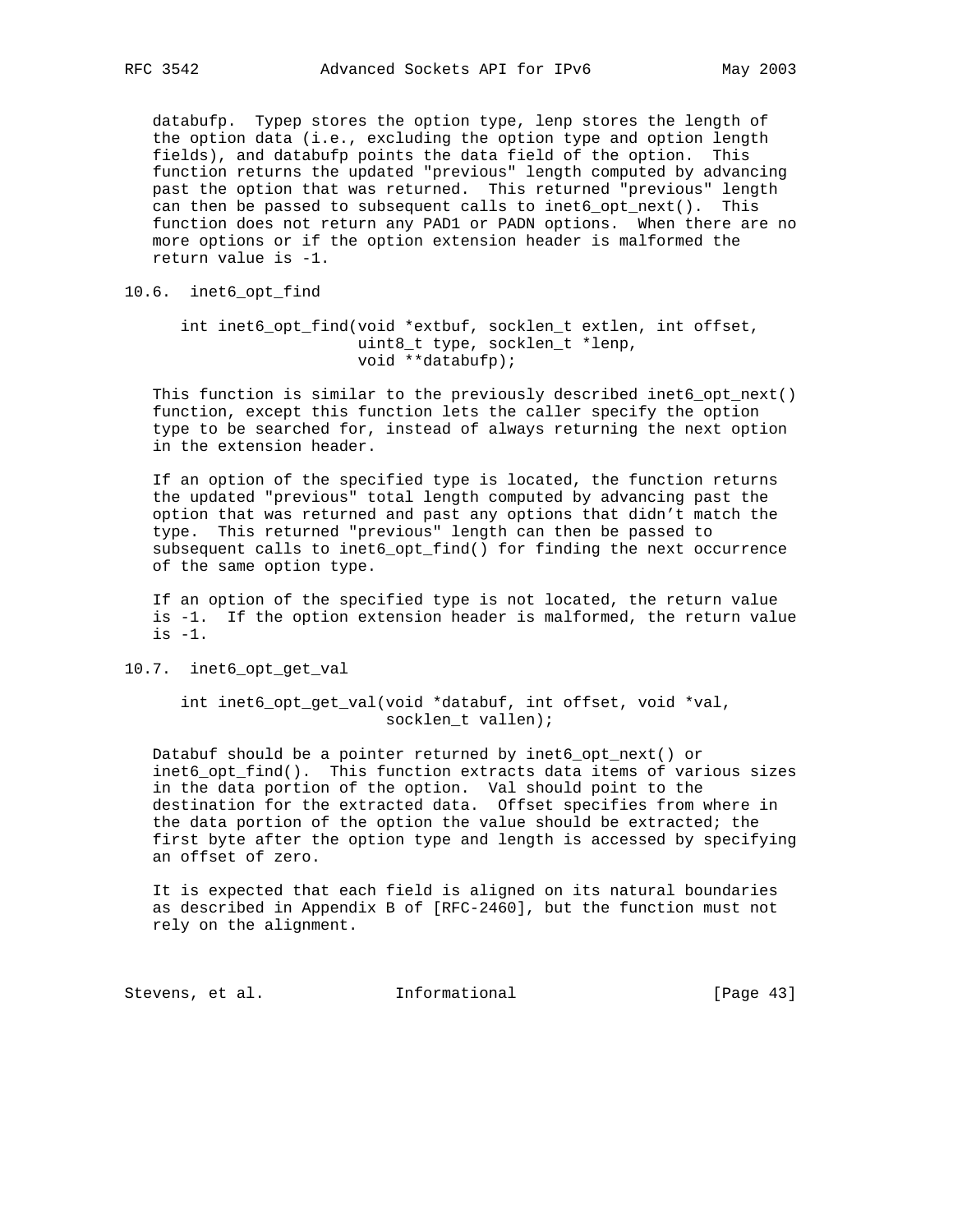The function returns the offset for the next field (i.e., offset + vallen) which can be used when extracting option content with multiple fields.

11. Additional Advanced API Functions

11.1. Sending with the Minimum MTU

 Unicast applications should usually let the kernel perform path MTU discovery [RFC-1981], as long as the kernel supports it, and should not care about the path MTU. Some applications, however, might not want to incur the overhead of path MTU discovery, especially if the applications only send a single datagram to a destination. A potential example is a DNS server.

 [RFC-1981] describes how path MTU discovery works for multicast destinations. From practice in using IPv4 multicast, however, many careless applications that send large multicast packets on the wire have caused implosion of ICMPv4 error messages. The situation can be worse when there is a filtering node that blocks the ICMPv4 messages. Though the filtering issue applies to unicast as well, the impact is much larger in the multicast cases.

 Thus, applications sending multicast traffic should explicitly enable path MTU discovery only when they understand that the benefit of possibly larger MTU usage outweighs the possible impact of MTU discovery for active sources across the delivery tree(s). This default behavior is based on the today's practice with IPv4 multicast and path MTU discovery. The behavior may change in the future once it is found that path MTU discovery effectively works with actual multicast applications and network configurations.

 This specification defines a mechanism to avoid path MTU discovery by sending at the minimum IPv6 MTU [RFC-2460]. If the packet is larger than the minimum MTU and this feature has been enabled the IP layer will fragment to the minimum MTU. To control the policy about path MTU discovery, applications can use the IPV6\_USE\_MIN\_MTU socket option.

 As described above, the default policy should depend on whether the destination is unicast or multicast. For unicast destinations path MTU discovery should be performed by default. For multicast destinations path MTU discovery should be disabled by default. This option thus takes the following three types of integer arguments:

 -1: perform path MTU discovery for unicast destinations but do not perform it for multicast destinations. Packets to multicast destinations are therefore sent with the minimum MTU.

Stevens, et al. 1nformational 1999 [Page 44]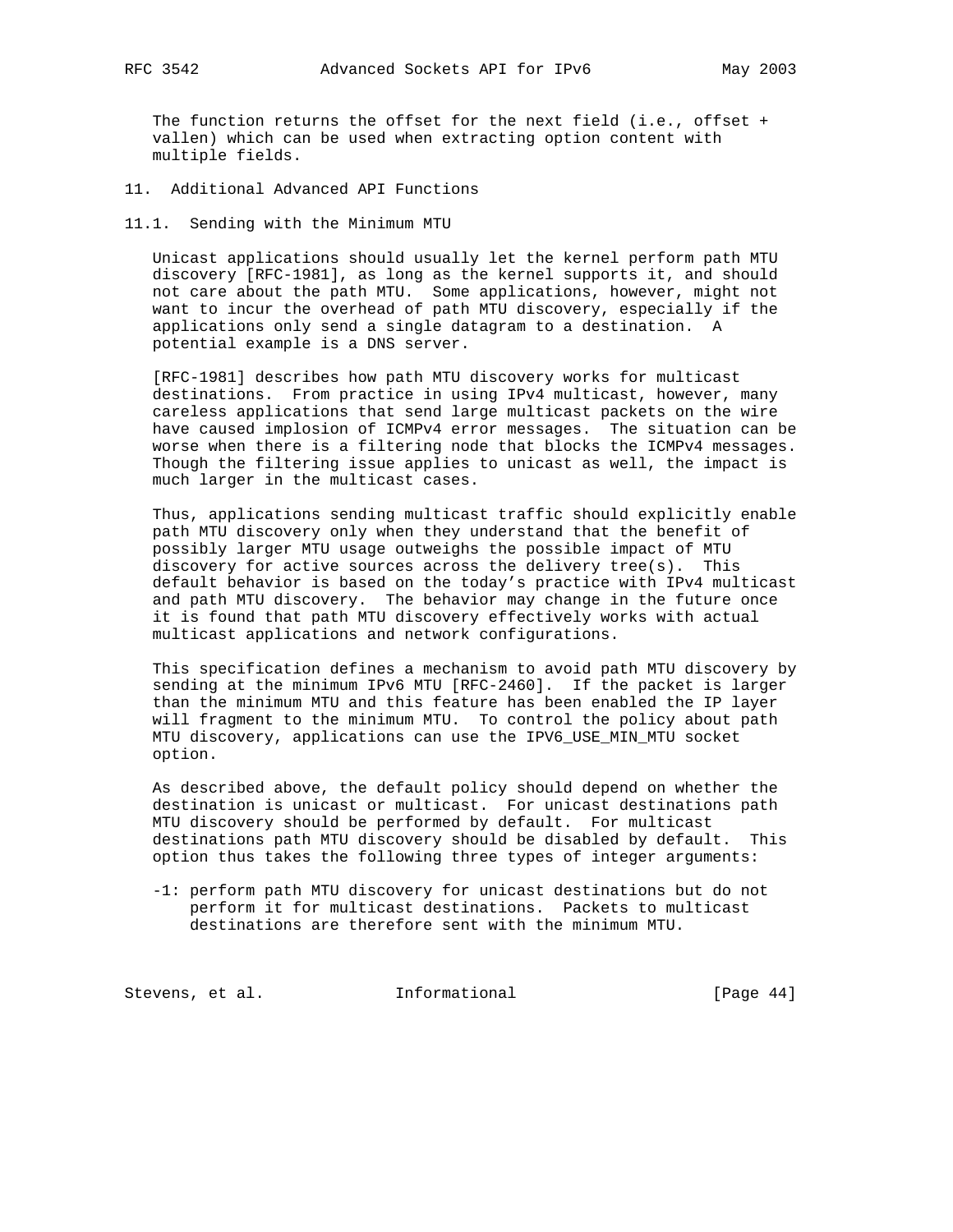- 0: always perform path MTU discovery.
- 1: always disable path MTU discovery and send packets at the minimum MTU.

The default value of this option is  $-1$ . Values other than  $-1$ , 0, and 1 are invalid, and an error EINVAL will be returned for those values.

 As an example, if a unicast application intentionally wants to disable path MTU discovery, it will add the following lines:

int on  $= 1$ ; setsockopt(fd, IPPROTO\_IPV6, IPV6\_USE\_MIN\_MTU, &on, sizeof(on));

 Note that this API intentionally excludes the case where the application wants to perform path MTU discovery for multicast but to disable it for unicast. This is because such usage is not feasible considering a scale of performance issues around whether to do path MTU discovery or not. When path MTU discovery makes sense to a destination but not to a different destination, regardless of whether the destination is unicast or multicast, applications either need to toggle the option between sending such packets on the same socket, or use different sockets for the two classes of destinations.

This option can also be sent as ancillary data. In the cmsghdr structure containing this ancillary data, the cmsg\_level member will be IPPROTO\_IPV6, the cmsg\_type member will be IPV6\_USE\_MIN\_MTU, and the first byte of cmsg\_data[] will be the first byte of the integer.

## 11.2. Sending without Fragmentation

 In order to provide for easy porting of existing UDP and raw socket applications IPv6 implementations will, when originating packets, automatically insert a fragment header in the packet if the packet is too big for the path MTU.

 Some applications might not want this behavior. An example is traceroute which might want to discover the actual path MTU.

 This specification defines a mechanism to turn off the automatic inserting of a fragment header for UDP and raw sockets. This can be enabled using the IPV6\_DONTFRAG socket option.

int on  $= 1$ ; setsockopt(fd, IPPROTO\_IPV6, IPV6\_DONTFRAG, &on, sizeof(on));

Stevens, et al. **Informational** [Page 45]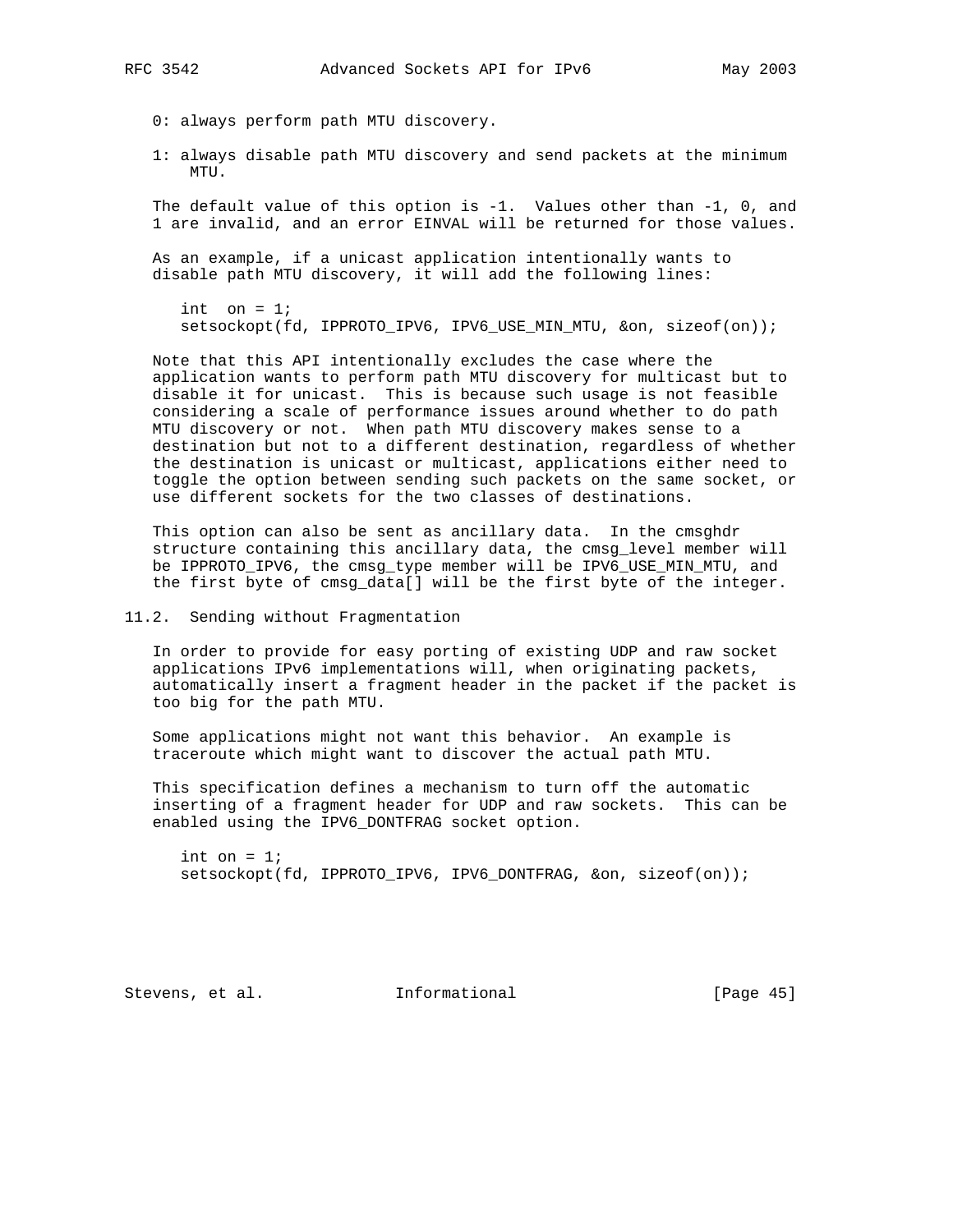By default, this socket option is disabled. Setting the value to 0 also disables the option i.e., reverts to the default behavior of automatic inserting. This option can also be sent as ancillary data. In the cmsghdr structure containing this ancillary data, the cmsg\_level member will be IPPROTO\_IPV6, the cmsg\_type member will be IPV6\_DONTFRAG, and the first byte of cmsg\_data[] will be the first byte of the integer. This API only specifies the use of this option for UDP and raw sockets, and does not define the usage for TCP sockets.

 When the data size is larger than the MTU of the outgoing interface, the packet will be discarded. Applications can know the result by enabling the IPV6\_RECVPATHMTU option described below and receiving the corresponding ancillary data items. An additional error EMSGSIZE may also be returned in some implementations. Note, however, that some other implementations might not be able to return this additional error when sending a message.

11.3. Path MTU Discovery and UDP

 UDP and raw socket applications need to be able to determine the "maximum send transport-message size" (Section 5.1 of [RFC-1981]) to a given destination so that those applications can participate in path MTU discovery. This lets those applications send smaller datagrams to the destination, avoiding fragmentation.

 This is accomplished using a new ancillary data item (IPV6\_PATHMTU) which is delivered to recvmsg() without any actual data. The application can enable the receipt of IPV6\_PATHMTU ancillary data items by setting the IPV6\_RECVPATHMTU socket option.

int on  $= 1$ ; setsockopt(fd, IPPROTO\_IPV6, IPV6\_RECVPATHMTU, &on, sizeof(on));

 By default, this socket option is disabled. Setting the value to 0 also disables the option. This API only specifies the use of this option for UDP and raw sockets, and does not define the usage for TCP sockets.

 When the application is sending packets too big for the path MTU recvmsg() will return zero (indicating no data) but there will be a cmsghdr with cmsg\_type set to IPV6\_PATHMTU, and cmsg\_len will indicate that cmsg\_data is sizeof(struct ip6\_mtuinfo) bytes long. This can happen when the sending node receives a corresponding ICMPv6 packet too big error, or when the packet is sent from a socket with the IPV6\_DONTFRAG option being on and the packet size is larger than the MTU of the outgoing interface. This indication is considered as an ancillary data item for a separate (empty) message. Thus, when

Stevens, et al. 1nformational [Page 46]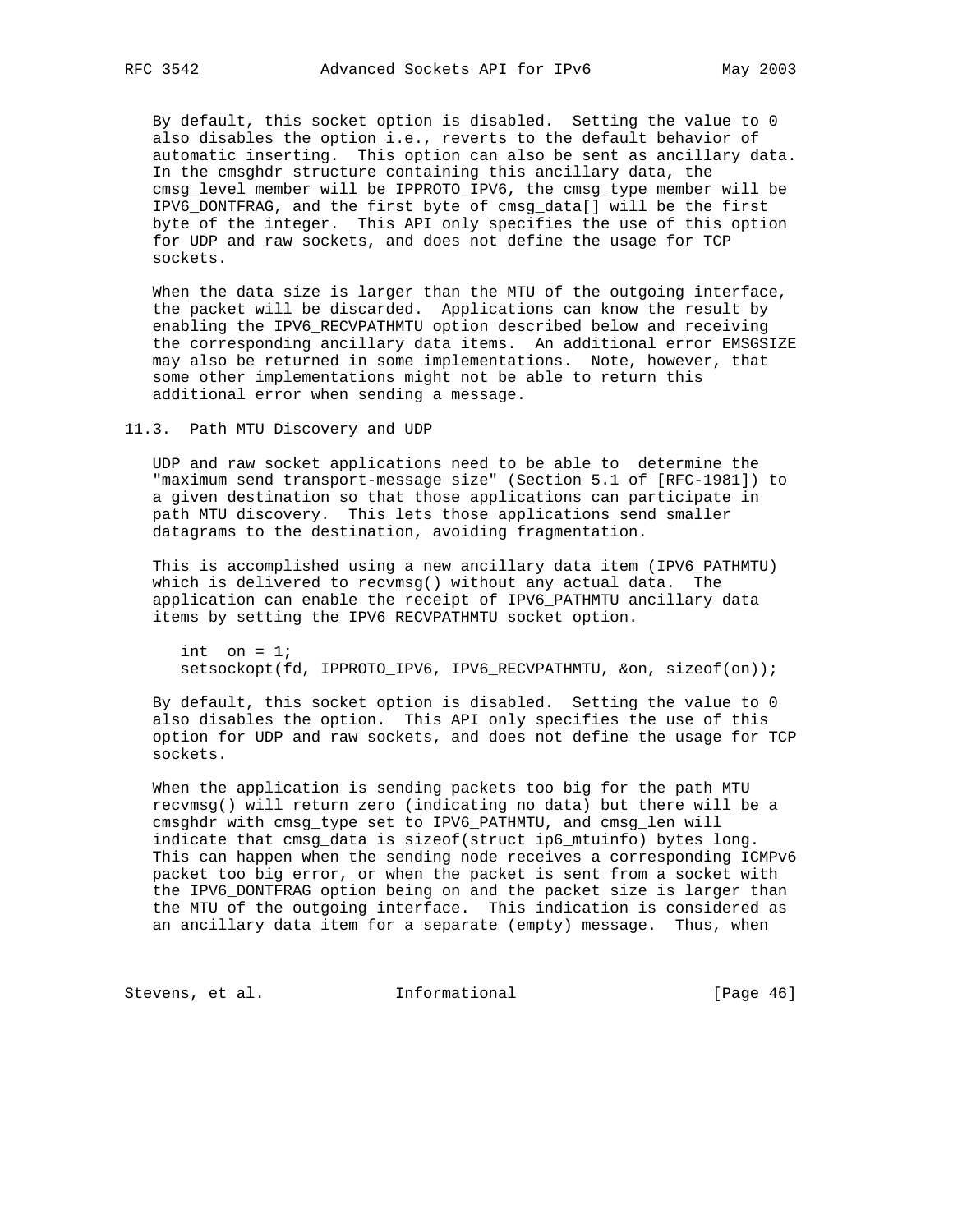there are buffered messages (i.e., messages that the application has not received yet) on the socket the application will first receive the buffered messages and then receive the indication.

 The first byte of cmsg\_data[] will point to a struct ip6\_mtuinfo carrying the path MTU to use together with the IPv6 destination address.

 struct ip6\_mtuinfo { struct sockaddr\_in6 ip6m\_addr; /\* dst address including zone ID \*/ uint32\_t ip6m\_mtu; /\* path MTU in host byte order \*/ };

 This cmsghdr will be passed to every socket that sets the IPV6\_RECVPATHMTU socket option, even if the socket is non-connected. Note that this also means an application that sets the option may receive an IPV6\_MTU ancillary data item for each ICMP too big error the node receives, including such ICMP errors caused by other applications on the node. Thus, an application that wants to perform the path MTU discovery by itself needs to keep history of destinations that it has actually sent to and to compare the address returned in the ip6\_mtuinfo structure to the history. An implementation may choose not to delivery data to a connected socket that has a foreign address that is different than the address specified in the ip6m\_addr structure.

 When an application sends a packet with a routing header, the final destination stored in the ip6m\_addr member does not necessarily contain complete information of the entire path.

## 11.4. Determining the Current Path MTU

 Some applications might need to determine the current path MTU e.g., applications using IPV6\_RECVPATHMTU might want to pick a good starting value.

 This specification defines a get-only socket option to retrieve the current path MTU value for the destination of a given connected socket. If the IP layer does not have a cached path MTU value it will return the interface MTU for the interface that will be used when sending to the destination address.

 This information is retrieved using the IPV6\_PATHMTU socket option. This option takes a pointer to the ip6\_mtuinfo structure as the fourth argument, and the size of the structure should be passed as a value-result parameter in the fifth argument.

Stevens, et al. 1nformational [Page 47]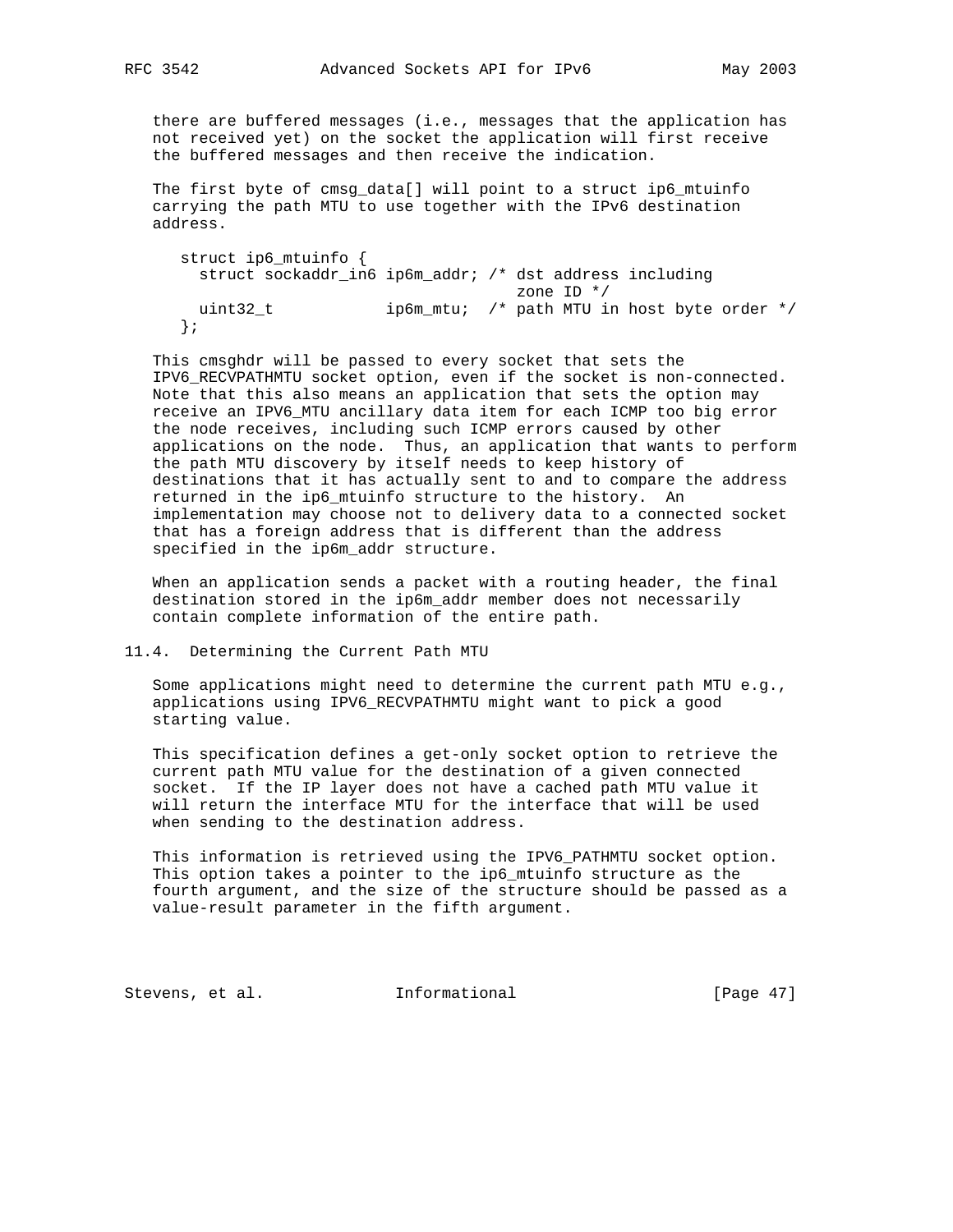struct ip6\_mtuinfo mtuinfo;  $socklen_t$  infolen = sizeof(mtuinfo);

getsockopt(fd, IPPROTO\_IPV6, IPV6\_PATHMTU, &mtuinfo, &infolen);

When the call succeeds, the path MTU value is stored in the ip6m\_mtu member of the ip6\_mtuinfo structure. Since the socket is connected, the ip6m\_addr member is meaningless and should not be referred to by the application.

 This option can only be used for a connected socket, because a non connected socket does not have the information of the destination and there is no way to pass the destination via getsockopt(). When getsockopt() for this option is issued on a non-connected socket, the call will fail. Despite this limitation, this option is still useful from a practical point of view, because applications that care about the path MTU tend to send a lot of packets to a single destination and to connect the socket to the destination for performance reasons. If the application needs to get the MTU value in a more generic way, it should use a more generic interface, such as routing sockets [TCPIPILLUST].

12. Ordering of Ancillary Data and IPv6 Extension Headers

 Three IPv6 extension headers can be specified by the application and returned to the application using ancillary data with sendmsg() and recvmsg(): the Routing header, Hop-by-Hop options header, and Destination options header. When multiple ancillary data objects are transferred via recvmsg() and these objects represent any of these three extension headers, their placement in the control buffer is directly tied to their location in the corresponding IPv6 datagram. For example, when the application has enabled the IPV6\_RECVRTHDR and IPV6\_RECVDSTOPTS options and later receives an IPv6 packet with extension headers in the following order:

 The IPv6 header A Hop-by-Hop options header A Destination options header (1) A Routing header An Authentication header A Destination options header (2) A UDP header and UDP data

Stevens, et al. **Informational** [Page 48]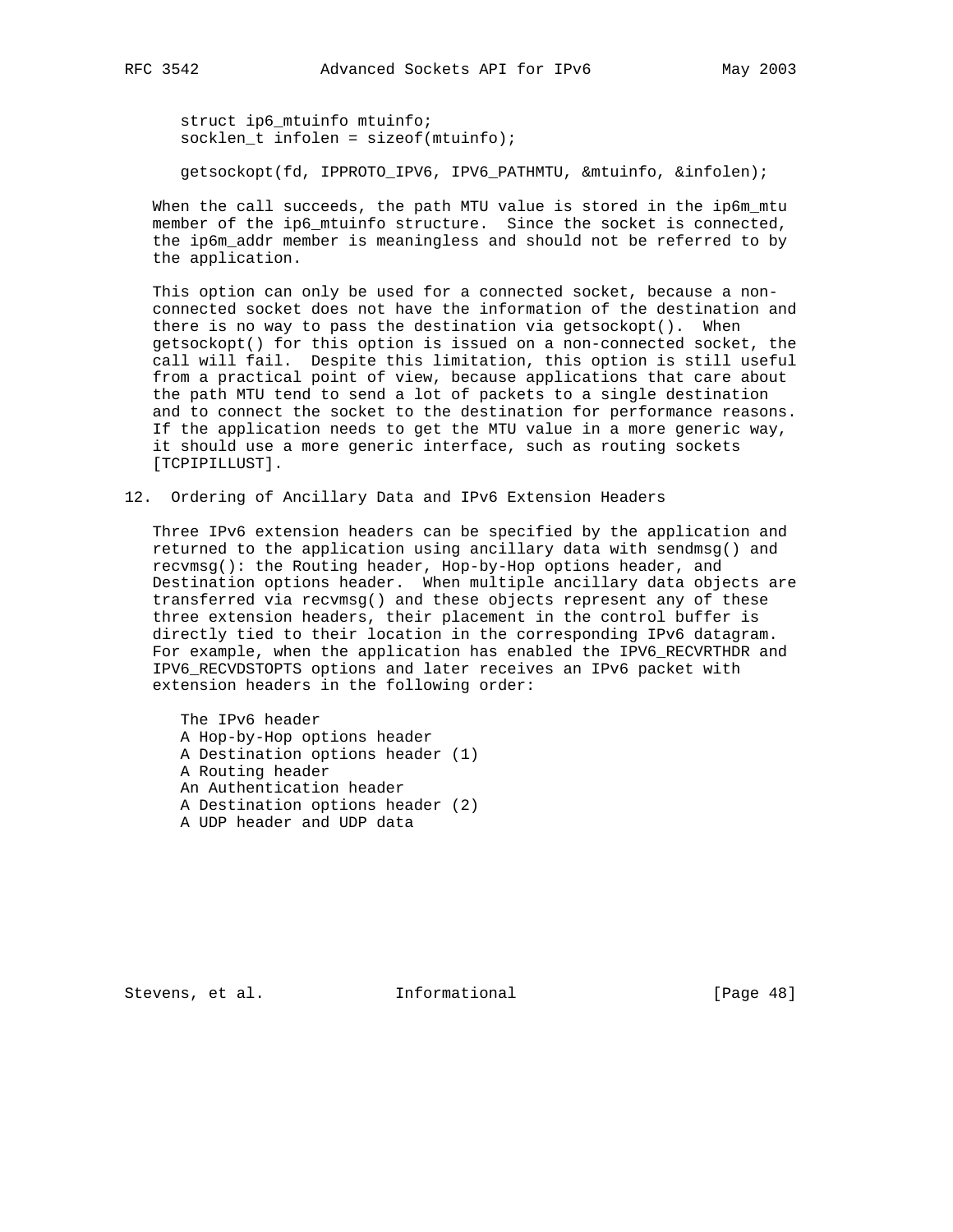then the application will receive three ancillary data objects in the following order:

 an object with cmsg\_type set to IPV6\_DSTOPTS, which represents the destination options header (1) an object with cmsg\_type set to IPV6\_RTHDR, which represents the Routing header an object with cmsg\_type set to IPV6\_DSTOPTS, which represents the destination options header (2)

 This example follows the header ordering described in [RFC-2460], but the receiving side of this specification does not assume the ordering. Applications may receive any numbers of objects in any order according to the ordering of the received IPv6 datagram.

 For the sending side, however, this API imposes some ordering constraints according to [RFC-2460]. Applications using this API cannot make a packet with extension headers that do not follow the ordering. Note, however, that this does not mean applications must always follow the restriction. This is just a limitation in this API in order to give application programmers a guideline to construct headers in a practical manner. Should an application need to make an outgoing packet in an arbitrary order about the extension headers, some other technique, such as the datalink interfaces BPF or DLPI, must be used.

The followings are more details about the constraints:

- Each IPV6\_xxx ancillary data object for a particular type of extension header can be specified at most once in a single control buffer.
- IPV6\_xxx ancillary data objects can appear in any order in a control buffer, because there is no ambiguity of the ordering.
- Each set of IPV6\_xxx ancillary data objects and sticky options will be put in the outgoing packet along with the header ordering described in [RFC-2460].
- An ancillary data object or a sticky option of IPV6\_RTHDRDSTOPTS will affect the outgoing packet only when a Routing header is specified as an ancillary data object or a sticky option. Otherwise, the specified value for IPV6\_RTHDRDSTOPTS will be ignored.

Stevens, et al. **Informational** [Page 49]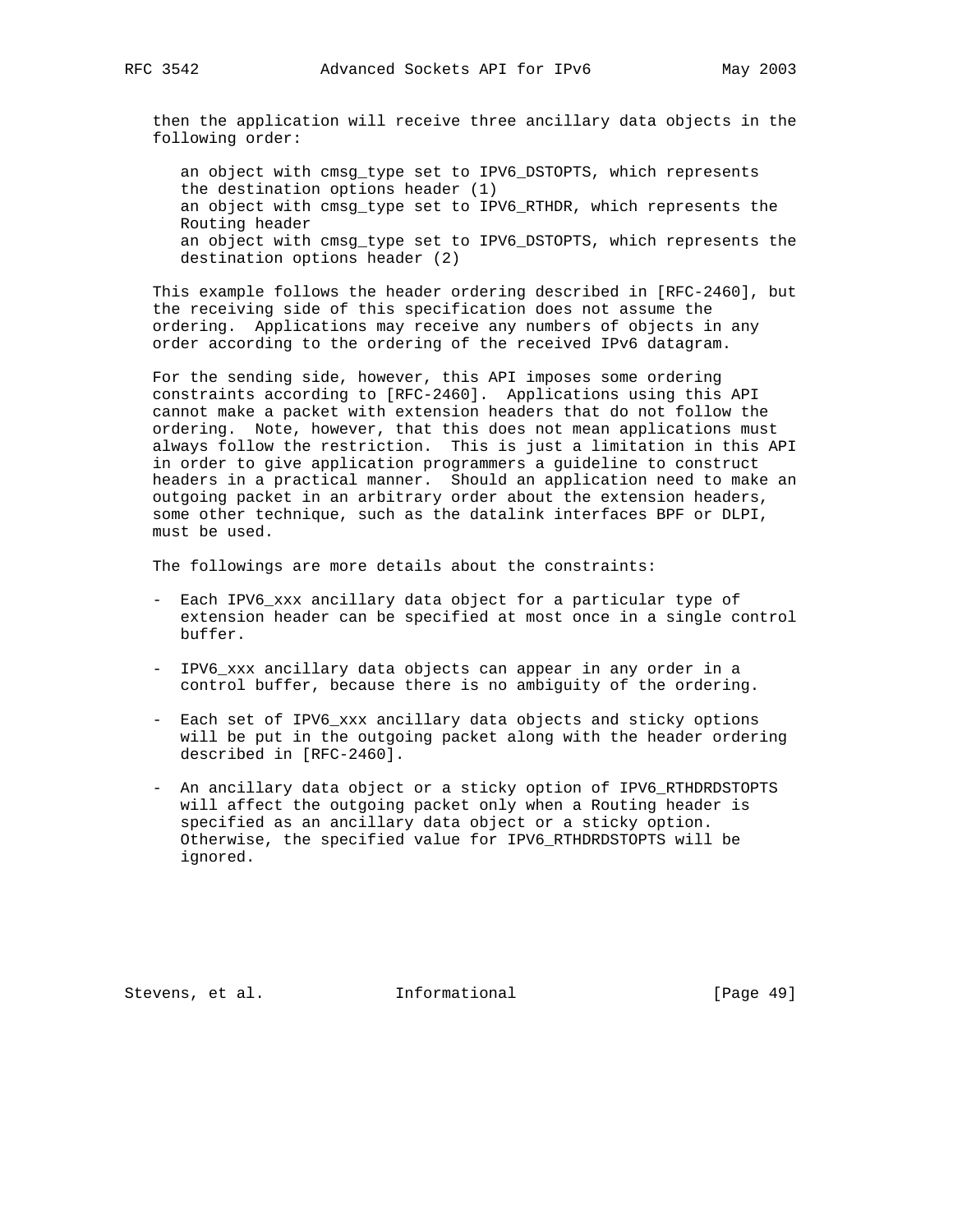For example, when an application sends a UDP datagram with a control data buffer containing ancillary data objects in the following order:

 an object with cmsg\_type set to IPV6\_DSTOPTS an object with cmsg\_type set to IPV6\_RTHDRDSTOPTS an object with cmsg\_type set to IPV6\_HOPOPTS

 and the sending socket does not have any sticky options, then the outgoing packet would be constructed as follows:

 The IPv6 header A Hop-by-Hop options header A Destination options header A UDP header and UDP data

 where the destination options header corresponds to the ancillary data object with the type IPV6\_DSTOPTS.

 Note that the constraints above do not necessarily mean that the outgoing packet sent on the wire always follows the header ordering specified in this API document. The kernel may insert additional headers that break the ordering as a result. For example, if the kernel supports Mobile IPv6, an additional destination options header may be inserted before an authentication header, even without a routing header.

 This API does not provide access to any other extension headers than the supported three types of headers. In particular, no information is provided about the IP security headers on an incoming packet, nor can be specified for an outgoing packet. This API is for applications that do not care about the existence of IP security headers.

## 13. IPv6-Specific Options with IPv4-Mapped IPv6 Addresses

 The various socket options and ancillary data specifications defined in this document apply only to true IPv6 sockets. It is possible to create an IPv6 socket that actually sends and receives IPv4 packets, using IPv4-mapped IPv6 addresses, but the mapping of the options defined in this document to an IPv4 datagram is beyond the scope of this document.

 In general, attempting to specify an IPv6-only option, such as the Hop-by-Hop options, Destination options, or Routing header on an IPv6 socket that is using IPv4-mapped IPv6 addresses, will probably result in an error. Some implementations, however, may provide access to

Stevens, et al. **Informational** [Page 50]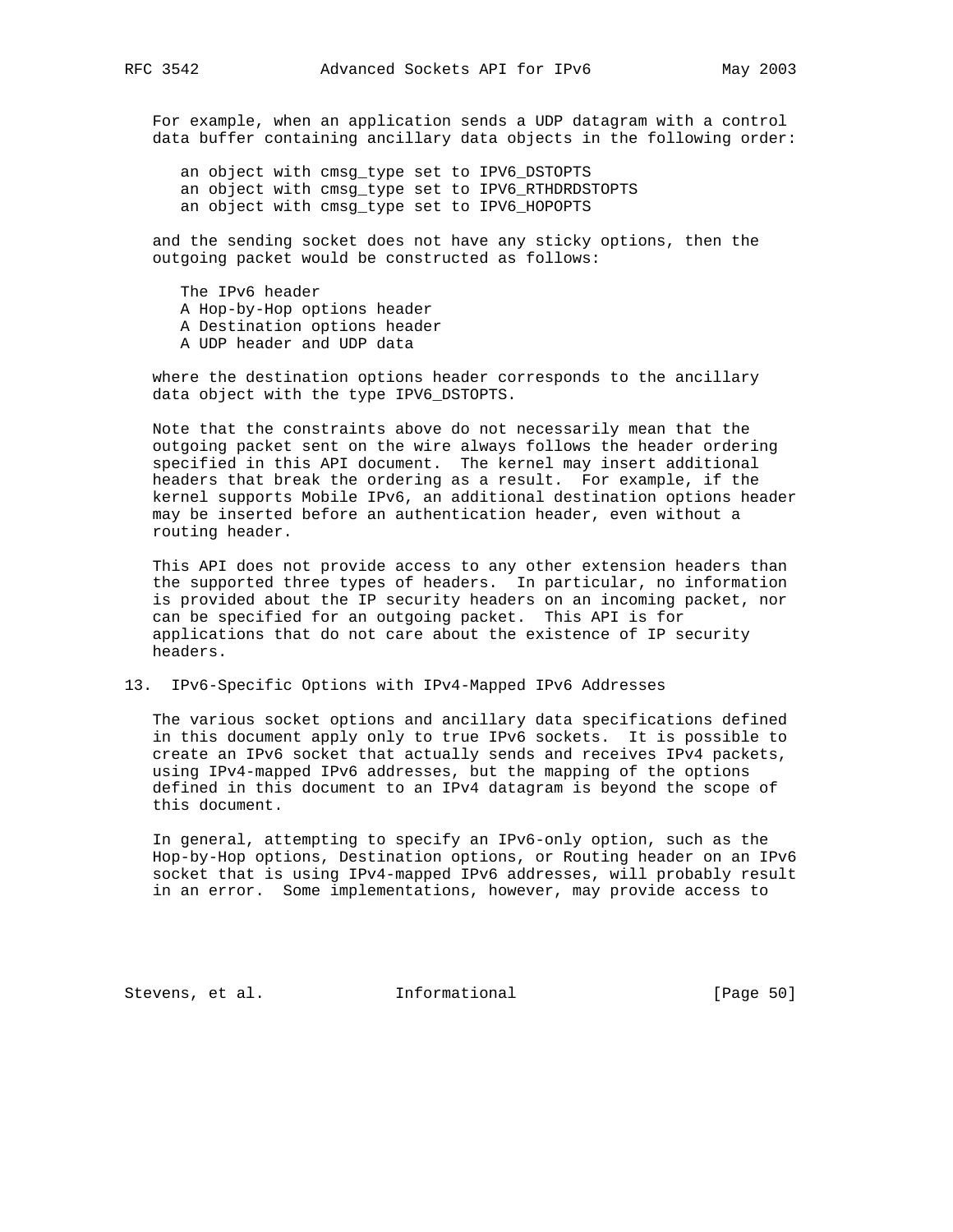the packet information (source/destination address, send/receive interface, and hop limit) on an IPv6 socket that is using IPv4-mapped IPv6 addresses.

14. Extended interfaces for rresvport, rcmd and rexec

 Library functions that support the "r" commands hide the creation of a socket and the name resolution procedure from an application. When the libraries return an AF\_INET6 socket to an application that do not support the address family, the application may encounter an unexpected result when, e.g., calling getpeername() for the socket. In order to support AF\_INET6 sockets for the "r" commands while keeping backward compatibility, this section defines some extensions to the libraries.

14.1. rresvport\_af

 The rresvport() function is used by the rcmd() function, and this function is in turn called by many of the "r" commands such as rlogin. While new applications are not being written to use the rcmd() function, legacy applications such as rlogin will continue to use it and these will be ported to IPv6.

 rresvport() creates an IPv4/TCP socket and binds a "reserved port" to the socket. Instead of defining an IPv6 version of this function we define a new function that takes an address family as its argument.

#include <unistd.h>

int rresvport\_af(int \*port, int family);

 This function behaves the same as the existing rresvport() function, but instead of creating an AF\_INET TCP socket, it can also create an AF\_INET6 TCP socket. The family argument is either AF\_INET or AF\_INET6, and a new error return is EAFNOSUPPORT if the address family is not supported.

 (Note: There is little consensus on which header defines the rresvport() and rcmd() function prototypes. 4.4BSD defines it in <unistd.h>, others in <netdb.h>, and others don't define the function prototypes at all.)

14.2. rcmd\_af

 The existing rcmd() function can not transparently use AF\_INET6 sockets since an application would not be prepared to handle AF\_INET6 addresses returned by e.g., getpeername() on the file descriptor created by rcmd(). Thus a new function is needed.

Stevens, et al. 1nformational [Page 51]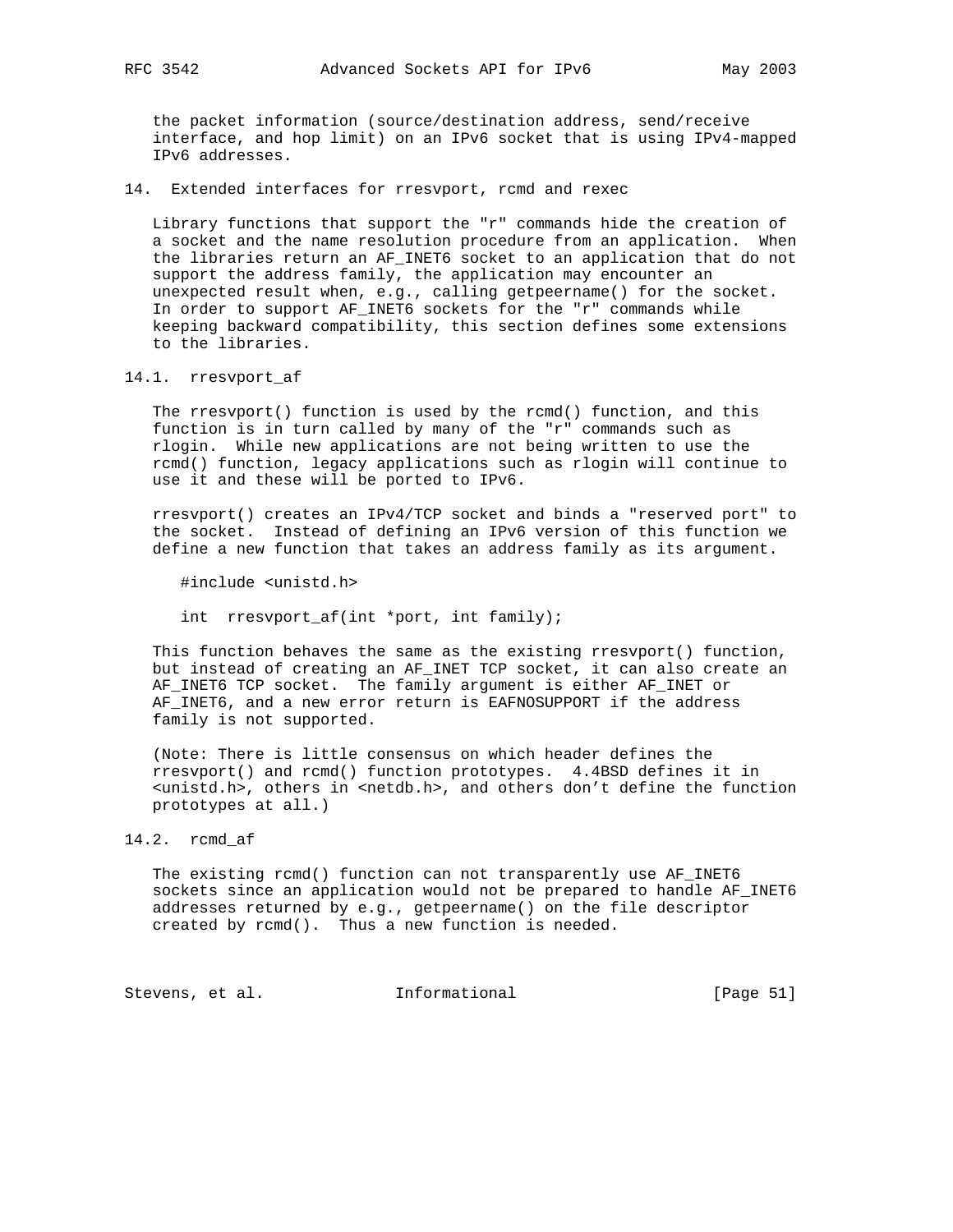int rcmd\_af(char \*\*ahost, unsigned short rport, const char \*locuser, const char \*remuser, const char \*cmd, int \*fd2p, int af)

 This function behaves the same as the existing rcmd() function, but instead of creating an AF\_INET TCP socket, it can also create an AF\_INET6 TCP socket. The family argument is AF\_INET, AF\_INET6, or AF\_UNSPEC. When either AF\_INET or AF\_INET6 is specified, this function will create a socket of the specified address family. When AF\_UNSPEC is specified, it will try all possible address families until a connection can be established, and will return the associated socket of the connection. A new error EAFNOSUPPORT will be returned if the address family is not supported.

#### 14.3. rexec\_af

 The existing rexec() function can not transparently use AF\_INET6 sockets since an application would not be prepared to handle AF\_INET6 addresses returned by e.g., getpeername() on the file descriptor created by rexec(). Thus a new function is needed.

 int rexec\_af(char \*\*ahost, unsigned short rport, const char \*name, const char \*pass, const char \*cmd, int \*fd2p, int af)

 This function behaves the same as the existing rexec() function, but instead of creating an AF\_INET TCP socket, it can also create an AF\_INET6 TCP socket. The family argument is AF\_INET, AF\_INET6, or AF\_UNSPEC. When either AF\_INET or AF\_INET6 is specified, this function will create a socket of the specified address family. When AF\_UNSPEC is specified, it will try all possible address families until a connection can be established, and will return the associated socket of the connection. A new error EAFNOSUPPORT will be returned if the address family is not supported.

## 15. Summary of New Definitions

 The following list summarizes the constants and structure, definitions discussed in this memo, sorted by header.

 <netinet/icmp6.h> ICMP6\_DST\_UNREACH <netinet/icmp6.h> ICMP6\_DST\_UNREACH\_ADDR <netinet/icmp6.h> ICMP6\_DST\_UNREACH\_ADMIN <netinet/icmp6.h> ICMP6\_DST\_UNREACH\_BEYONDSCOPE <netinet/icmp6.h> ICMP6\_DST\_UNREACH\_NOPORT <netinet/icmp6.h> ICMP6\_DST\_UNREACH\_NOROUTE <netinet/icmp6.h> ICMP6\_ECHO\_REPLY <netinet/icmp6.h> ICMP6\_ECHO\_REQUEST <netinet/icmp6.h> ICMP6\_INFOMSG\_MASK

Stevens, et al. **Informational** [Page 52]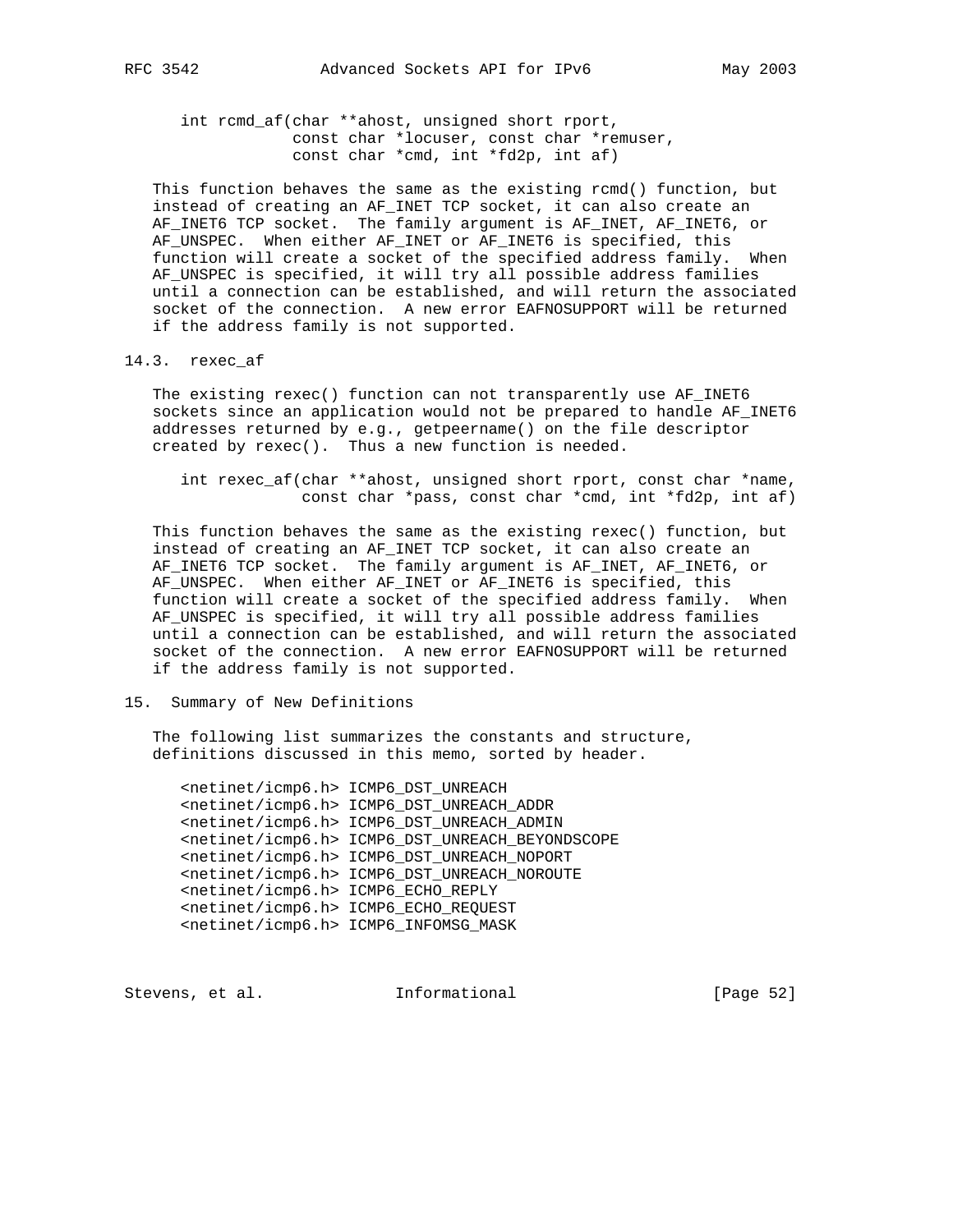<netinet/icmp6.h> ICMP6\_PACKET\_TOO\_BIG <netinet/icmp6.h> ICMP6\_PARAMPROB\_HEADER <netinet/icmp6.h> ICMP6\_PARAMPROB\_NEXTHEADER <netinet/icmp6.h> ICMP6\_PARAMPROB\_OPTION <netinet/icmp6.h> ICMP6\_PARAM\_PROB <netinet/icmp6.h> ICMP6\_ROUTER\_RENUMBERING <netinet/icmp6.h> ICMP6\_RR\_FLAGS\_FORCEAPPLY <netinet/icmp6.h> ICMP6\_RR\_FLAGS\_PREVDONE <netinet/icmp6.h> ICMP6\_RR\_FLAGS\_REQRESULT <netinet/icmp6.h> ICMP6\_RR\_FLAGS\_SPECSITE <netinet/icmp6.h> ICMP6\_RR\_FLAGS\_TEST <netinet/icmp6.h> ICMP6\_RR\_PCOUSE\_FLAGS\_DECRPLTIME <netinet/icmp6.h> ICMP6\_RR\_PCOUSE\_FLAGS\_DECRVLTIME <netinet/icmp6.h> ICMP6\_RR\_PCOUSE\_RAFLAGS\_AUTO <netinet/icmp6.h> ICMP6\_RR\_PCOUSE\_RAFLAGS\_ONLINK <netinet/icmp6.h> ICMP6\_RR\_RESULT\_FLAGS\_FORBIDDEN <netinet/icmp6.h> ICMP6\_RR\_RESULT\_FLAGS\_OOB <netinet/icmp6.h> ICMP6\_TIME\_EXCEEDED <netinet/icmp6.h> ICMP6\_TIME\_EXCEED\_REASSEMBLY <netinet/icmp6.h> ICMP6\_TIME\_EXCEED\_TRANSIT <netinet/icmp6.h> MLD\_LISTENER\_QUERY <netinet/icmp6.h> MLD\_LISTENER\_REDUCTION <netinet/icmp6.h> MLD\_LISTENER\_REPORT <netinet/icmp6.h> ND\_NA\_FLAG\_OVERRIDE <netinet/icmp6.h> ND\_NA\_FLAG\_ROUTER <netinet/icmp6.h> ND\_NA\_FLAG\_SOLICITED <netinet/icmp6.h> ND\_NEIGHBOR\_ADVERT <netinet/icmp6.h> ND\_NEIGHBOR\_SOLICIT <netinet/icmp6.h> ND\_OPT\_MTU <netinet/icmp6.h> ND\_OPT\_PI\_FLAG\_AUTO <netinet/icmp6.h> ND\_OPT\_PI\_FLAG\_ONLINK <netinet/icmp6.h> ND\_OPT\_PREFIX\_INFORMATION <netinet/icmp6.h> ND\_OPT\_REDIRECTED\_HEADER <netinet/icmp6.h> ND\_OPT\_SOURCE\_LINKADDR <netinet/icmp6.h> ND\_OPT\_TARGET\_LINKADDR <netinet/icmp6.h> ND\_RA\_FLAG\_MANAGED <netinet/icmp6.h> ND\_RA\_FLAG\_OTHER <netinet/icmp6.h> ND\_REDIRECT <netinet/icmp6.h> ND\_ROUTER\_ADVERT <netinet/icmp6.h> ND\_ROUTER\_SOLICIT <netinet/icmp6.h> struct icmp6\_filter{}; <netinet/icmp6.h> struct icmp6\_hdr{}; <netinet/icmp6.h> struct icmp6\_router\_renum{}; <netinet/icmp6.h> struct mld\_hdr{}; <netinet/icmp6.h> struct nd\_neighbor\_advert{}; <netinet/icmp6.h> struct nd\_neighbor\_solicit{}; <netinet/icmp6.h> struct nd\_opt\_hdr{};

Stevens, et al. **Informational** [Page 53]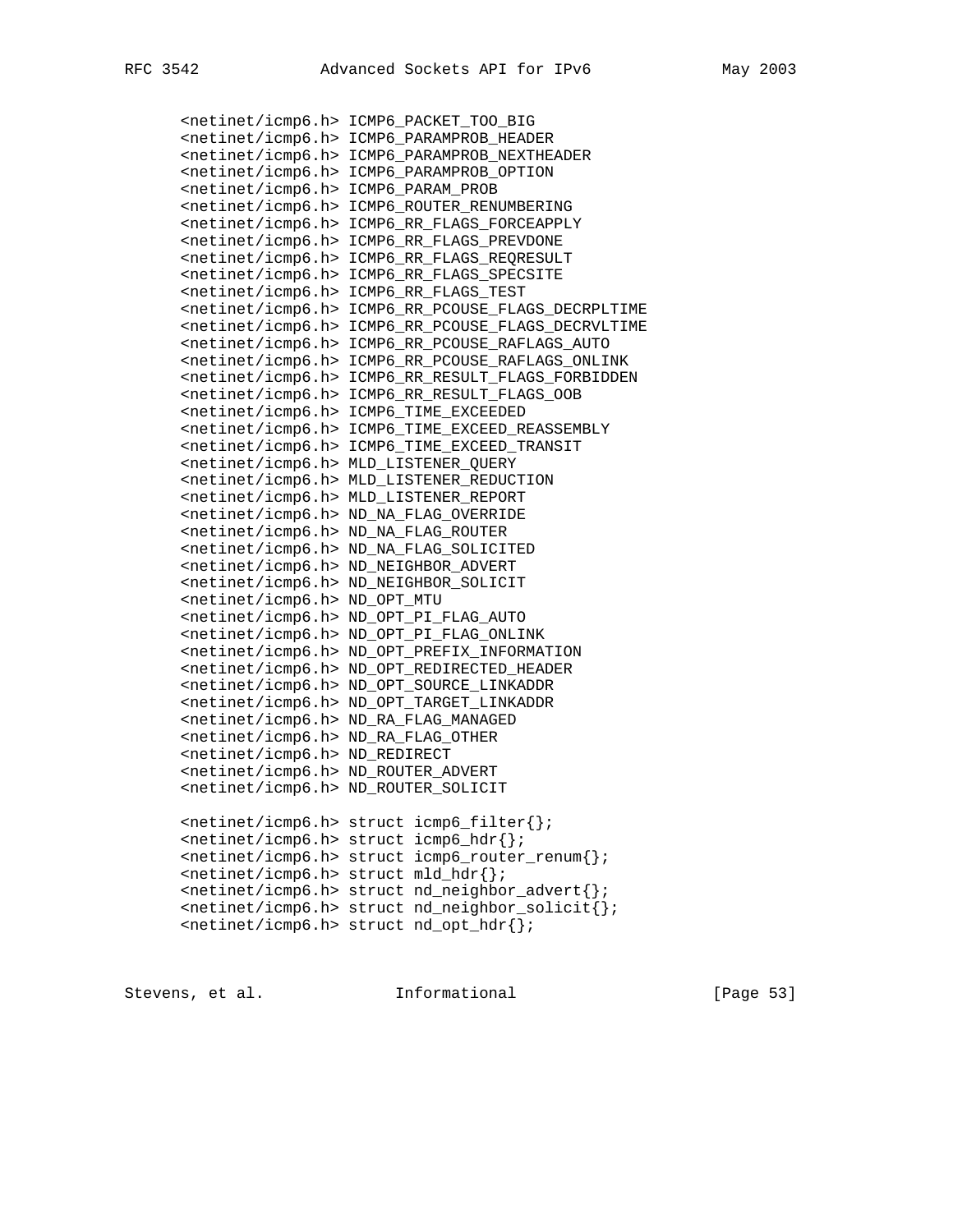<netinet/icmp6.h> struct nd\_opt\_mtu{}; <netinet/icmp6.h> struct nd\_opt\_prefix\_info{}; <netinet/icmp6.h> struct nd\_opt\_rd\_hdr{}; <netinet/icmp6.h> struct nd\_redirect{}; <netinet/icmp6.h> struct nd\_router\_advert{}; <netinet/icmp6.h> struct nd\_router\_solicit{}; <netinet/icmp6.h> struct rr\_pco\_match{}; <netinet/icmp6.h> struct rr\_pco\_use{}; <netinet/icmp6.h> struct rr\_result{}; <netinet/in.h> IPPROTO\_AH <netinet/in.h> IPPROTO\_DSTOPTS <netinet/in.h> IPPROTO\_ESP <netinet/in.h> IPPROTO\_FRAGMENT <netinet/in.h> IPPROTO\_HOPOPTS <netinet/in.h> IPPROTO\_ICMPV6 <netinet/in.h> IPPROTO\_IPV6 <netinet/in.h> IPPROTO\_NONE <netinet/in.h> IPPROTO\_ROUTING <netinet/in.h> IPV6\_CHECKSUM <netinet/in.h> IPV6\_DONTFRAG <netinet/in.h> IPV6\_DSTOPTS <netinet/in.h> IPV6\_HOPLIMIT <netinet/in.h> IPV6\_HOPOPTS <netinet/in.h> IPV6\_NEXTHOP <netinet/in.h> IPV6\_PATHMTU <netinet/in.h> IPV6\_PKTINFO <netinet/in.h> IPV6\_RECVDSTOPTS <netinet/in.h> IPV6\_RECVHOPLIMIT <netinet/in.h> IPV6\_RECVHOPOPTS <netinet/in.h> IPV6\_RECVPKTINFO <netinet/in.h> IPV6\_RECVRTHDR <netinet/in.h> IPV6\_RECVTCLASS <netinet/in.h> IPV6\_RTHDR <netinet/in.h> IPV6\_RTHDRDSTOPTS <netinet/in.h> IPV6\_RTHDR\_TYPE\_0 <netinet/in.h> IPV6\_RECVPATHMTU <netinet/in.h> IPV6\_TCLASS <netinet/in.h> IPV6\_USE\_MIN\_MTU <netinet/in.h> struct in6\_pktinfo{}; <netinet/in.h> struct ip6\_mtuinfo{}; <netinet/ip6.h> IP6F\_MORE\_FRAG <netinet/ip6.h> IP6F\_OFF\_MASK <netinet/ip6.h> IP6F\_RESERVED\_MASK <netinet/ip6.h> IP6OPT\_JUMBO <netinet/ip6.h> IP6OPT\_JUMBO\_LEN

Stevens, et al. **Informational** [Page 54]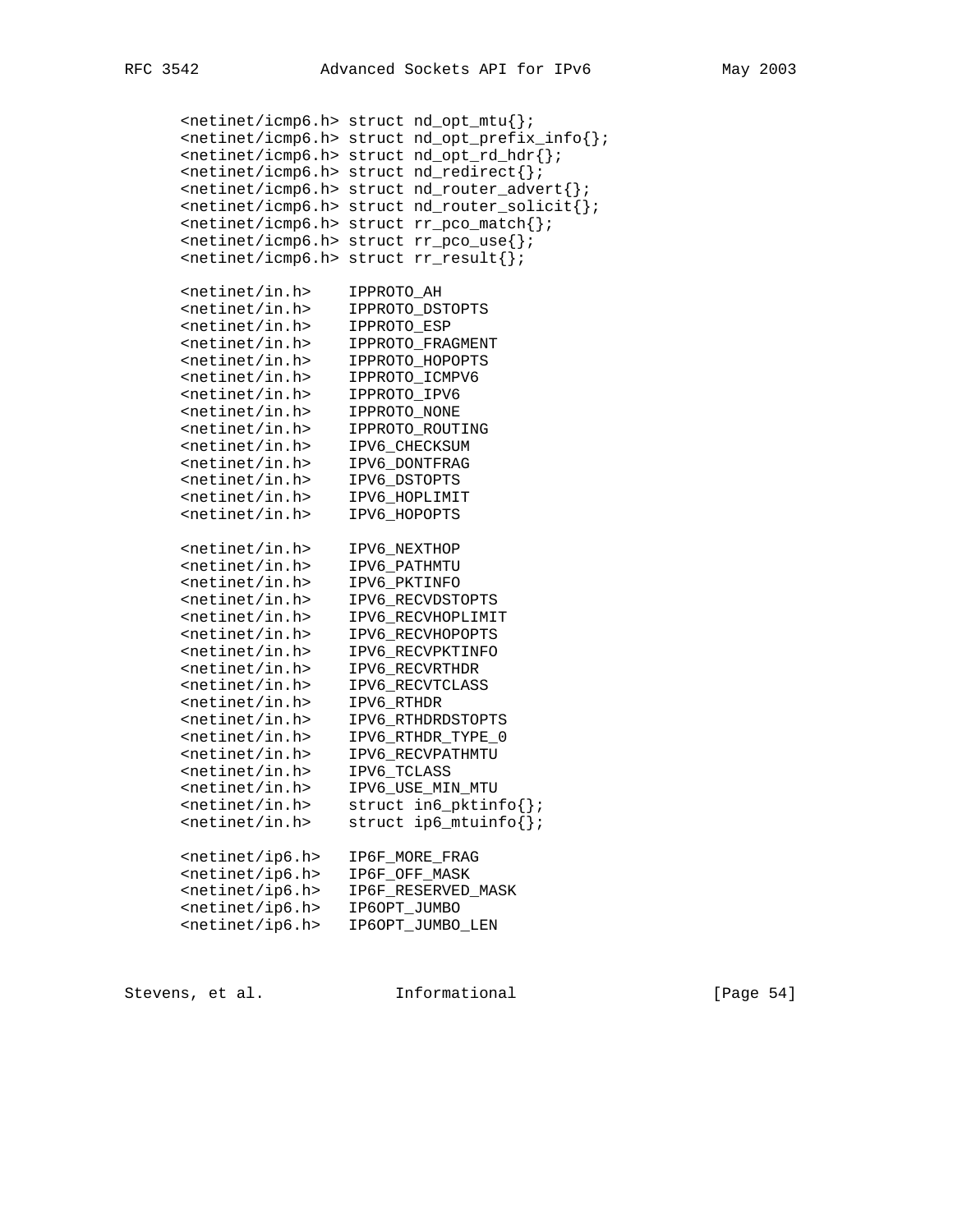| <netinet ip6.h=""></netinet>              | IP6OPT_MUTABLE                                                                             |
|-------------------------------------------|--------------------------------------------------------------------------------------------|
| <netinet ip6.h=""></netinet>              | IP6OPT_NSAP_ADDR                                                                           |
|                                           | IP6OPT_PAD1                                                                                |
| <netinet ip6.h=""></netinet>              |                                                                                            |
| <netinet ip6.h=""></netinet>              | IP6OPT_PADN                                                                                |
| <netinet ip6.h=""></netinet>              | IP6OPT_ROUTER_ALERT                                                                        |
| <netinet ip6.h=""></netinet>              | IP6OPT_TUNNEL_LIMIT                                                                        |
| <netinet ip6.h=""></netinet>              | IP6OPT_TYPE_DISCARD                                                                        |
| <netinet ip6.h=""></netinet>              | IP6OPT_TYPE_FORCEICMP                                                                      |
| <netinet ip6.h=""></netinet>              | IP6OPT_TYPE_ICMP                                                                           |
| <netinet ip6.h=""></netinet>              | IP6OPT_TYPE_SKIP                                                                           |
| <netinet ip6.h=""></netinet>              | IP6_ALERT_AN                                                                               |
| <netinet ip6.h=""></netinet>              | IP6_ALERT_MLD                                                                              |
| <netinet ip6.h=""></netinet>              | IP6_ALERT_RSVP                                                                             |
| <netinet ip6.h=""></netinet>              | struct $ip6\_dest\}$ ;                                                                     |
| <netinet ip6.h=""></netinet>              | struct $ip6_frag\$ ;                                                                       |
| <netinet ip6.h=""></netinet>              | struct $ip6_{hbh}$ };                                                                      |
| <netinet ip6.h=""></netinet>              | struct $ip6_ldr$ };                                                                        |
| <netinet ip6.h=""></netinet>              | struct $ip6\_{opt}$ ;                                                                      |
| <netinet ip6.h=""></netinet>              | $struct$ $ip6$ _opt_jumbo $\})$ ;                                                          |
|                                           |                                                                                            |
| <netinet ip6.h=""></netinet>              | $struct$ ip6_opt_nsap $\{\}$ ;                                                             |
| <netinet ip6.h=""></netinet>              | $struct$ ip6_opt_router{};                                                                 |
| <netinet ip6.h=""></netinet>              | struct $ip6$ _opt_tunnel{};                                                                |
| <netinet ip6.h=""></netinet>              | struct $ip6_rthdr$ };                                                                      |
| <netinet ip6.h=""></netinet>              | struct $ip6_rthdr0$ {};                                                                    |
| discussed in this memo, sorted by header. | The following list summarizes the function and macro prototypes                            |
|                                           | <netinet icmp6.h=""> void ICMP6_FILTER_SETBLOCK(int, struct<br/>icmp6_filter *);</netinet> |
| <netinet icmp6.h=""> void</netinet>       |                                                                                            |
|                                           | ICMP6_FILTER_SETBLOCKALL(struct icmp6_filter *);                                           |
| <netinet icmp6.h=""> void</netinet>       |                                                                                            |
|                                           | ICMP6_FILTER_SETPASS(int,                                                                  |
|                                           | struct icmp6_filter *);                                                                    |
| <netinet icmp6.h=""> void</netinet>       |                                                                                            |
|                                           | ICMP6_FILTER_SETPASSALL(struct icmp6_filter *);                                            |
|                                           | <netinet icmp6.h=""> int ICMP6_FILTER_WILLBLOCK(int,</netinet>                             |
|                                           |                                                                                            |
|                                           | const struct icmp6_filter *);                                                              |
| <netinet icmp6.h=""> int</netinet>        | ICMP6_FILTER_WILLPASS(int,                                                                 |
|                                           | const struct icmp6_filter *);                                                              |
| $<$ netinet/in.h>                         | int IN6_ARE_ADDR_EQUAL(const struct in6_addr *,                                            |
|                                           | const struct in6_addr *);                                                                  |
|                                           |                                                                                            |
| $<$ netinet/in.h>                         | int inet6_opt_append(void *, socklen_t, int,<br>uint8_t, socklen_t, uint_t,<br>void **);   |
|                                           |                                                                                            |
|                                           |                                                                                            |

Stevens, et al. 10. Informational 1. [Page 55]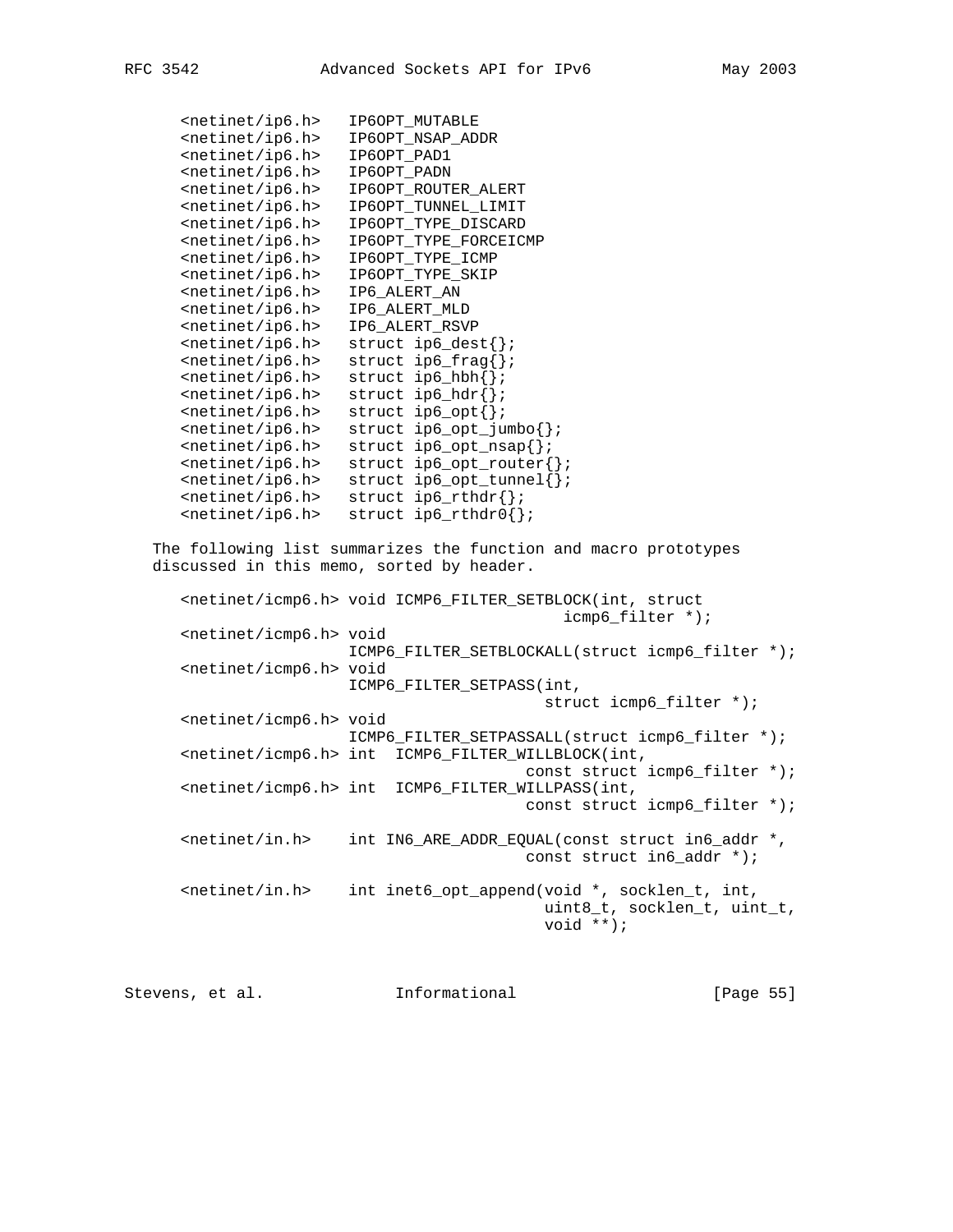<netinet/in.h> int inet6\_opt\_get\_val(void \*, int, void \*, socklen\_t); <netinet/in.h> int inet6\_opt\_find(void \*, socklen\_t, int, uint8\_t , socklen\_t \*, void \*\*); <netinet/in.h> int inet6\_opt\_finish(void \*, socklen\_t, int); <netinet/in.h> int inet6\_opt\_init(void \*, socklen\_t); <netinet/in.h> int inet6\_opt\_next(void \*, socklen\_t, int, uint8\_t \*, socklen\_t \*, void \*\*); <netinet/in.h> int inet6\_opt\_set\_val(void \*, int, void \*, socklen\_t); <netinet/in.h> int inet6\_rth\_add(void \*, const struct in6\_addr \*);  $s$  -netinet/in.h struct in6 addr inet6 rth qetaddr(const void  $s$ , int); <netinet/in.h> void \*inet6\_rth\_init(void \*, socklen\_t, int, int); <netinet/in.h> int inet6\_rth\_reverse(const void \*, void \*); <netinet/in.h> int inet6\_rth\_segments(const void \*); <netinet/in.h> soccklen\_t inet6\_rth\_space(int, int); <netinet/ip6.h> int IP6OPT\_TYPE(uint8\_t); <sys/socket.h> socklen\_t CMSG\_LEN(socklen\_t); <sys/socket.h> socklen\_t CMSG\_SPACE(socklen\_t); <unistd.h> int rresvport\_af(int \*, int); int rcmd\_af(char \*\*, unsigned short, const char \*, const char \*, const char \*, int \*, int); <unistd.h> int rexec\_af(char \*\*, unsigned short, const char \*, const char \*, const char \*, int \*, int);

# 16. Security Considerations

 The setting of certain Hop-by-Hop options and Destination options may be restricted to privileged processes. Similarly some Hop-by-Hop options and Destination options may not be returned to non-privileged applications.

 The ability to specify an arbitrary source address using IPV6\_PKTINFO must be prevented; at least for non-privileged processes.

Stevens, et al. **Informational** [Page 56]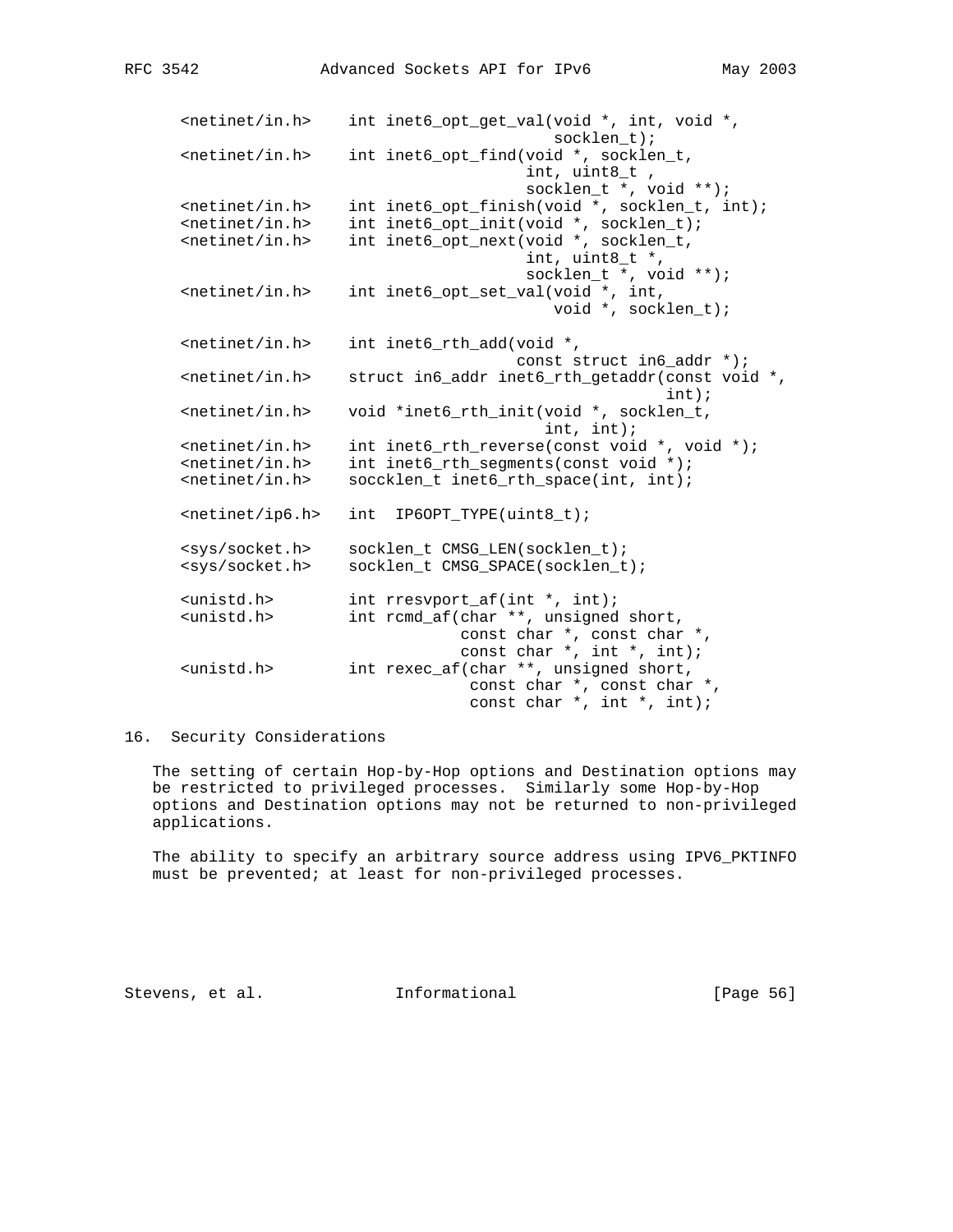### 17. Changes from RFC 2292

Significant changes that affect the compatibility to RFC 2292:

- Removed the IPV6\_PKTOPTIONS socket option by allowing sticky options to be set with individual setsockopt() calls.
- Removed the ability to be able to specify Hop-by-Hop and Destination options using multiple ancillary data items. The application, using the inet6\_opt\_xxx() routines (see below), is responsible for formatting the whole extension header.
- Removed the support for the loose/strict Routing header since that has been removed from the IPv6 specification.
- Loosened the constraints for jumbo payload option that this option was always hidden from applications.
- Disabled the use of the IPV6\_HOPLIMIT sticky option.
- Removed ip6r0\_addr field from the ip6\_rthdr structure.
- Intentionally unspecified how to get received packet's information on TCP sockets.

New features:

- Added IPV6\_RTHDRDSTOPTS to specify a Destination Options header before the Routing header.
- Added separate IPV6\_RECVxxx options to enable the receipt of the corresponding ancillary data items.
- Added inet6\_rth\_xxx() and inet6\_opt\_xxx() functions to deal with routing or IPv6 options headers.
- Added extensions of libraries for the "r" commands.
- Introduced additional IPv6 option definitions such as IP6OPT\_PAD1.
- Added MLD and router renumbering definitions.
- Added MTU-related socket options and ancillary data items.
- Added options and ancillary data items to manipulate the traffic class field.

Stevens, et al. **Informational** [Page 57]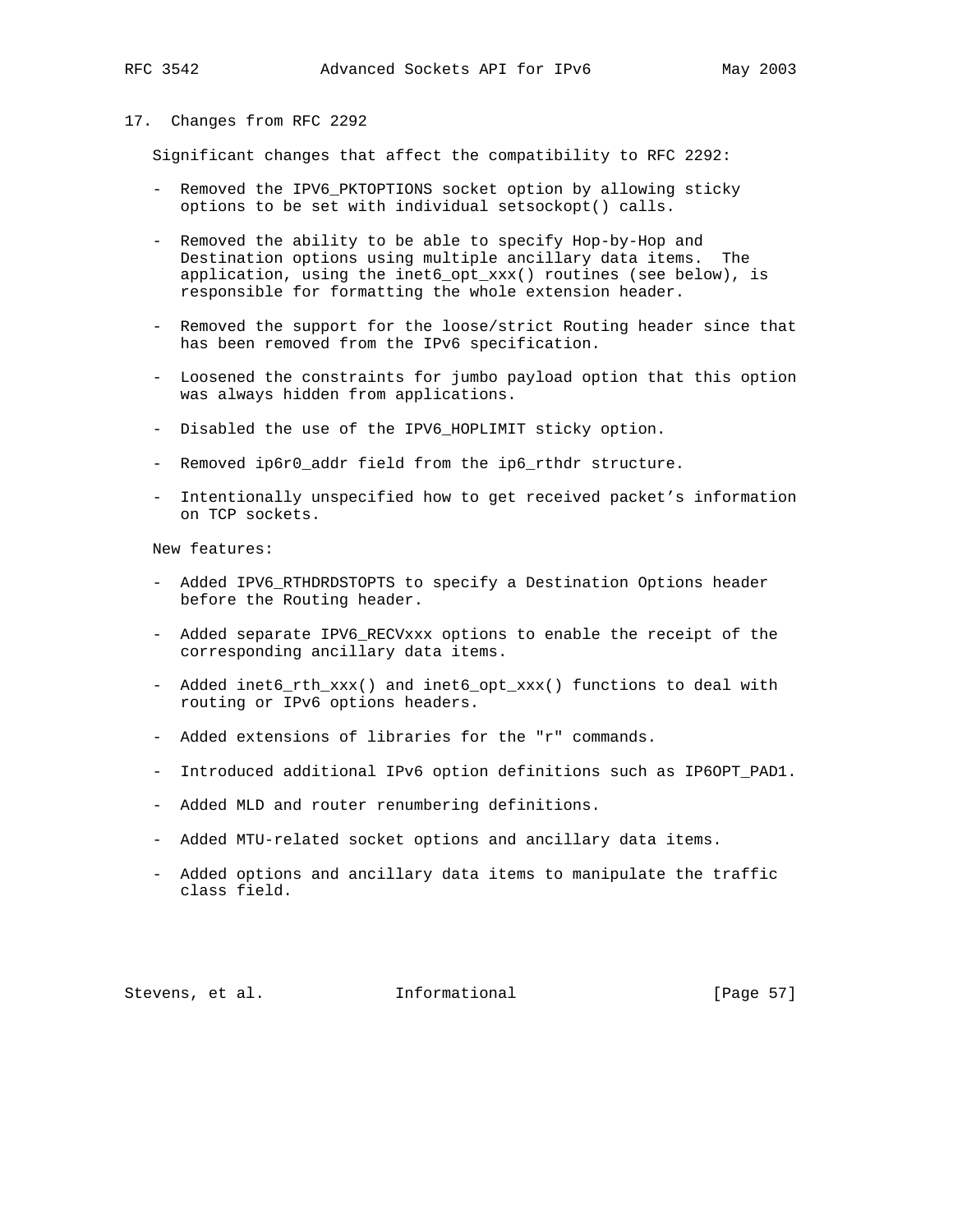- Changed the name of ICMPv6 unreachable code 2 to be "beyond scope of source address." ICMP6\_DST\_UNREACH\_NOTNEIGHBOR was removed with this change.

Clarifications:

- Added clarifications on extension headers ordering; for the sending side, assume the recommended ordering described in RFC 2460. For the receiving side, do not assume any ordering and pass all headers to the application in the received order.
- Added a summary about the interface selection rule.
- Clarified the ordering between IPV6\_MULTICAST\_IF and the IPV6\_PKTINFO sticky option for multicast packets.
- Clarified how sticky options and the ICMPv6 filter are turned off and that getsockopt() of a sticky option returns what was set with setsockopt().
- Clarified that IPV6\_NEXTHOP should be ignored for a multicast destination, that it should not contradict with the specified outgoing interface, and that the next hop should be a sockaddr\_in6 structure.
- Clarified corner cases of IPV6\_CHECKSUM.
- Aligned with the POSIX standard.

Editorial changes:

- Replaced MUST with must (since this is an informational document).
- Revised abstract to be more clear and concise, particularly concentrating on differences from RFC 2292.
- Made the URL of assigned numbers less specific so that it would be more robust for future changes.
- Updated the reference to the basic API.
- Added a reference to the latest POSIX standard.
- Moved general specifications of ancillary data and CMSG macros to the appendix.

Stevens, et al. **Informational** [Page 58]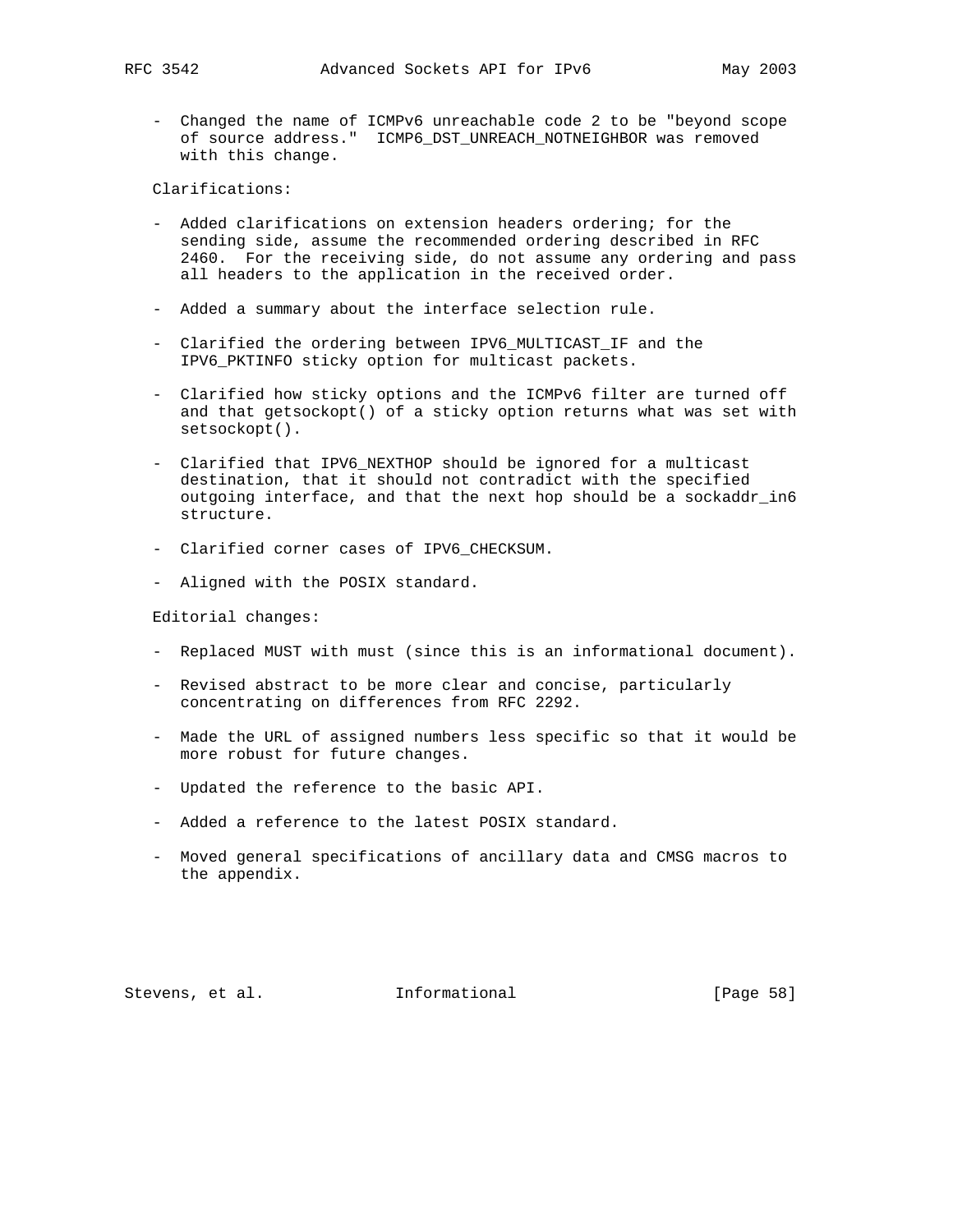# 18. References

- [RFC-1981] McCann, J., Deering, S. and J. Mogul, "Path MTU Discovery for IP version 6", RFC 1981, August 1996.
- [RFC-2460] Deering, S. and R. Hinden, "Internet Protocol, Version 6 (IPv6) Specification", RFC 2460, December 1998.
- [RFC-3493] Gilligan, R., Thomson, S., Bound, J., McCann, J. and W. Stevens, "Basic Socket Interface Extensions for IPv6", RFC 3493, March 2003.
- [POSIX] IEEE Std. 1003.1-2001 Standard for Information Technology -- Portable Operating System Interface (POSIX). Open group Technical Standard: Base Specifications, Issue 6, December 2001. ISO/IEC 9945:2002. http://www.opengroup.org/austin
- [TCPIPILLUST] Wright, G., Stevens, W., "TCP/IP Illustrated, Volume 2: The Implementation", Addison Wesley, 1994.

## 19. Acknowledgments

 Matt Thomas and Jim Bound have been working on the technical details in this document for over a year. Keith Sklower is the original implementor of ancillary data in the BSD networking code. Craig Metz provided lots of feedback, suggestions, and comments based on his implementing many of these features as the document was being written. Mark Andrews first proposed the idea of the IPV6\_USE\_MIN\_MTU option. Jun-ichiro Hagino contributed text for the traffic class API from a document of his own.

 The following provided comments on earlier drafts: Pascal Anelli, Hamid Asayesh, Ran Atkinson, Karl Auerbach, Hamid Asayesh, Don Coolidge, Matt Crawford, Sam T. Denton, Richard Draves, Francis Dupont, Toerless Eckert, Lilian Fernandes, Bob Gilligan, Gerri Harter, Tim Hartrick, Bob Halley, Masaki Hirabaru, Michael Hunter, Yoshinobu Inoue, Mukesh Kacker, A. N. Kuznetsov, Sam Manthorpe, Pedro Marques, Jack McCann, der Mouse, John Moy, Lori Napoli, Thomas Narten, Atsushi Onoe, Steve Parker, Charles Perkins, Ken Powell, Tom Pusateri, Pedro Roque, Sameer Shah, Peter Sjodin, Stephen P. Spackman, Jinmei Tatuya, Karen Tracey, Sowmini Varadhan, Quaizar Vohra, Carl Williams, Steve Wise, Eric Wong, Farrell Woods, Kazu Yamamoto, Vladislav Yasevich, and Yoshifuji Hideaki.

Stevens, et al. Informational [Page 59]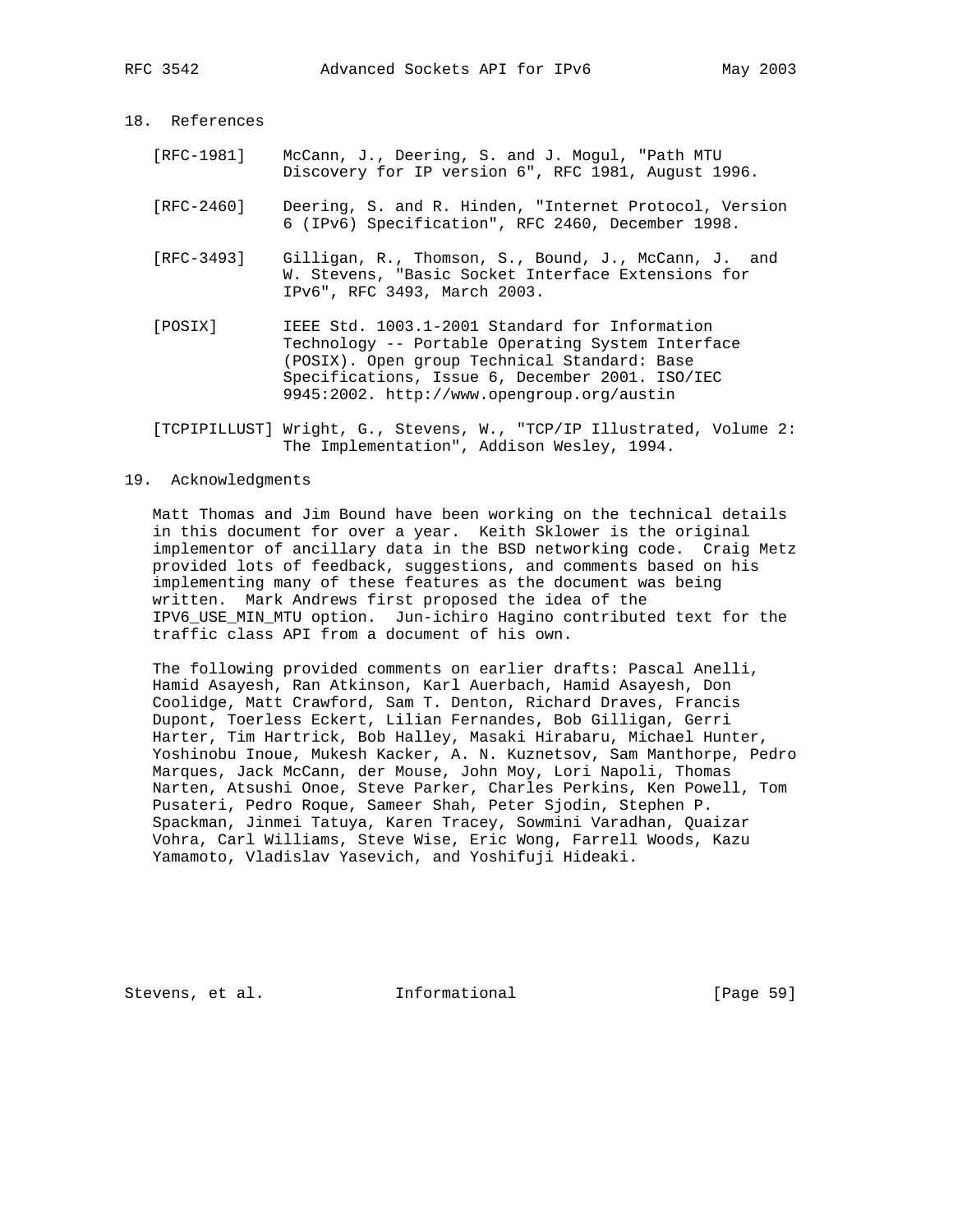# 20. Appendix A: Ancillary Data Overview

 4.2BSD allowed file descriptors to be transferred between separate processes across a UNIX domain socket using the sendmsg() and recvmsg() functions. Two members of the msghdr structure, msg\_accrights and msg\_accrightslen, were used to send and receive the descriptors. When the OSI protocols were added to 4.3BSD Reno in 1990 the names of these two fields in the msghdr structure were changed to msg\_control and msg\_controllen, because they were used by the OSI protocols for "control information", although the comments in the source code call this "ancillary data".

 Other than the OSI protocols, the use of ancillary data has been rare. In 4.4BSD, for example, the only use of ancillary data with IPv4 is to return the destination address of a received UDP datagram if the IP\_RECVDSTADDR socket option is set. With Unix domain sockets ancillary data is still used to send and receive descriptors.

 Nevertheless the ancillary data fields of the msghdr structure provide a clean way to pass information in addition to the data that is being read or written. The inclusion of the msg\_control and msg\_controllen members of the msghdr structure along with the cmsghdr structure that is pointed to by the msg\_control member is required by the Posix sockets API standard.

## 20.1. The msghdr Structure

 The msghdr structure is used by the recvmsg() and sendmsg() functions. Its Posix definition is:

| struct msghdr             |               |                                           |
|---------------------------|---------------|-------------------------------------------|
| void<br>*msq name;        |               | /* ptr to socket address                  |
|                           |               | structure */                              |
| socklen t msg namelen;    |               | /* size of socket address<br>structure */ |
| struct iovec *msq iov;    |               | /* scatter/gather array */                |
| int                       | msq iovlen;   | $/*$ # elements in msq iov */             |
| void                      | *msg control; | /* ancillary data */                      |
| socklen t msg controllen; |               | /* ancillary data buffer length */        |
| int                       | msg flags;    | /* flags on received message */           |
|                           |               |                                           |

The structure is declared as a result of including <sys/socket.h>.

 (Note: Before Posix the two "void \*" pointers were typically "char \*", and the two socklen\_t members were typically integers. Earlier drafts of Posix had the two socklen\_t members as size\_t, but it then changed these to socklen\_t to simplify binary portability for 64-bit

Stevens, et al. 1nformational 1999 [Page 60]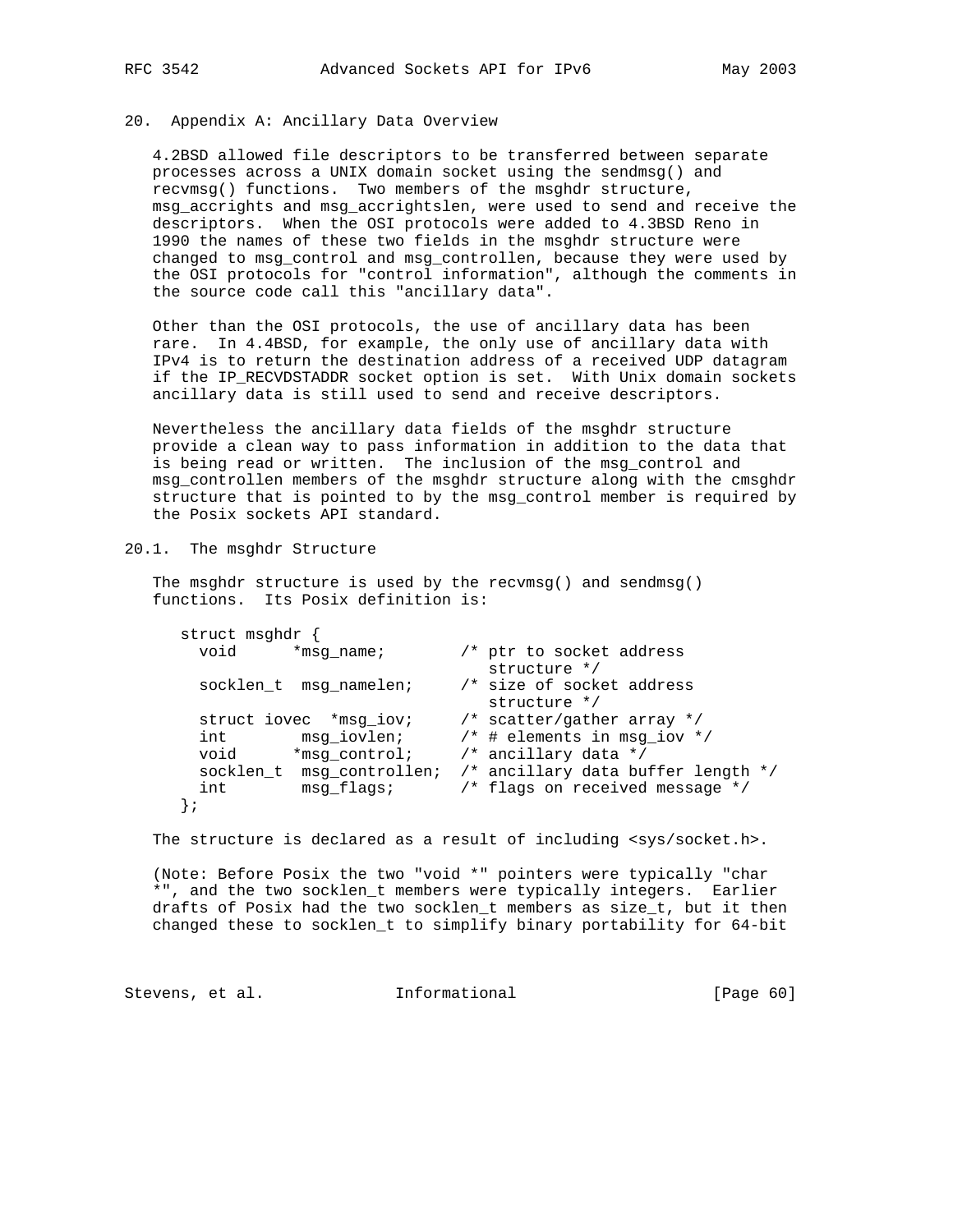implementations and to align Posix with X/Open's Networking Services, Issue 5. The change in msg\_control to a "void \*" pointer affects any code that increments this pointer.)

 Most Berkeley-derived implementations limit the amount of ancillary data in a call to sendmsg() to no more than 108 bytes (an mbuf). This API requires a minimum of 10240 bytes of ancillary data, but it is recommended that the amount be limited only by the buffer space reserved by the socket (which can be modified by the SO\_SNDBUF socket option). (Note: This magic number 10240 was picked as a value that should always be large enough. 108 bytes is clearly too small as the maximum size of a Routing header is 2048 bytes.)

### 20.2. The cmsghdr Structure

 The cmsghdr structure describes ancillary data objects transferred by recvmsg() and sendmsg(). Its Posix definition is:

 struct cmsghdr { socklen\_t cmsg\_len; /\* #bytes, including this header \*/ int cmsg\_level; /\* originating protocol \*/ int cmsg\_type; /\* protocol-specific type \*/ /\* followed by unsigned char cmsg\_data[]; \*/ };

This structure is declared as a result of including <sys/socket.h>.

 (Note: Before Posix the cmsg\_len member was an integer, and not a socklen\_t. See the Note in the previous section for why socklen\_t is used here.)

 As shown in this definition, normally there is no member with the name cmsg\_data[]. Instead, the data portion is accessed using the CMSG\_xxx() macros, as described in Section 20.3. Nevertheless, it is common to refer to the cmsg\_data[] member.

 When ancillary data is sent or received, any number of ancillary data objects can be specified by the msg\_control and msg\_controllen members of the msghdr structure, because each object is preceded by a cmsghdr structure defining the object's length (the cmsg\_len member). Historically Berkeley-derived implementations have passed only one object at a time, but this API allows multiple objects to be passed in a single call to sendmsg() or recvmsg(). The following example shows two ancillary data objects in a control buffer.

Stevens, et al. **Informational** [Page 61]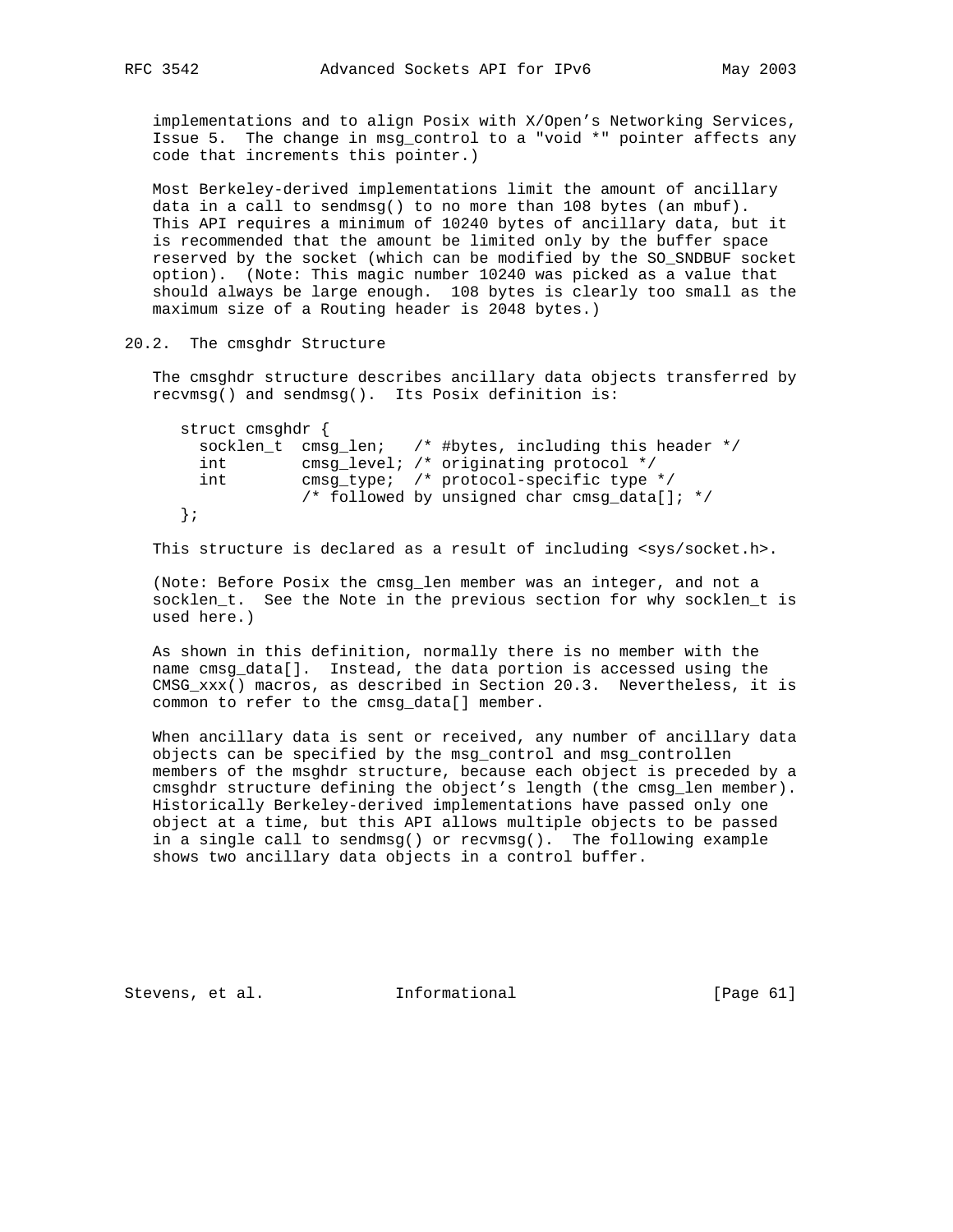|  |  |  |  |                                                                                                                                                                                                                                                                                                                                                                                                                                  | 0 <sub>R</sub> |  |  |  |                  |             |
|--|--|--|--|----------------------------------------------------------------------------------------------------------------------------------------------------------------------------------------------------------------------------------------------------------------------------------------------------------------------------------------------------------------------------------------------------------------------------------|----------------|--|--|--|------------------|-------------|
|  |  |  |  |                                                                                                                                                                                                                                                                                                                                                                                                                                  |                |  |  |  |                  |             |
|  |  |  |  | <----- ancillary data object ----->   <---- ancillary data object -----><br><------ min CMSG SPACE() --------->  <----- min CMSG SPACE() ---------><br><---------- cmsg_len ---------->    <-------- cmsg_len -----------> <br>$\left  \begin{array}{cc} - - - - - - - - \text{CMS-LEN} \\ \text{CMSG_LEN} \end{array} \right $ $\left  \begin{array}{cc} - - - - - - - \text{ CMSG_LEN} \\ \text{CMSG_LEN} \end{array} \right $ |                |  |  |  |                  |             |
|  |  |  |  | $\lfloor \text{cmsg} \rfloor \lfloor \text{cmsg} \rfloor \lfloor \text{cmsg} \rfloor  XX $ $\lfloor \text{cmsg} \rfloor  XX $ $\lfloor \text{cmsg} \rfloor  {\text{cmsg}} \rfloor  XX $ $\lfloor \text{cmsg} \rfloor  XX $ $\lfloor \text{cmsg} \rfloor  XX $<br> len  level type  XX  data[]  XX len  level type  XX  data[]<br>---------+-                                                                                     |                |  |  |  | -+----------+--- | XX <br>  XX |
|  |  |  |  |                                                                                                                                                                                                                                                                                                                                                                                                                                  |                |  |  |  |                  |             |

msg\_control points here

> The fields shown as "XX" are possible padding, between the cmsghdr structure and the data, and between the data and the next cmsghdr structure, if required by the implementation. While sending an application may or may not include padding at the end of last ancillary data in msg\_controllen and implementations must accept both as valid. On receiving a portable application must provide space for padding at the end of the last ancillary data as implementations may copy out the padding at the end of the control message buffer and include it in the received msg\_controllen. When recvmsg() is called if msg\_controllen is too small for all the ancillary data items including any trailing padding after the last item an implementation may set MSG\_CTRUNC.

## 20.3. Ancillary Data Object Macros

 To aid in the manipulation of ancillary data objects, three macros from 4.4BSD are defined by Posix: CMSG\_DATA(), CMSG\_NXTHDR(), and CMSG\_FIRSTHDR(). Before describing these macros, we show the following example of how they might be used with a call to recvmsg().

 struct msghdr msg; struct cmsghdr \*cmsgptr;  $/*$  fill in msg \*/ /\* call recvmsg() \*/

Stevens, et al. **Informational** [Page 62]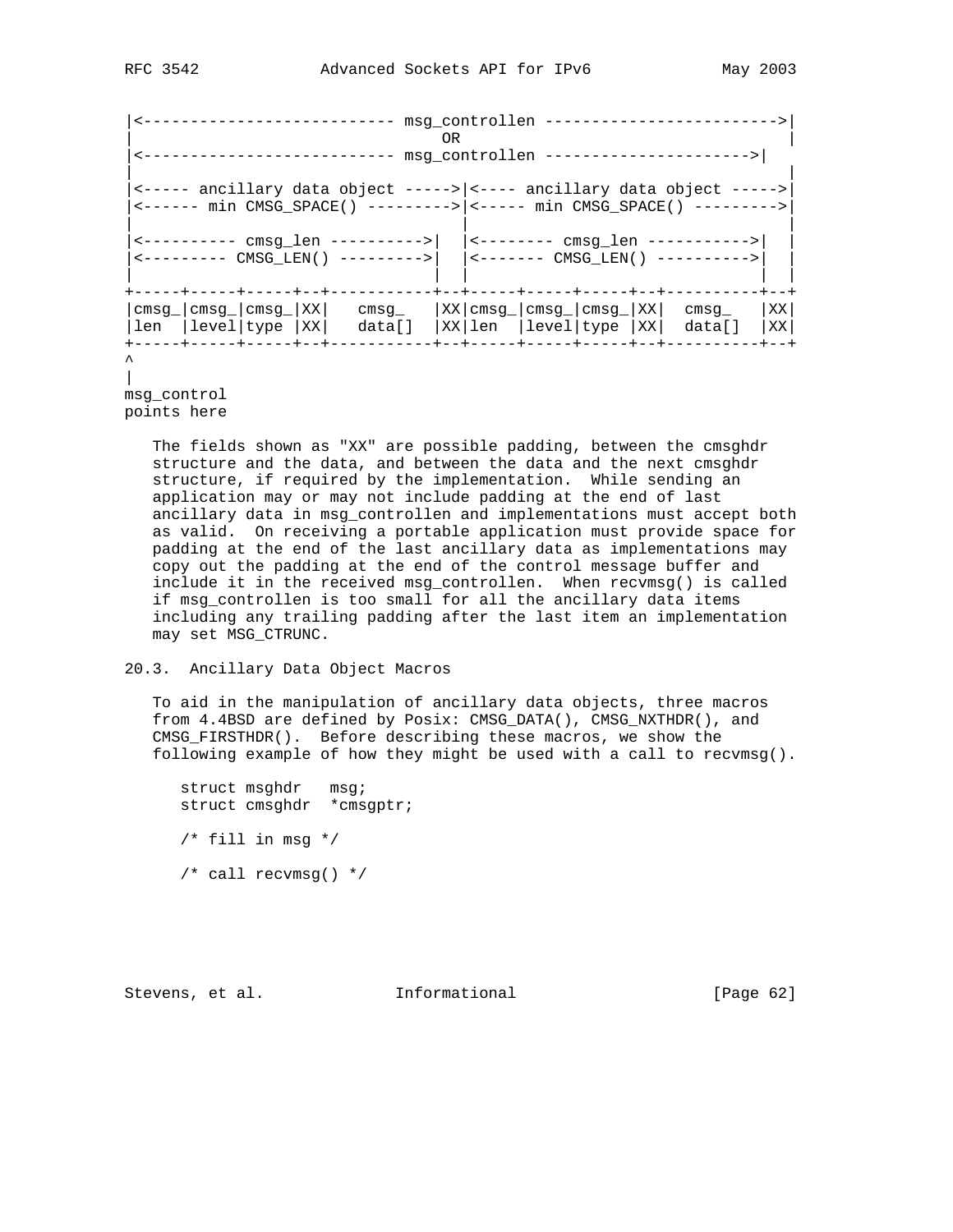```
 for (cmsgptr = CMSG_FIRSTHDR(&msg); cmsgptr != NULL;
           cmsgptr = CMS_NXTHDR(\&msg,cmsgptr)) {
           if (\text{cmsgptr}\text{-}\text{cmsg\_len} == 0) {
                /* Error handling */
            break;
 }
            if (cmsgptr->cmsg_level == ... &&
               cmsqrt{-}>\text{cmsg\_type} == \dots }
                u_char *ptr;
               ptr = CMSG_DATA(cmsgptr);
               /* process data pointed to by ptr */
           }
       }
```
 We now describe the three Posix macros, followed by two more that are new with this API: CMSG\_SPACE() and CMSG\_LEN(). All these macros are defined as a result of including <sys/socket.h>.

#### 20.3.1. CMSG\_FIRSTHDR

struct cmsghdr \*CMSG\_FIRSTHDR(const struct msghdr \*mhdr);

 CMSG\_FIRSTHDR() returns a pointer to the first cmsghdr structure in the msghdr structure pointed to by mhdr. The macro returns NULL if there is no ancillary data pointed to by the msghdr structure (that is, if either msg\_control is NULL or if msg\_controllen is less than the size of a cmsghdr structure).

One possible implementation could be

 #define CMSG\_FIRSTHDR(mhdr) \  $($  (mhdr)->msg\_controllen >= sizeof(struct cmsghdr) ? \  $(\text{struct} \text{cmsghdr}^*) (\text{mhdr}) - > \text{msg\_control} : \ \ \ \ \ \$ (struct cmsghdr \*)NULL )

 (Note: Most existing implementations do not test the value of msg\_controllen, and just return the value of msg\_control. The value of msg\_controllen must be tested, because if the application asks recvmsg() to return ancillary data, by setting msg\_control to point to the application's buffer and setting msg\_controllen to the length of this buffer, the kernel indicates that no ancillary data is available by setting msg\_controllen to 0 on return. It is also easier to put this test into this macro, than making the application perform the test.)

Stevens, et al. **Informational** [Page 63]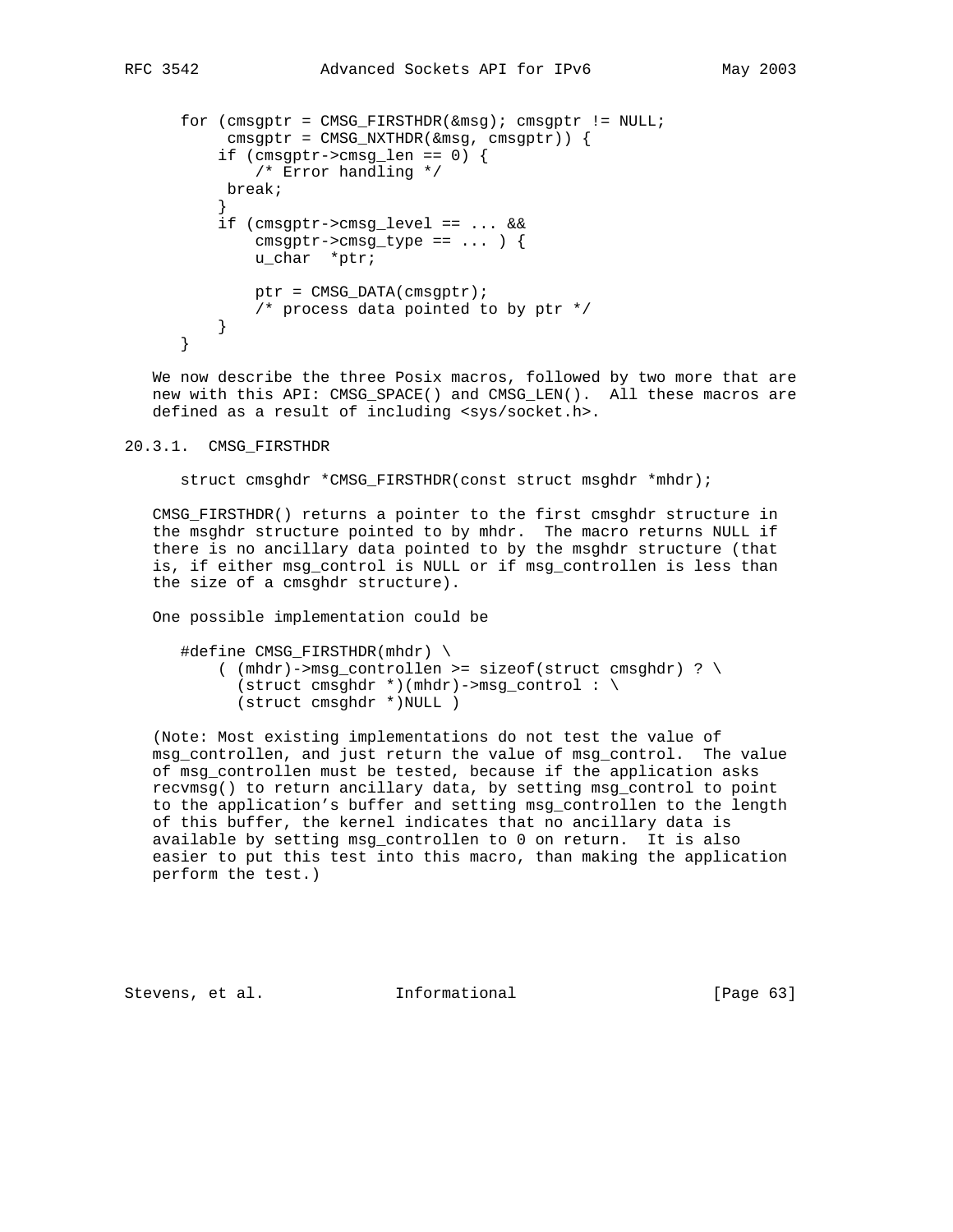# 20.3.2. CMSG\_NXTHDR

 As described in Section 5.1, CMSG\_NXTHDR has been extended to handle a NULL 2nd argument to mean "get the first header". This provides an alternative way of coding the processing loop shown earlier:

```
 struct msghdr msg;
       struct cmsghdr *cmsgptr = NULL;
       /* fill in msg */
       /* call recvmsg() */
      while ((cmsgptr = CMSG_NXTHDR(\&msg, cmsgptr)) != NULL) {
           if (\text{cmsgptr}\text{-}\text{cmsg\_len} == 0) {
               /* Error handling */
            break;
 }
            if (cmsgptr->cmsg_level == ... &&
               cmsqrtr->cmsg_type == \dots ) {
                u_char *ptr;
                ptr = CMSG_DATA(cmsgptr);
                /* process data pointed to by ptr */
 }
       }
    One possible implementation could be:
       #define CMSG_NXTHDR(mhdr, cmsg) \
         ((\text{cmsq}) == \text{NULL}) ? CMSG FIRSTHDR(mhdr) : \
          ((u_{char}*)(cmsg) + ALIGN_H((cmsg)-\text{cmsg\_len}) ) + ALIGN_D(sizeof(struct cmsghdr)) > \
            (u_char *)((mhdr)->msg_control) + (mhdr)->msg_controllen) ? \
           (struct cmsghdr *)NULL : \setminus(\text{struct} \text{cmsghdr}^*)((\text{u}\text{char}^*) (\text{cmsg}) + \text{c}^*) ALIGN_H((cmsg)->cmsg_len))))
```
 The macros ALIGN\_H() and ALIGN\_D(), which are implementation dependent, round their arguments up to the next even multiple of whatever alignment is required for the start of the cmsghdr structure and the data, respectively. (This is probably a multiple of 4 or 8 bytes.) They are often the same macro in implementations platforms where alignment requirement for header and data is chosen to be identical.

Stevens, et al. **Informational** [Page 64]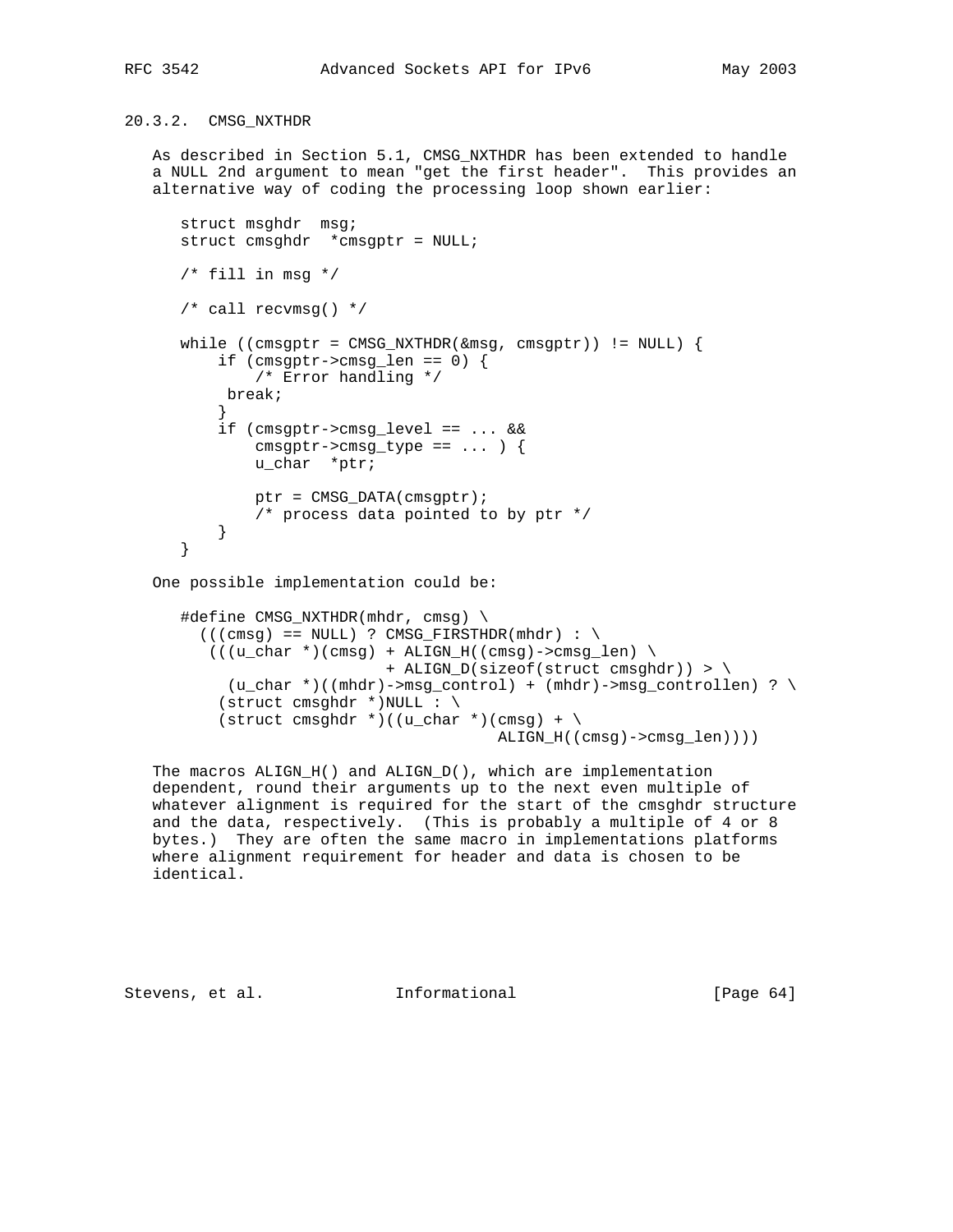20.3.3. CMSG\_DATA

unsigned char \*CMSG\_DATA(const struct cmsghdr \*cmsg);

 CMSG\_DATA() returns a pointer to the data (what is called the cmsg\_data[] member, even though such a member is not defined in the structure) following a cmsghdr structure.

One possible implementation could be:

```
\#define \ CMSG_DATA(cmsg) ( (u_char *)(cmsg) + \n ALIGN_D(sizeof(struct cmsghdr)) )
```
20.3.4. CMSG\_SPACE

CMSG SPACE is new with this API (see Section 5.2). It is used to determine how much space needs to be allocated for an ancillary data item.

One possible implementation could be:

```
 #define CMSG_SPACE(length) ( ALIGN_D(sizeof(struct cmsghdr)) + \
                              ALIGN_H(length) )
```
20.3.5. CMSG\_LEN

 CMSG\_LEN is new with this API (see Section 5.3). It returns the value to store in the cmsg\_len member of the cmsghdr structure, taking into account any padding needed to satisfy alignment requirements.

One possible implementation could be:

```
 #define CMSG_LEN(length) ( ALIGN_D(sizeof(struct cmsghdr)) + \
                             length )
```
21. Appendix B: Examples Using the inet6\_rth\_XXX() Functions

 Here we show an example for both sending Routing headers and processing and reversing a received Routing header.

21.1. Sending a Routing Header

 As an example of these Routing header functions defined in this document, we go through the function calls for the example on p. 17 of [RFC-2460]. The source is S, the destination is D, and the three intermediate nodes are I1, I2, and I3.

Stevens, et al. **Informational** [Page 65]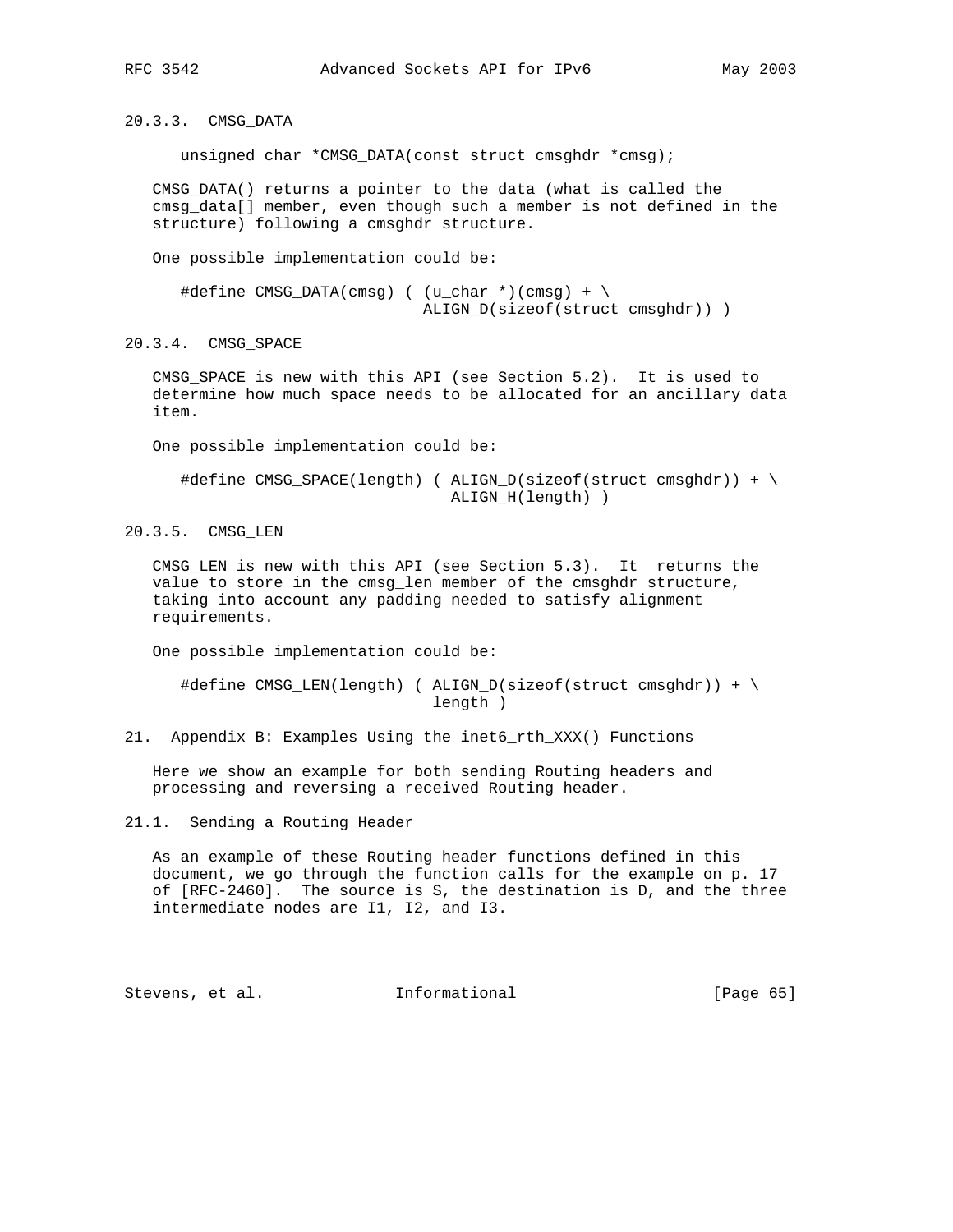S -----> I1 -----> I2 -----> I3 -----> D src: \* S S S S S S dst: D I1 I2 I3 D D A[1]: I1 I2 I1 I1 I1 I1 A[2]: I2 I3 I3 I2 I2 I2 A[3]: I3 D D D I3 I3 #seg: 3 3 2 1 0 3

 src and dst are the source and destination IPv6 addresses in the IPv6 header. A[1], A[2], and A[3] are the three addresses in the Routing header. #seg is the Segments Left field in the Routing header.

 The six values in the column beneath node S are the values in the Routing header specified by the sending application using sendmsg() of setsockopt(). The function calls by the sender would look like:

 void \*extptr; socklen\_t extlen; struct msghdr msg; struct cmsghdr \*cmsgptr; int cmsglen; struct sockaddr\_in6 I1, I2, I3, D; extlen = inet6\_rth\_space(IPV6\_RTHDR\_TYPE\_0, 3); cmsglen = CMSG\_SPACE(extlen);  $cmsqrt = malloc(cmsglen);$  cmsgptr->cmsg\_len = CMSG\_LEN(extlen); cmsgptr->cmsg\_level = IPPROTO\_IPV6; cmsgptr->cmsg\_type = IPV6\_RTHDR;  $extptr = CMS\_DATA(cmsgptr);$ extptr = inet6\_rth\_init(extptr, extlen, IPV6\_RTHDR\_TYPE\_0, 3); inet6\_rth\_add(extptr, &I1.sin6\_addr); inet6\_rth\_add(extptr, &I2.sin6\_addr); inet6\_rth\_add(extptr, &I3.sin6\_addr); msg.msg\_control = cmsgptr; msg.msg\_controllen = cmsglen; /\* finish filling in msg $\{\}$ , msg\_name = D \*/ /\* call sendmsg() \*/ We also assume that the source address for the socket is not specified (i.e., the asterisk in the figure).

Stevens, et al. **Informational** [Page 66]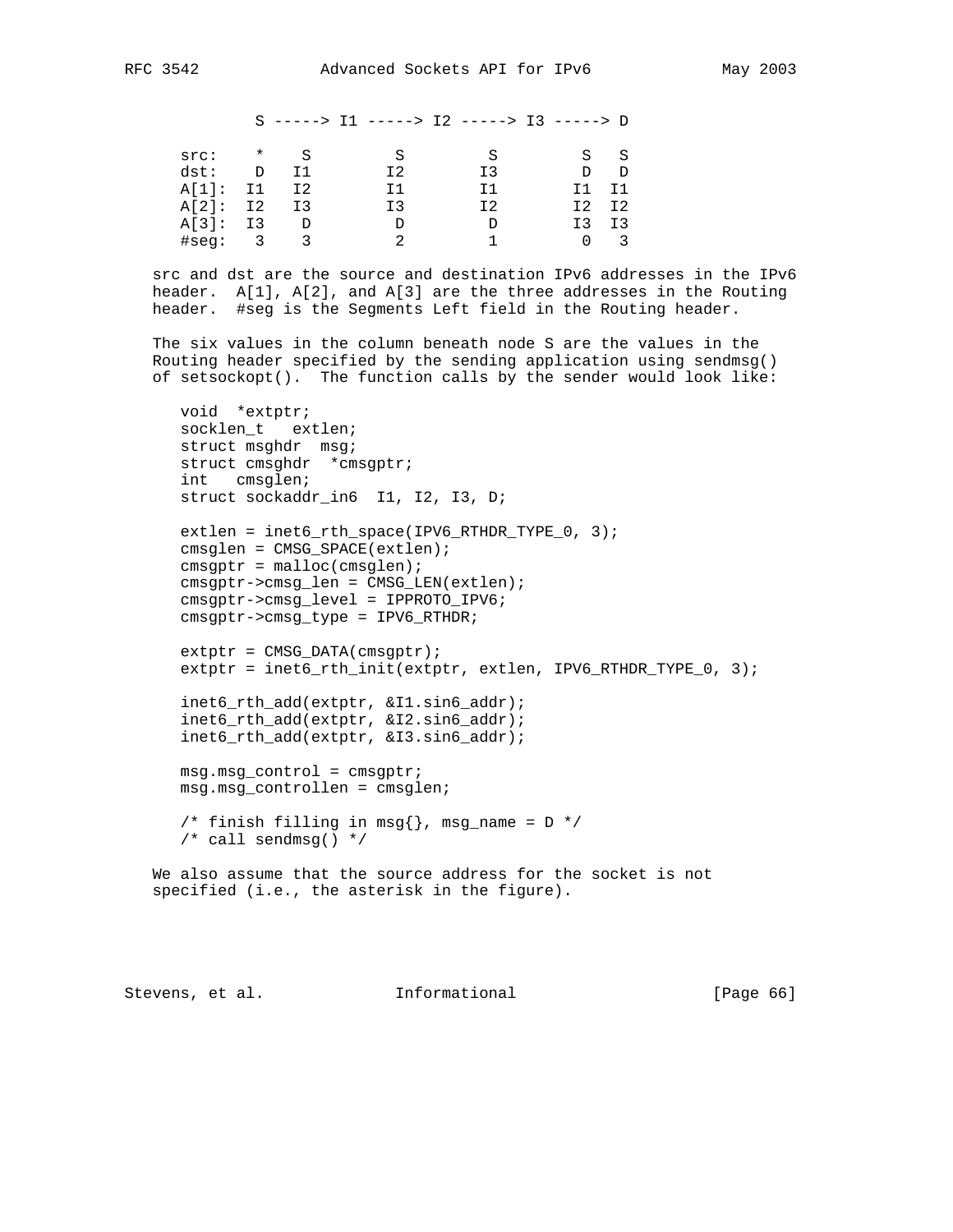The four columns of six values that are then shown between the five nodes are the values of the fields in the packet while the packet is in transit between the two nodes. Notice that before the packet is sent by the source node S, the source address is chosen (replacing the asterisk), I1 becomes the destination address of the datagram, the two addresses A[2] and A[3] are "shifted up", and D is moved to A[3].

 The columns of values that are shown beneath the destination node are the values returned by recvmsg(), assuming the application has enabled both the IPV6\_RECVPKTINFO and IPV6\_RECVRTHDR socket options. The source address is S (contained in the sockaddr\_in6 structure pointed to by the msg\_name member), the destination address is D (returned as an ancillary data object in an in6\_pktinfo structure), and the ancillary data object specifying the Routing header will contain three addresses (I1, I2, and I3). The number of segments in the Routing header is known from the Hdr Ext Len field in the Routing header (a value of 6, indicating 3 addresses).

 The return value from inet6\_rth\_segments() will be 3 and inet6\_rth\_getaddr(0) will return I1, inet6\_rth\_getaddr(1) will return I2, and inet6\_rth\_getaddr(2) will return I3,

 If the receiving application then calls inet6\_rth\_reverse(), the order of the three addresses will become I3, I2, and I1.

 We can also show what an implementation might store in the ancillary data object as the Routing header is being built by the sending process. If we assume a 32-bit architecture where sizeof(struct cmsghdr) equals 12, with a desired alignment of 4-byte boundaries, then the call to inet6\_rth\_space(3) returns 68: 12 bytes for the cmsghdr structure and 56 bytes for the Routing header (8 + 3\*16).

 The call to inet6\_rth\_init() initializes the ancillary data object to contain a Type 0 Routing header:

 +-+-+-+-+-+-+-+-+-+-+-+-+-+-+-+-+-+-+-+-+-+-+-+-+-+-+-+-+-+-+-+-+ | cmsg\_len = 20 | +-+-+-+-+-+-+-+-+-+-+-+-+-+-+-+-+-+-+-+-+-+-+-+-+-+-+-+-+-+-+-+-+ | cmsg\_level = IPPROTO\_IPV6 | +-+-+-+-+-+-+-+-+-+-+-+-+-+-+-+-+-+-+-+-+-+-+-+-+-+-+-+-+-+-+-+-+ | cmsg\_type = IPV6\_RTHDR | +-+-+-+-+-+-+-+-+-+-+-+-+-+-+-+-+-+-+-+-+-+-+-+-+-+-+-+-+-+-+-+-+ | Next Header | Hdr Ext Len=6 | Routing Type=0| Seg Left=0 | +-+-+-+-+-+-+-+-+-+-+-+-+-+-+-+-+-+-+-+-+-+-+-+-+-+-+-+-+-+-+-+-+ Reserved +-+-+-+-+-+-+-+-+-+-+-+-+-+-+-+-+-+-+-+-+-+-+-+-+-+-+-+-+-+-+-+-+

Stevens, et al. 1nformational [Page 67]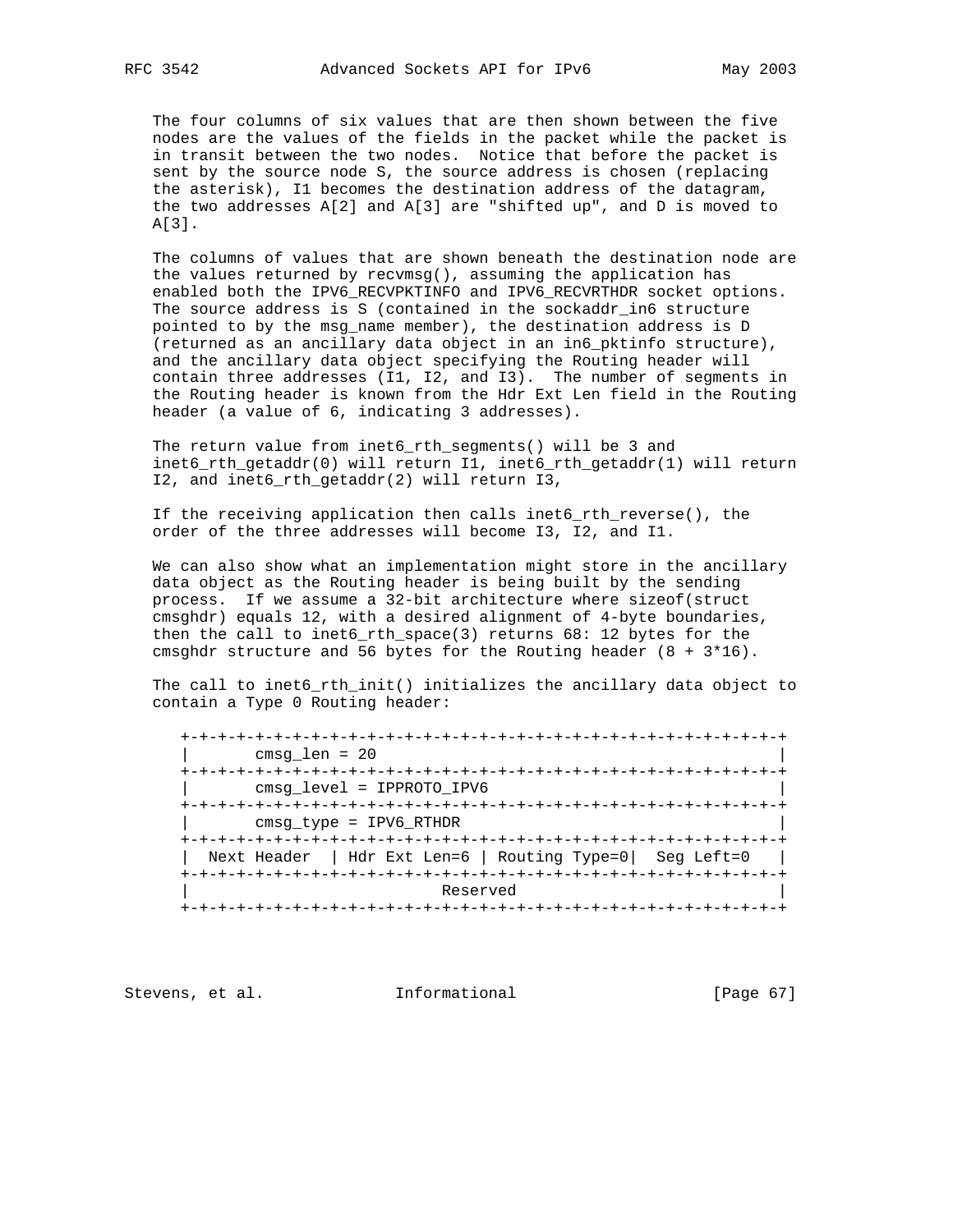The first call to inet6\_rth\_add() adds I1 to the list.

```
 +-+-+-+-+-+-+-+-+-+-+-+-+-+-+-+-+-+-+-+-+-+-+-+-+-+-+-+-+-+-+-+-+
      | cmsg_len = 36 |
    +-+-+-+-+-+-+-+-+-+-+-+-+-+-+-+-+-+-+-+-+-+-+-+-+-+-+-+-+-+-+-+-+
        | cmsg_level = IPPROTO_IPV6 |
    +-+-+-+-+-+-+-+-+-+-+-+-+-+-+-+-+-+-+-+-+-+-+-+-+-+-+-+-+-+-+-+-+
        | cmsg_type = IPV6_RTHDR |
    +-+-+-+-+-+-+-+-+-+-+-+-+-+-+-+-+-+-+-+-+-+-+-+-+-+-+-+-+-+-+-+-+
    | Next Header | Hdr Ext Len=6 | Routing Type=0| Seg Left=1 |
    +-+-+-+-+-+-+-+-+-+-+-+-+-+-+-+-+-+-+-+-+-+-+-+-+-+-+-+-+-+-+-+-+
                    | Reserved |
    +-+-+-+-+-+-+-+-+-+-+-+-+-+-+-+-+-+-+-+-+-+-+-+-+-+-+-+-+-+-+-+-+
 | |
 + +
 | |
    + Address[1] = I1 +
 | |
 + +
 | |
    +-+-+-+-+-+-+-+-+-+-+-+-+-+-+-+-+-+-+-+-+-+-+-+-+-+-+-+-+-+-+-+-+
```
 cmsg\_len is incremented by 16, and the Segments Left field is incremented by 1.

Stevens, et al. 1nformational [Page 68]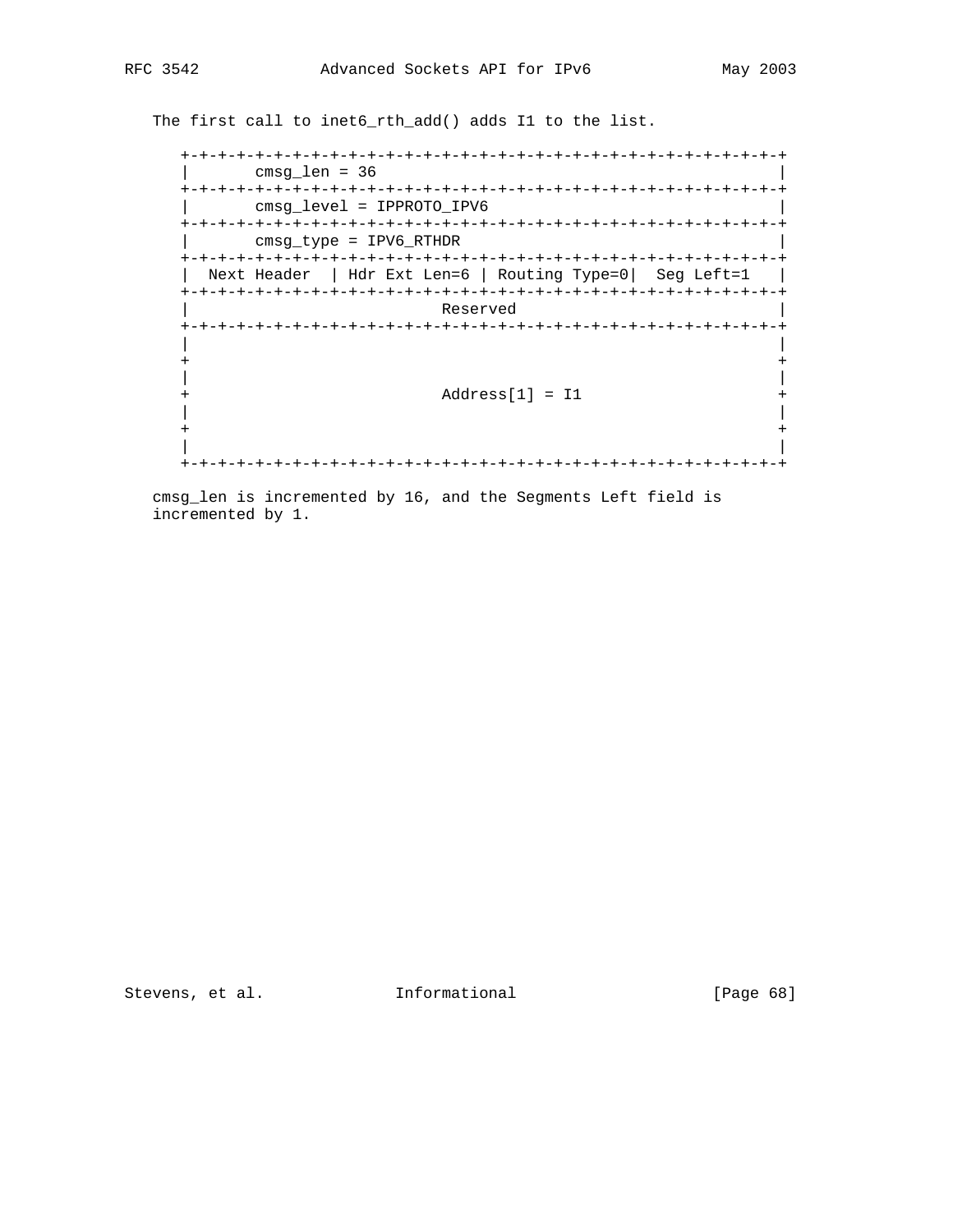The next call to inet6\_rth\_add() adds I2 to the list.

```
 +-+-+-+-+-+-+-+-+-+-+-+-+-+-+-+-+-+-+-+-+-+-+-+-+-+-+-+-+-+-+-+-+
      | cmsg_len = 52 |
   +-+-+-+-+-+-+-+-+-+-+-+-+-+-+-+-+-+-+-+-+-+-+-+-+-+-+-+-+-+-+-+-+
      | cmsg_level = IPPROTO_IPV6 |
   +-+-+-+-+-+-+-+-+-+-+-+-+-+-+-+-+-+-+-+-+-+-+-+-+-+-+-+-+-+-+-+-+
       | cmsg_type = IPV6_RTHDR |
   +-+-+-+-+-+-+-+-+-+-+-+-+-+-+-+-+-+-+-+-+-+-+-+-+-+-+-+-+-+-+-+-+
   | Next Header | Hdr Ext Len=6 | Routing Type=0| Seg Left=2 |
   +-+-+-+-+-+-+-+-+-+-+-+-+-+-+-+-+-+-+-+-+-+-+-+-+-+-+-+-+-+-+-+-+
               Reserved
   +-+-+-+-+-+-+-+-+-+-+-+-+-+-+-+-+-+-+-+-+-+-+-+-+-+-+-+-+-+-+-+-+
 | |
 + +
 | |
   + Address[1] = I1 +
 | |
 + +
 | |
   +-+-+-+-+-+-+-+-+-+-+-+-+-+-+-+-+-+-+-+-+-+-+-+-+-+-+-+-+-+-+-+-+
 | |
 + +
 | |
   + Address[2] = I2 +
 | |
 + +
 | |
   +-+-+-+-+-+-+-+-+-+-+-+-+-+-+-+-+-+-+-+-+-+-+-+-+-+-+-+-+-+-+-+-+
```
 cmsg\_len is incremented by 16, and the Segments Left field is incremented by 1.

Stevens, et al. 1nformational [Page 69]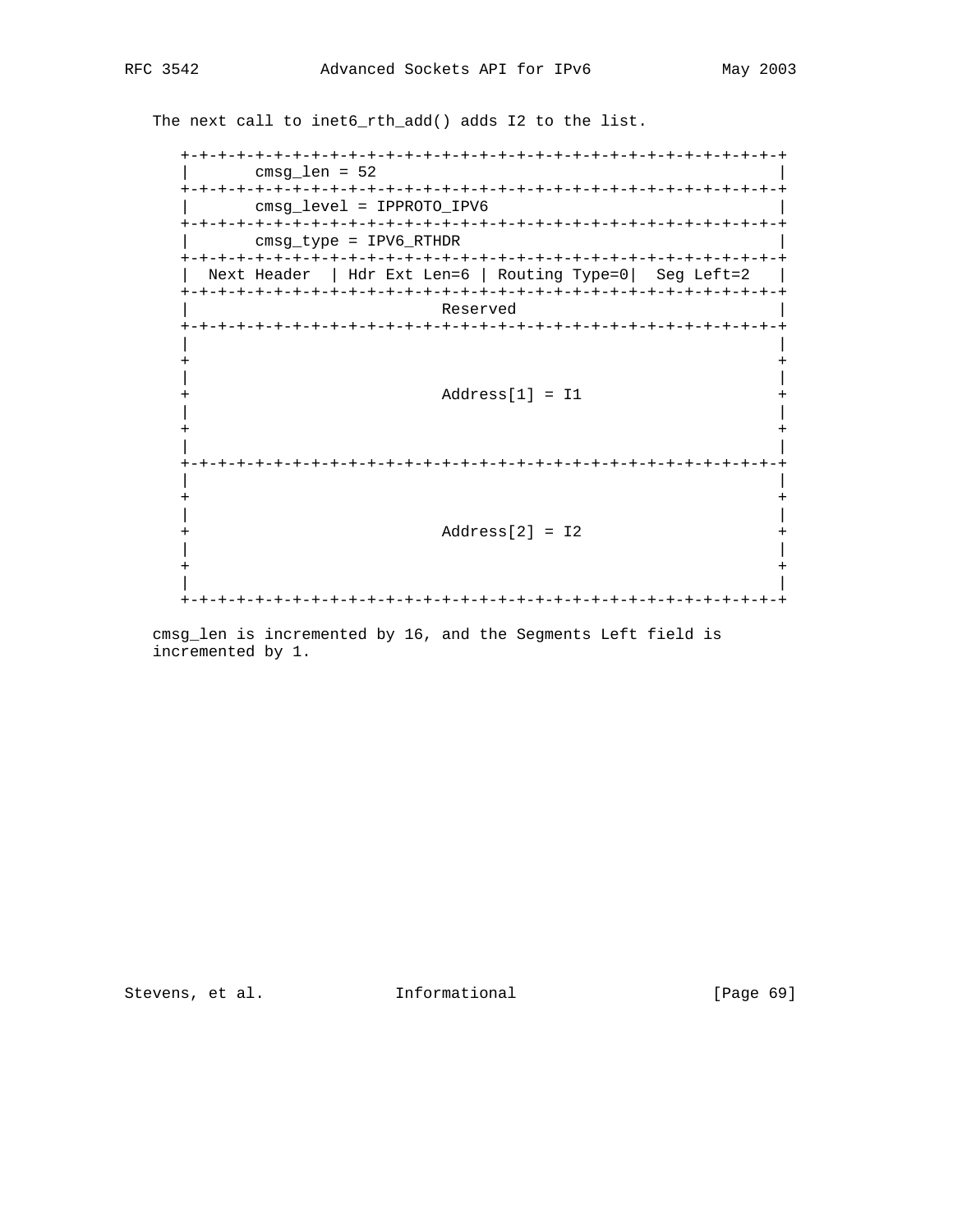The last call to inet6\_rth\_add() adds I3 to the list.

 +-+-+-+-+-+-+-+-+-+-+-+-+-+-+-+-+-+-+-+-+-+-+-+-+-+-+-+-+-+-+-+-+ | cmsg\_len = 68 | +-+-+-+-+-+-+-+-+-+-+-+-+-+-+-+-+-+-+-+-+-+-+-+-+-+-+-+-+-+-+-+-+ | cmsg\_level = IPPROTO\_IPV6 | +-+-+-+-+-+-+-+-+-+-+-+-+-+-+-+-+-+-+-+-+-+-+-+-+-+-+-+-+-+-+-+-+ | cmsg\_type = IPV6\_RTHDR | +-+-+-+-+-+-+-+-+-+-+-+-+-+-+-+-+-+-+-+-+-+-+-+-+-+-+-+-+-+-+-+-+ | Next Header | Hdr Ext Len=6 | Routing Type=0| Seg Left=3 | +-+-+-+-+-+-+-+-+-+-+-+-+-+-+-+-+-+-+-+-+-+-+-+-+-+-+-+-+-+-+-+-+ Reserved +-+-+-+-+-+-+-+-+-+-+-+-+-+-+-+-+-+-+-+-+-+-+-+-+-+-+-+-+-+-+-+-+ | | + + | | + Address[1] = I1 + | | + + | | +-+-+-+-+-+-+-+-+-+-+-+-+-+-+-+-+-+-+-+-+-+-+-+-+-+-+-+-+-+-+-+-+ | | + + | |  $Address[2] = I2$  + | | + + | | +-+-+-+-+-+-+-+-+-+-+-+-+-+-+-+-+-+-+-+-+-+-+-+-+-+-+-+-+-+-+-+-+ | | + + | | + Address[3] = I3 + | | + + | | +-+-+-+-+-+-+-+-+-+-+-+-+-+-+-+-+-+-+-+-+-+-+-+-+-+-+-+-+-+-+-+-+

 cmsg\_len is incremented by 16, and the Segments Left field is incremented by 1.

 This example assumes that the application has enabled IPV6\_RECVRTHDR socket option. The application prints and reverses a source route and uses that to echo the received data.

Stevens, et al. 1nformational [Page 70]

<sup>21.2.</sup> Receiving Routing Headers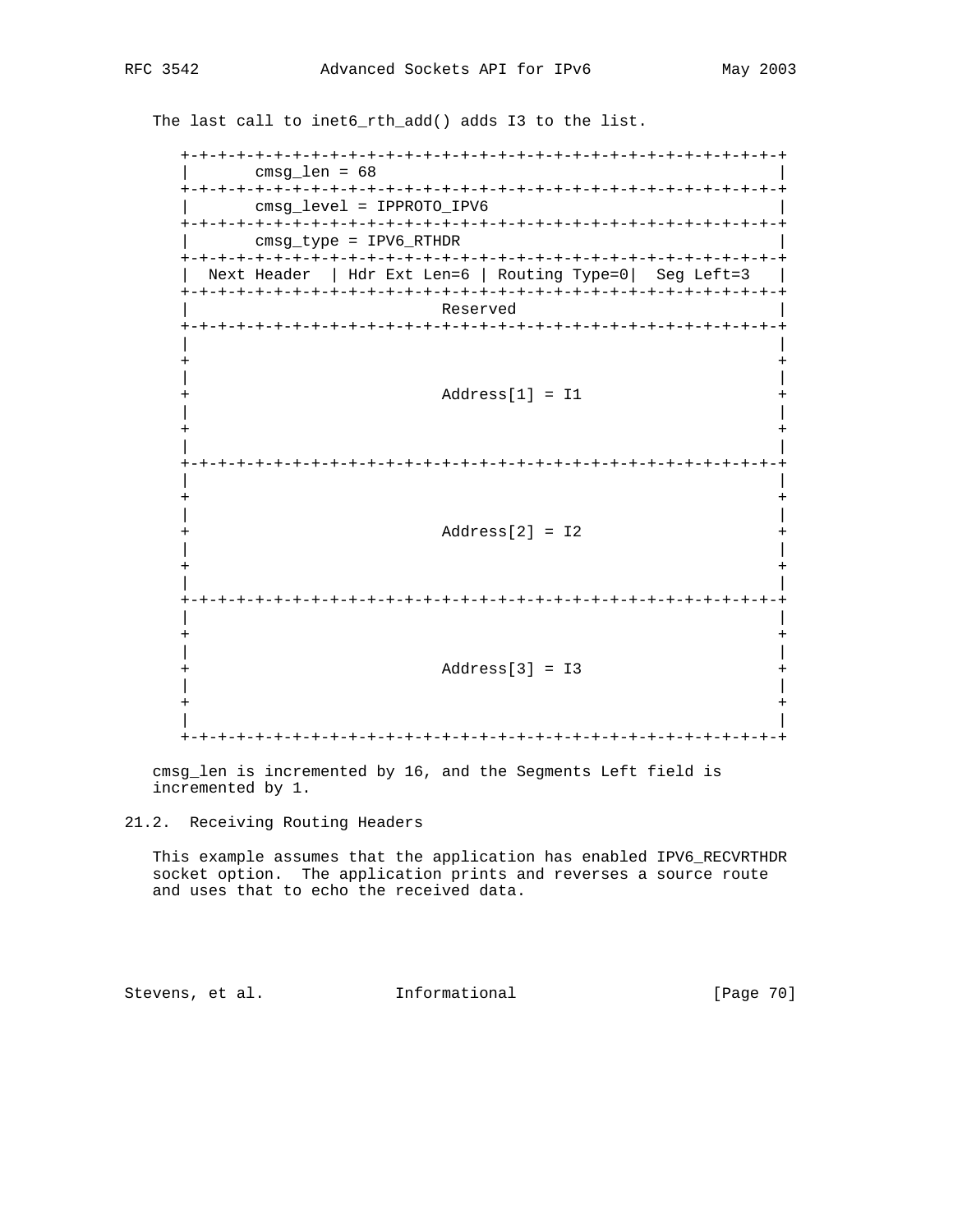```
struct sockaddr_in6 addr;
       struct msghdr msg;<br>struct iovec iov;
struct iovec iov;
struct cmsghdr * * cmsgptr;
socklen_t cmsgspace;
       void *extptr;
        int extlen;
       int segments;
       int i;
       char databuf[8192];
       \texttt{segments = } 100\, \texttt{if} \quad \texttt{if} \quad \texttt{if} \quad \texttt{if} \quad \texttt{if} \quad \texttt{if} \quad \texttt{if} \quad \texttt{if} \quad \texttt{if} \quad \texttt{if} \quad \texttt{if} \quad \texttt{if} \quad \texttt{if} \quad \texttt{if} \quad \texttt{if} \quad \texttt{if} \quad \texttt{if} \quad \texttt{if} \quad \texttt{if} \quad \texttt{if} \quad \texttt{if} \quad \texttt{if} \quad \texttt{if} \quad \texttt{if} \quad \texttt{if} \quad \texttt{if} \ extlen = inet6_rth_space(IPV6_RTHDR_TYPE_0, segments);
        cmsgspace = CMSG_SPACE(extlen);
       cmsqrt = <math>malloc(cmgspace)</math>;if (cmsgptr == NULL) {
                 perror("malloc");
                  exit(1);
        }
        extptr = CMSG_DATA(cmsgptr);
        msg.msg_control = cmsgptr;
        msg.msg_controllen = cmsgspace;
        msg.msg_name = (struct sockaddr *)&addr;
        msg.msg_namelen = sizeof (addr);
        msg.msg_iov = &iov;
        msg.msg_iovlen = 1;
        iov.iov_base = databuf;
        iov.iov_len = sizeof (databuf);
       msg.msg_flags = 0;if (recvmsg(s, \&msq, 0) == -1) {
                 perror("recvmsg");
                  return;
        }
        if (msg.msg_controllen != 0 &&
             cmsgptr->cmsg_level == IPPROTO_IPV6 &&
             cmsgptr->cmsg_type == IPV6_RTHDR) {
                  struct in6_addr *in6;
                  char asciiname[INET6_ADDRSTRLEN];
                  struct ip6_rthdr *rthdr;
                  rthdr = (struct ip6_rthdr *)extptr;
                 segments = int6_rth_segments(extptr); printf("route (%d segments, %d left): ",
                      segments, rthdr->ip6r_segleft);
                 for (i = 0; i < segments; i++) {
                            info = int6_rth_getaddr(extptr, i);
```
Stevens, et al. **Informational** [Page 71]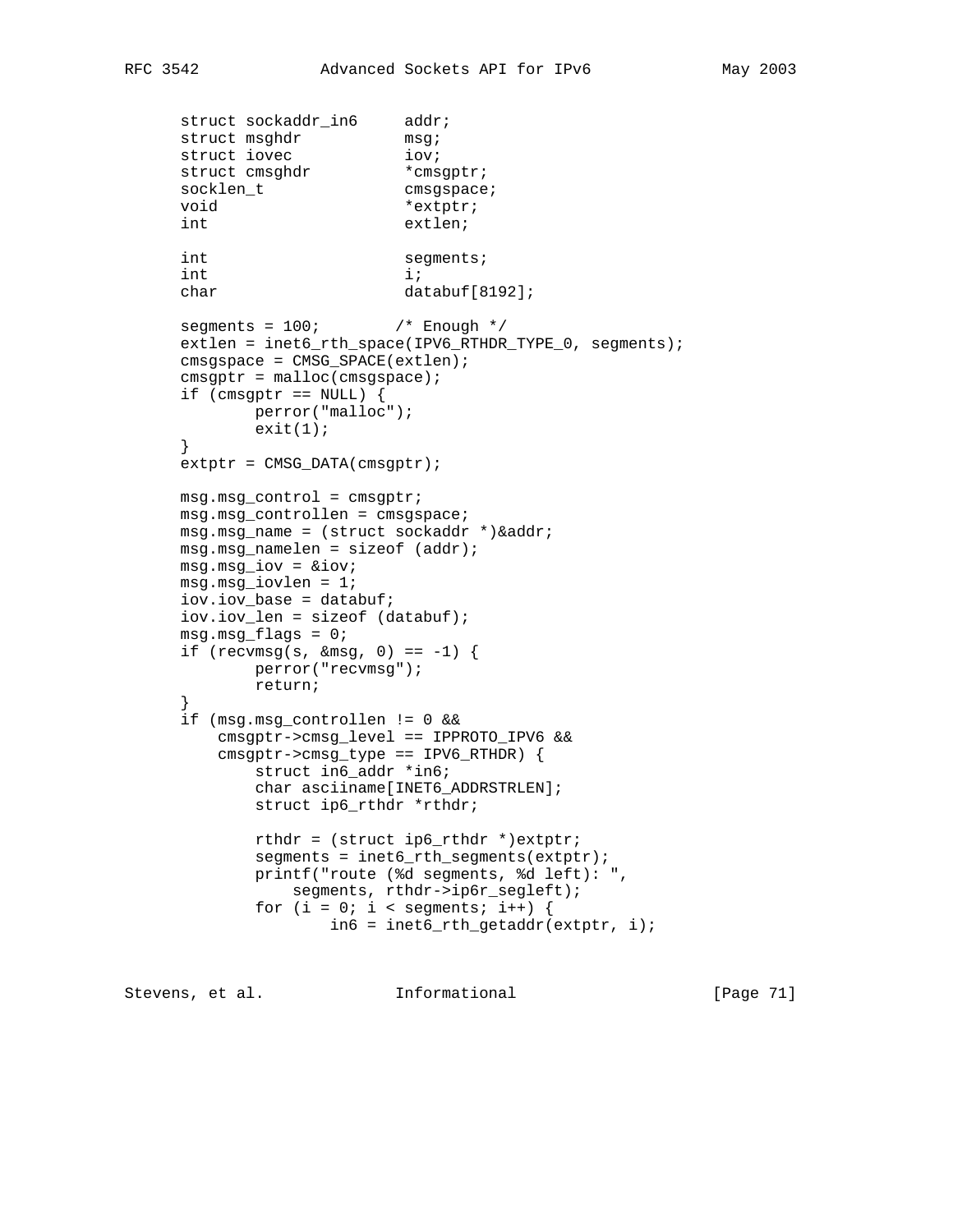```
if (in6 == NULL) printf("<NULL> ");
                      else
                             printf("%s ", inet_ntop(AF_INET6,
                                 (void *)in6->s6_addr,
                                 asciiname, INET6_ADDRSTRLEN));
 }
             if (inet6_rth_reverse(extptr, extptr) == -1) {
                     printf("reverse failed");
              return;
 }
      }
      iov.iov_base = databuf;
      iov.iov_len = strlen(databuf);
     if (sendmsg(s, \&msq, 0) == -1)
             perror("sendmsg");
      if (cmsgptr != NULL)
             free(cmsgptr);
```
 Note: The above example is a simple illustration. It skips some error checks, including those involving the MSG\_TRUNC and MSG\_CTRUNC flags. It also leaves some type mismatches in favor of brevity.

22. Appendix C: Examples Using the inet6\_opt\_XXX() Functions

 This shows how Hop-by-Hop and Destination options can be both built as well as parsed using the inet6\_opt\_XXX() functions. These examples assume that there are defined values for OPT\_X and OPT\_Y.

 Note: The example is a simple illustration. It skips some error checks and leaves some type mismatches in favor of brevity.

#### 22.1. Building Options

 We now provide an example that builds two Hop-by-Hop options using the example in Appendix B of [RFC-2460].

```
 void *extbuf;
 socklen_t extlen;
 int currentlen;
 void *databuf;
 int offset;
 uint8_t value1;
 uint16_t value2;
 uint32_t value4;
 uint64_t value8;
 /* Estimate the length */
```
Stevens, et al. **Informational** [Page 72]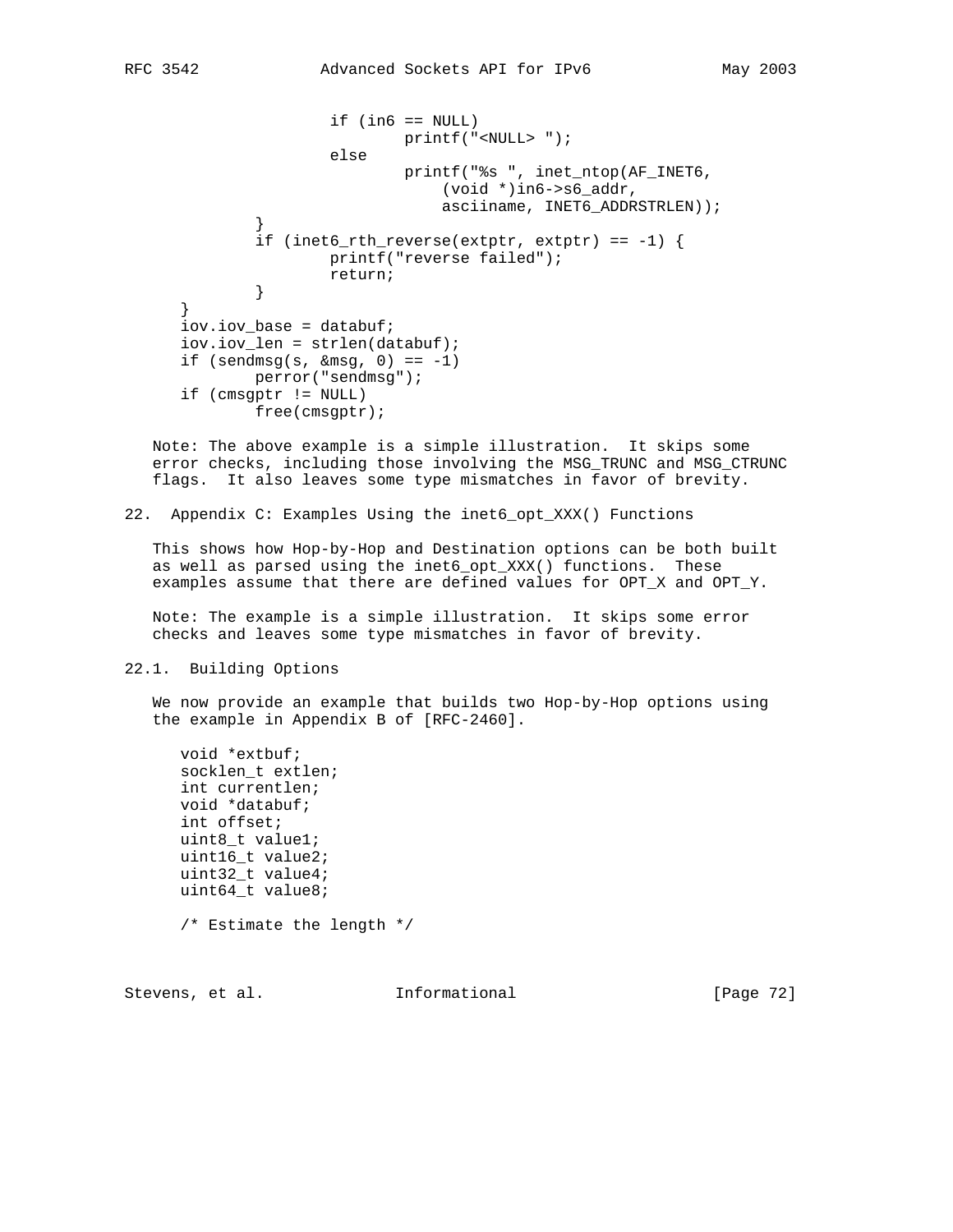```
 currentlen = inet6_opt_init(NULL, 0);
if (currentlen == -1)
        return (-1);
 currentlen = inet6_opt_append(NULL, 0, currentlen, OPT_X,
                                12, 8, NULL);
if (currentlen == -1)
         return (-1);
 currentlen = inet6_opt_append(NULL, 0, currentlen, OPT_Y,
                               7, 4, NULL);
 if (currentlen == -1)
         return (-1);
 currentlen = inet6_opt_finish(NULL, 0, currentlen);
 if (currentlen == -1)
        return (-1);
 extlen = currentlen;
extbut = <math>malloc(extlen)</math>if (extbuf == NULL) {
        perror("malloc");
        return (-1);
 }
 currentlen = inet6_opt_init(extbuf, extlen);
if (currentlen == -1)
         return (-1);
 currentlen = inet6_opt_append(extbuf, extlen, currentlen,
     OPT_X, 12, 8, &databuf);
 if (currentlen == -1)
       return (-1);
 /* Insert value 0x12345678 for 4-octet field */
offset = 0; value4 = 0x12345678;
 offset = inet6_opt_set_val(databuf, offset,
                            &value4, sizeof (value4));
 /* Insert value 0x0102030405060708 for 8-octet field */
 value8 = 0x0102030405060708;
 offset = inet6_opt_set_val(databuf, offset,
                             &value8, sizeof (value8));
 currentlen = inet6_opt_append(extbuf, extlen, currentlen,
    OPT_Y, 7, 4, &databuf);
 if (currentlen == -1)
        return (-1);
 /* Insert value 0x01 for 1-octet field */
offset = 0;value1 = 0x01;
 offset = inet6_opt_set_val(databuf, offset,
                             &value1, sizeof (value1));
```
Stevens, et al. **Informational** [Page 73]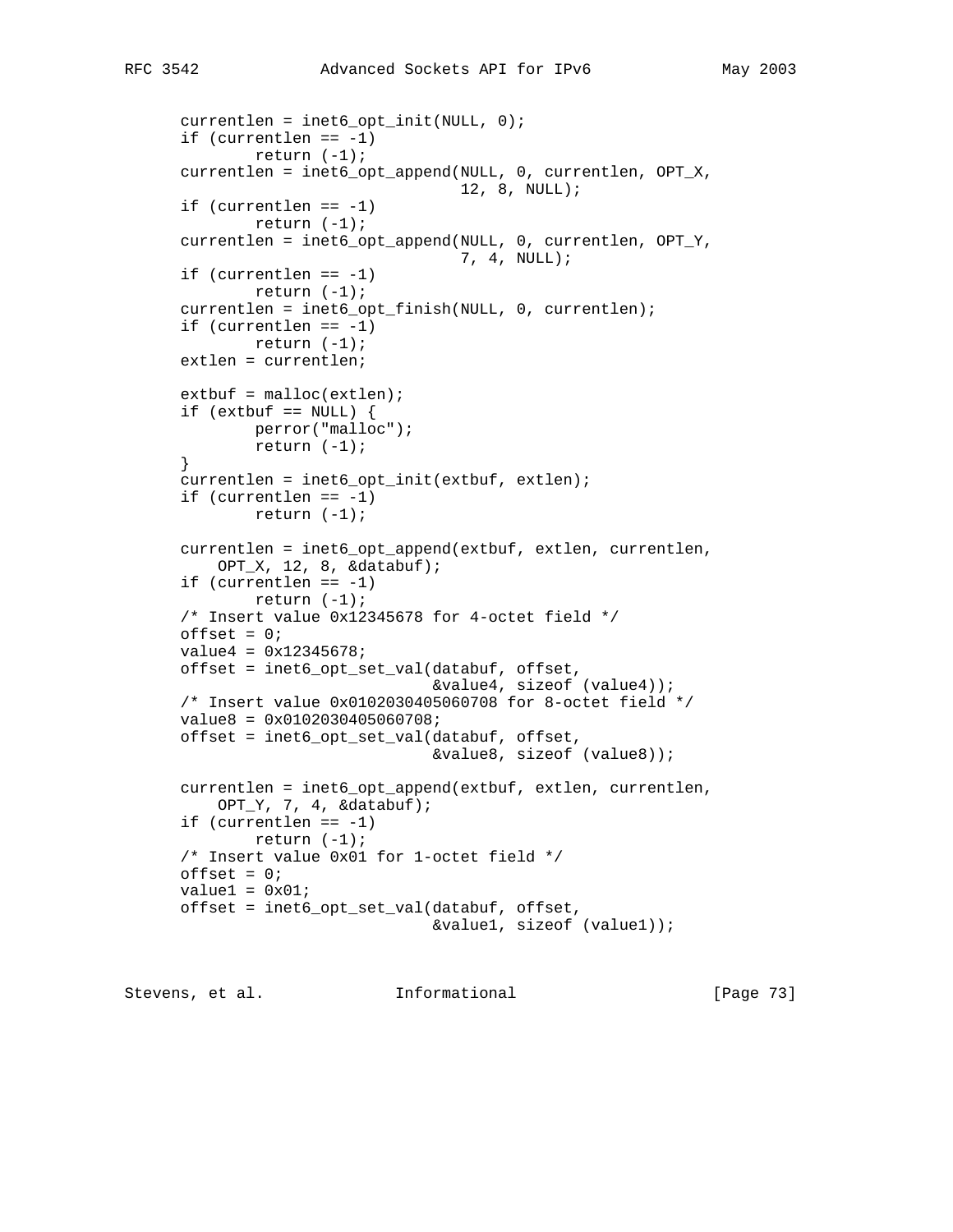```
 /* Insert value 0x1331 for 2-octet field */
value2 = 0x1331i offset = inet6_opt_set_val(databuf, offset,
                            &value2, sizeof (value2));
 /* Insert value 0x01020304 for 4-octet field */
 value4 = 0x01020304;
 offset = inet6_opt_set_val(databuf, offset,
                            &value4, sizeof (value4));
 currentlen = inet6_opt_finish(extbuf, extlen, currentlen);
if (currentlen == -1)
        return (-1);
 /* extbuf and extlen are now completely formatted */
```
## 22.2. Parsing Received Options

 This example parses and prints the content of the two options in the previous example.

```
 int
 print_opt(void *extbuf, socklen_t extlen)
\{ struct ip6_dest *ext;
         int currentlen;
         uint8_t type;
         socklen_t len;
         void *databuf;
         int offset;
         uint8_t value1;
         uint16_t value2;
         uint32_t value4;
         uint64_t value8;
        ext = (struct ip6 dest *)ext{bit};
         printf("nxt %u, len %u (bytes %d)\n", ext->ip6d_nxt,
            ext{-}ip6d_{len}, ext{-}ip6d_{len} + 1, * 8;
         currentlen = 0;
        while (1) {
                 currentlen = inet6 opt next(extbuf, extlen,
                                               currentlen, &type,
                                               &len, &databuf);
                  if (currentlen == -1)
                          break;
                  printf("Received opt %u len %u\n",
                      type, len);
                  switch (type) {
                  case OPT_X:
```
Stevens, et al. **Informational** [Page 74]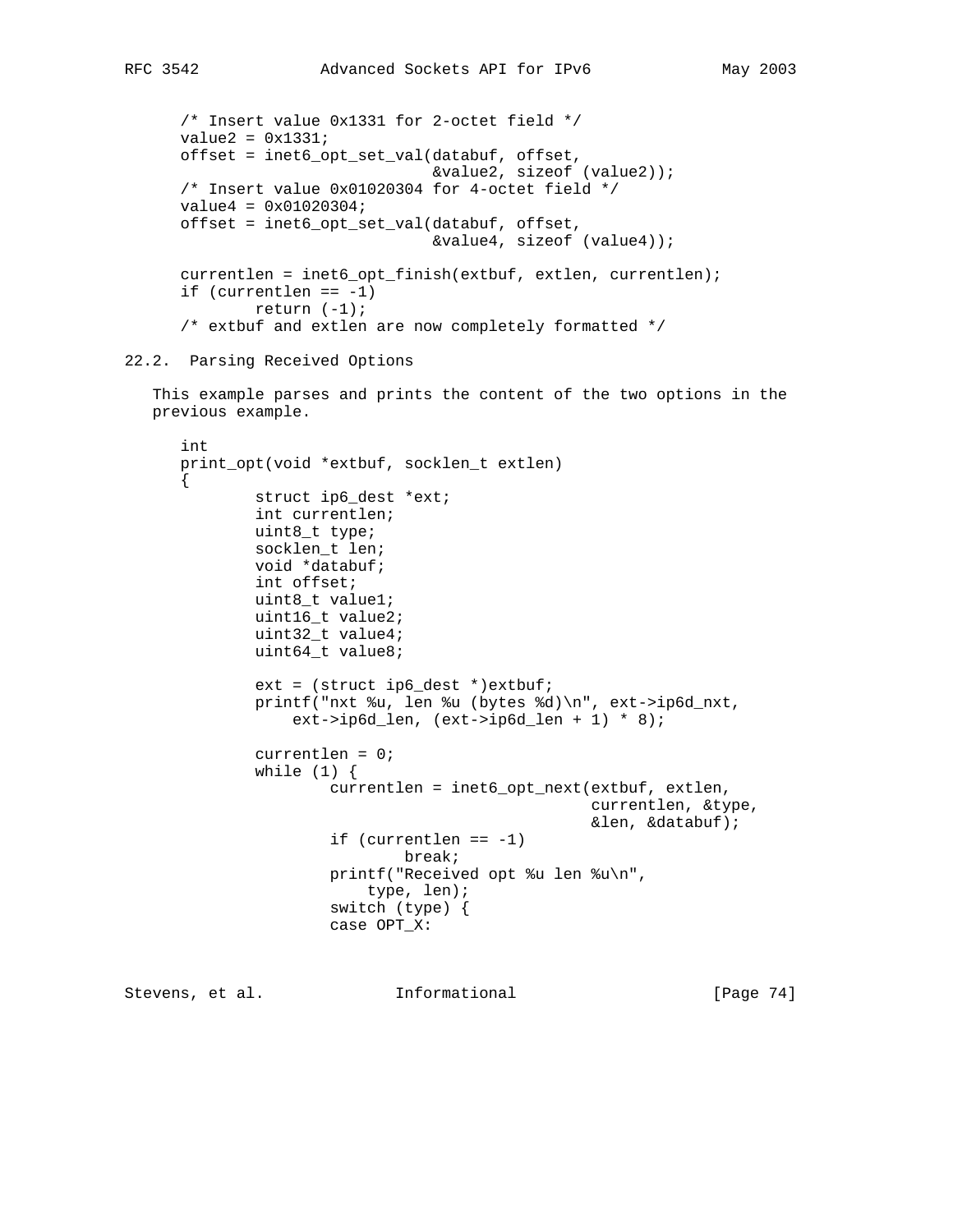$offset = 0;$  offset = inet6\_opt\_get\_val(databuf, offset, &value4, sizeof (value4)); printf("X 4-byte field %x\n", value4); offset = inet6\_opt\_get\_val(databuf, offset, &value8, sizeof (value8)); printf("X 8-byte field %llx\n", value8); break; case OPT\_Y:  $offset = 0;$  offset = inet6\_opt\_get\_val(databuf, offset, &value1, sizeof (value1)); printf("Y 1-byte field %x\n", value1); offset = inet6\_opt\_get\_val(databuf, offset, &value2, sizeof (value2)); printf("Y 2-byte field %x\n", value2); offset = inet6\_opt\_get\_val(databuf, offset, &value4, sizeof (value4)); printf("Y 4-byte field %x\n", value4); break; default: printf("Unknown option %u\n", type); break; } } return (0); }

Stevens, et al. **Informational** [Page 75]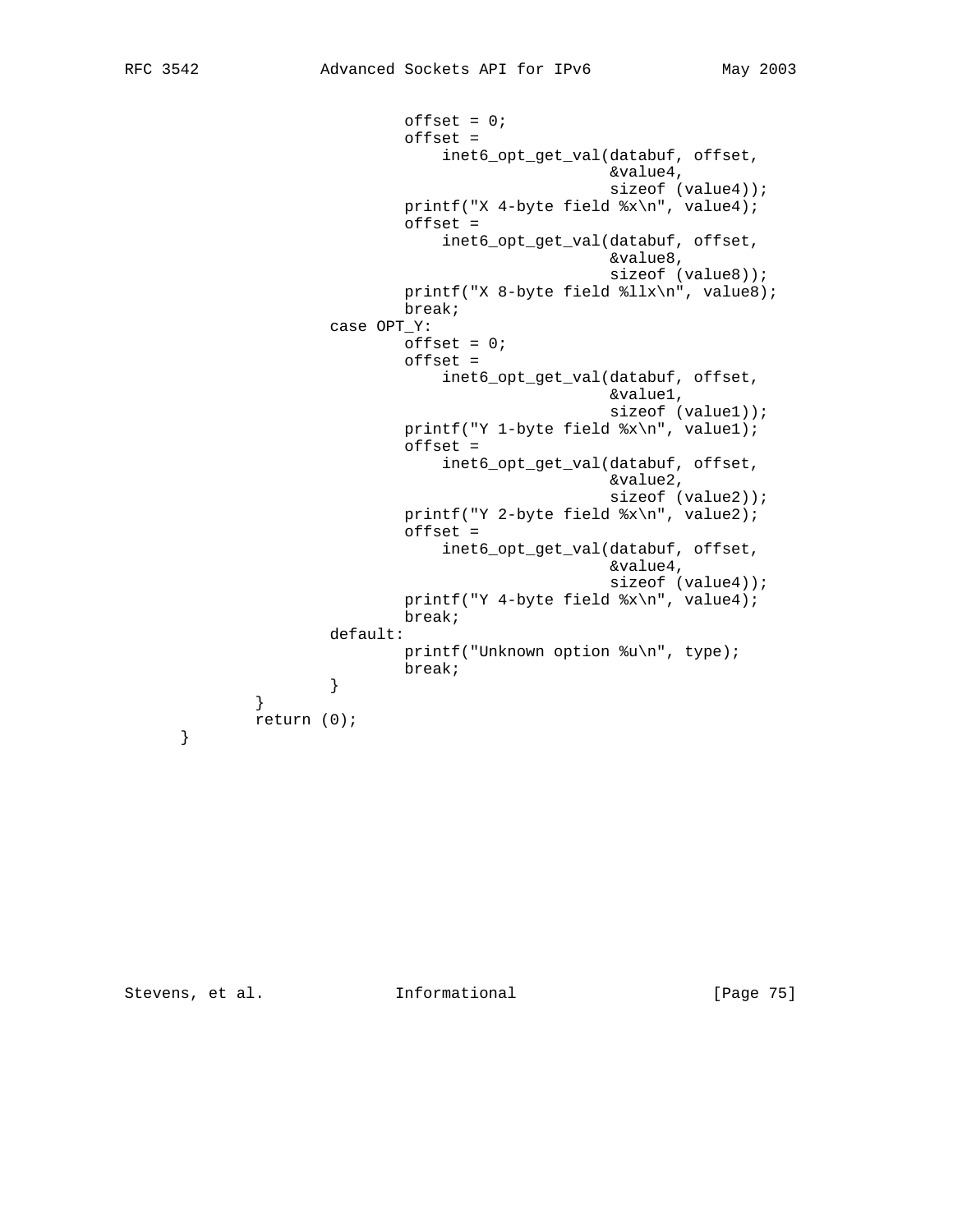23. Authors' Addresses

W. Richard Stevens (deceased)

 Matt Thomas 3am Software Foundry 8053 Park Villa Circle Cupertino, CA 95014

EMail: matt@3am-software.com

 Erik Nordmark Sun Microsystems Laboratories, Europe 180, avenue de l'Europe 38334 SAINT ISMIER Cedex, France

 Phone: +33 (0)4 74 18 88 03 Fax: +33 (0)4 76 18 88 88 EMail: Erik.Nordmark@sun.com

 Tatuya JINMEI Corporate Research & Development Center, Toshiba Corporation 1 Komukai Toshiba-cho, Kawasaki-shi Kanagawa 212-8582, Japan

EMail: jinmei@isl.rdc.toshiba.co.jp

Stevens, et al. 1nformational [Page 76]